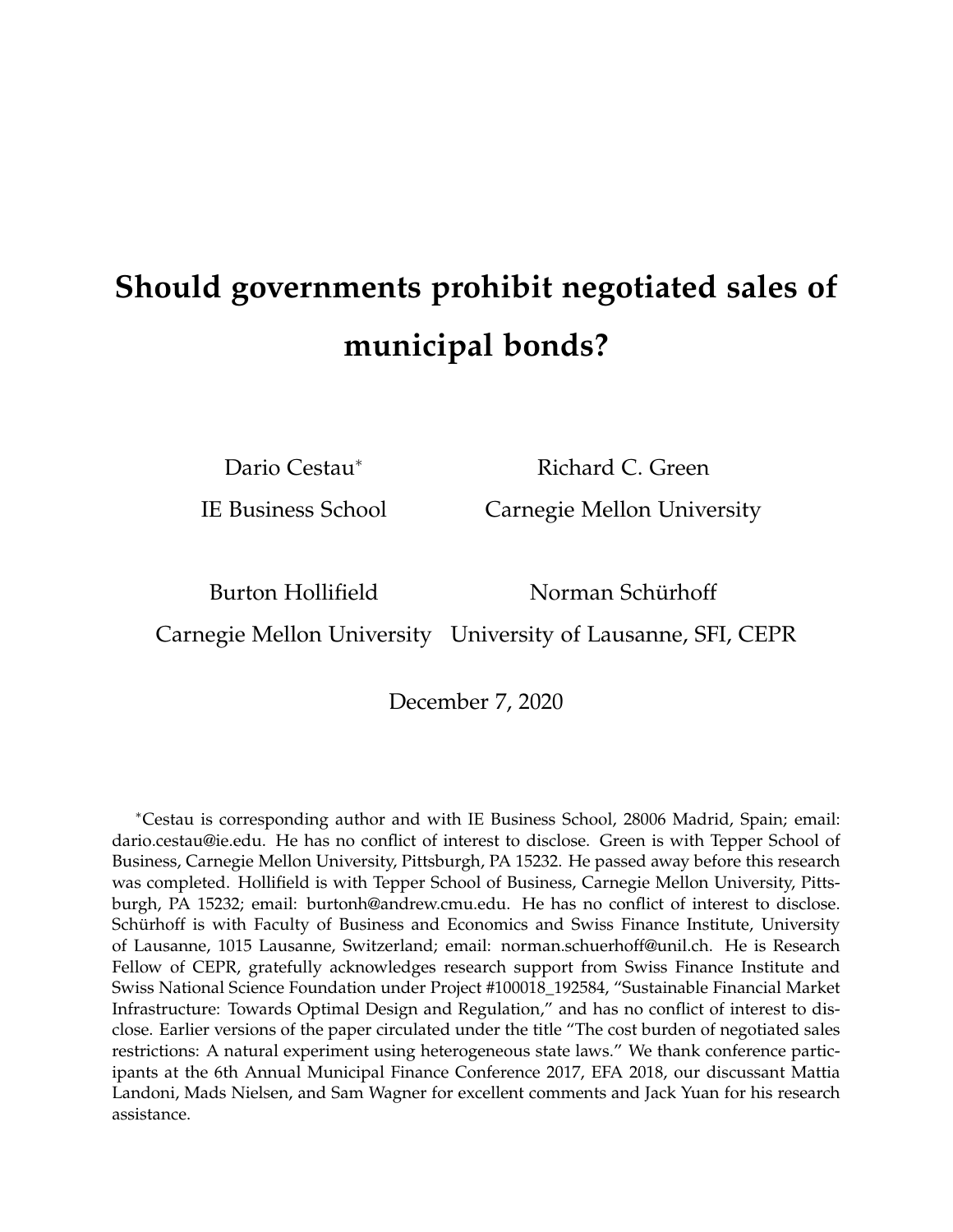## **Should governments prohibit negotiated sales of municipal bonds?**

#### **Abstract**

Legislation in several states bans negotiated sales of municipal bonds. We hand collect the legal provisions on the sale of 281,913 school bonds across 40 states. Sales restrictions lower offering yields by 13 bps. The use of negotiated sales increases yields by 15–17 bps when they are allowed. Yet, over 80% of unconstrained issuers use negotiated sales. The evidence suggests that issuance choices depend mainly on non-yield benefits and that sales restrictions improve the industrial organization of the underwriting sector. A nationwide restriction would have saved free issuers \$3.6 billion between 2004 and 2013.

**Keywords:** Primary market, state laws, sales method, municipal bonds

**Classification:** H3, H7, G1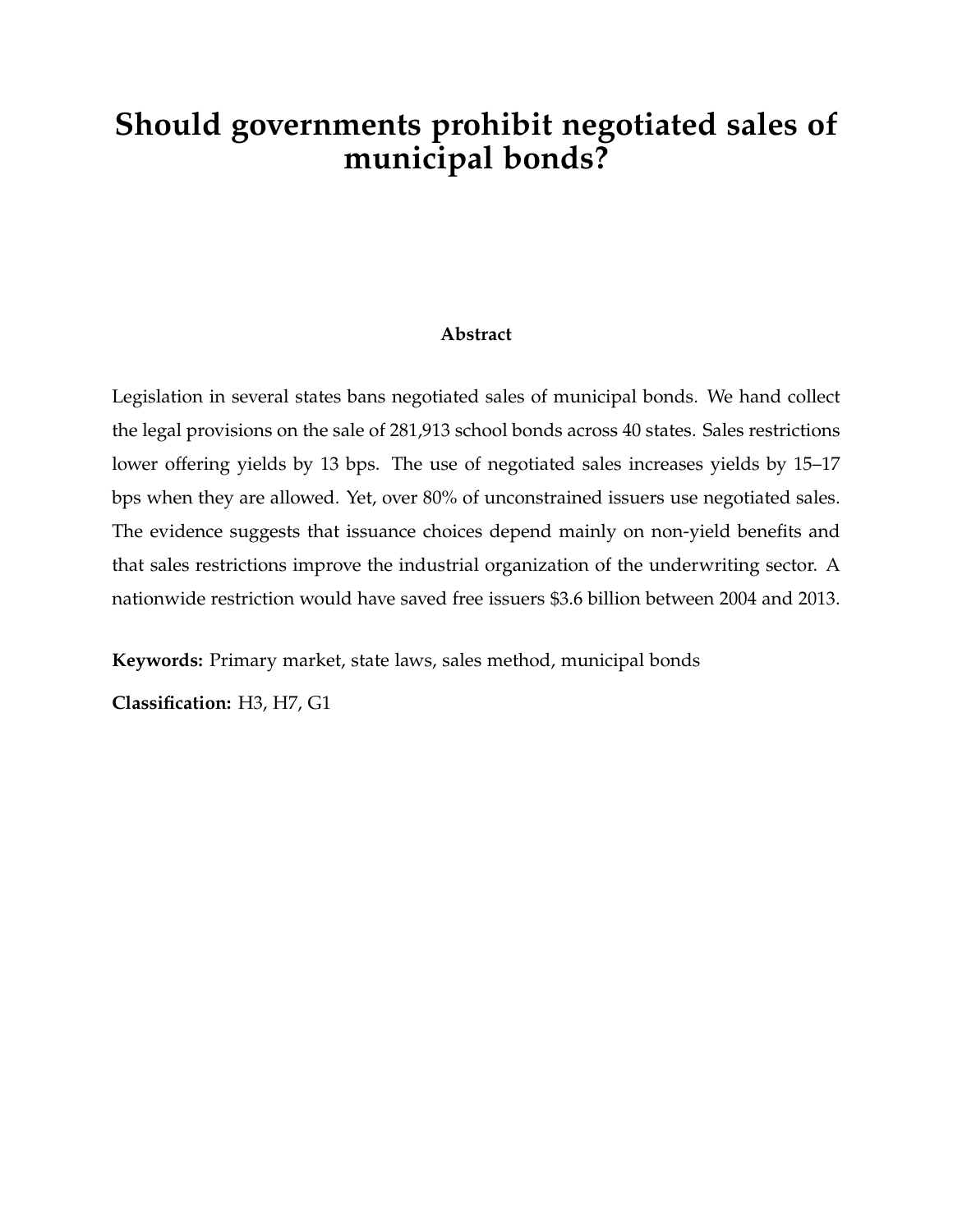### **1. Introduction**

Municipalities issue over \$400 billion in new issues each year with municipal bonds financing more than 70% of state and local government infrastructure investment. Some issuers use negotiated sales where they precommit to an underwriter and some use competitive sales where they auction off the securities. A long-standing question is which sales method leads to higher proceeds for the issuer? The municipal bond market offers a unique setting to study sales methods not only because of its size and variation in the use of competitive and negotiated sales, but also because several states restrict the use of negotiated sales for certain bonds. Legal restrictions on sales methods can be costly or beneficial to issuers depending on whether the constraints they impose dominate the inefficiencies they eliminate.

We estimate that restrictions on the use of negotiation lead to 1% higher proceeds for issuers because of two channels—issuers do not consider only yield in their sales choices and state-level restrictions change the nature of competition in the underwriting sector. We obtain our estimates using hand-collected data on the legal restrictions for 281,913 municipal bonds issued by 8,332 independent school districts in 40 states and the history of amendments to the sales provision. The restrictions are predetermined at the time of issuance, allowing us to estimate causal impacts of the legal restriction to using competitive sales on offering yields and causal impacts of the choice of sales method on offering yields when negotiated sales are allowed.

Several decades ago, legislatures put restrictions on negotiated sales to enhance government transparency. Following a number of corruption scandals, the presumption was that auctions were optimal and that restrictions were necessary. Competitive sales can lead to efficient allocations (Bulow & Klemperer 1996). An argument against restrictions is that negotiated sales incentivize underwriters to invest in gathering information from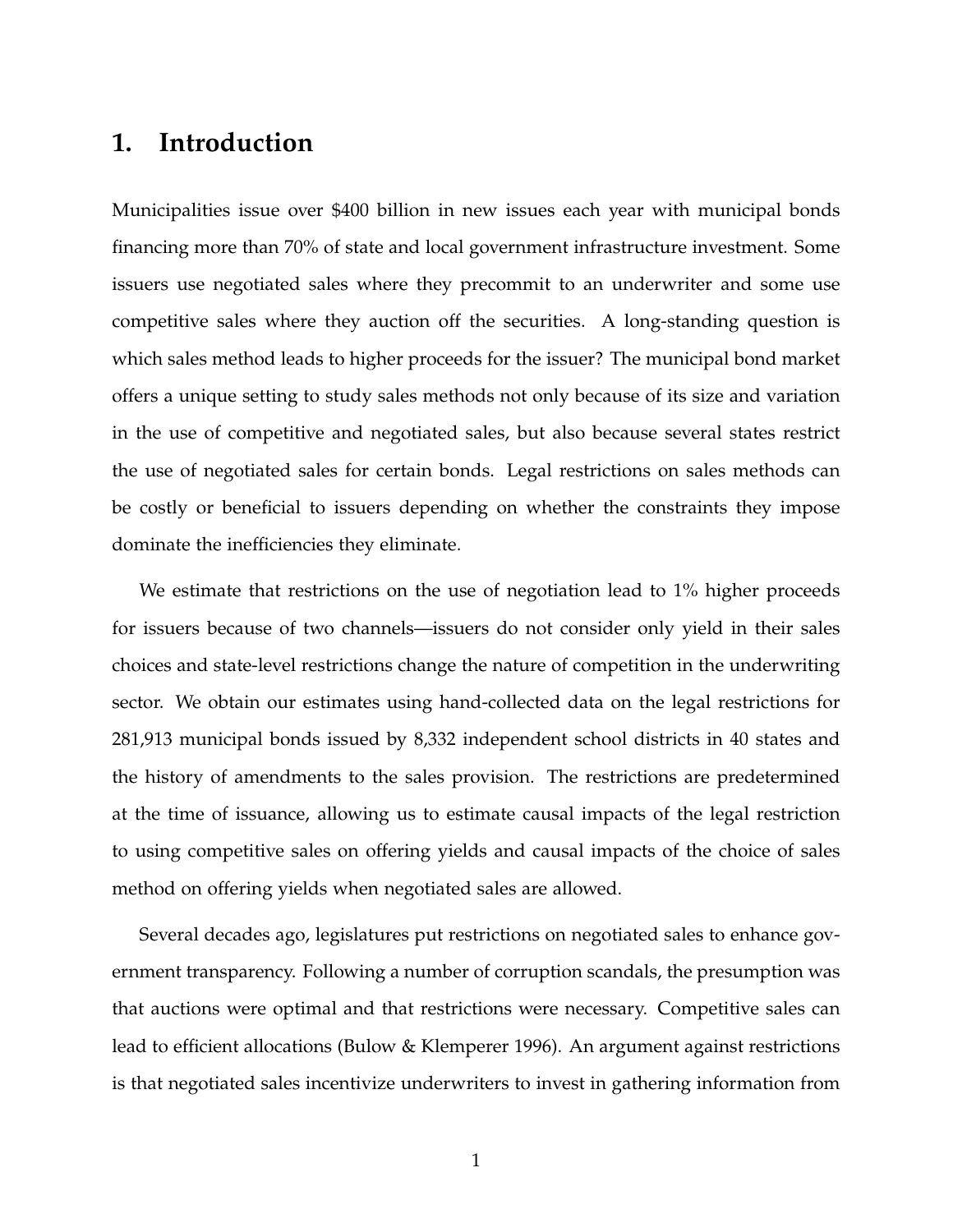investors to increase sales proceeds (Benveniste & Spindt 1989, Benveniste & Wilhelm 1990, Spatt & Srivastava 1991, Biais & Faugeron-Crouzet 2002, Biais et al. 2002, Sherman 2005). Yet, negotiated sales for municipal bonds may provide scope for corruption (Butler et al. 2009, Brown 2017). Underwriters may make campaign contributions to politicians increasing costs. Auctions can curb the impact of political contributions on municipal bond issuers. Forcing competitive sales can also affect the industrial organization of the underwriting sector by diminishing entry barriers and frictions arising from underwriter specialization and capital immobility (Duffie 2010, Duffie & Strulovici 2012, Garrett et al. 2017, Cestau 2020). Little empirical evidence exists on how sales methods affect issue proceeds for general securities issues, because few new securities other than U.S. municipal bonds are sold via competitive sales worldwide (Jagannathan et al. 2015).

Municipal school bonds provide a good empirical laboratory to study how sales methods affect yields for several reasons. Schools are the second-largest U.S. public infrastructure investment so reducing interest costs is economically important. Schools have similar simple revenue structures, they issue similar plain-vanilla bonds, and the restrictions cannot be modified by the issuer. Underwriter services are important for municipal bond issuers, in part because the municipal market is fragmented and opaque (Butler (2008), Green, Hollifield & Schürhoff (2007), Green (2007) and Cestau, Green & Schürhoff (2013)). Butler, Fauver & Mortal (2009) and Brown (2017) argue that negotiated sales may allow local politicians to extract private benefits from underwriter choice, which may be particularly important for local issuers such as school districts. We can determine if school bond issuers are allowed to use negotiated offerings for different bond types, allowing us to identify the impact of the sales restriction on yields.

The average yield for restricted bonds is 3.02% and the average yield for free bonds is 3.11% in our sample of school bonds. The treatment effect from restricting negotiated sales is between minus 13 and 20 basis points. The restriction is valuable to issuers with the potential savings from restricting the use of negotiated sales largest following the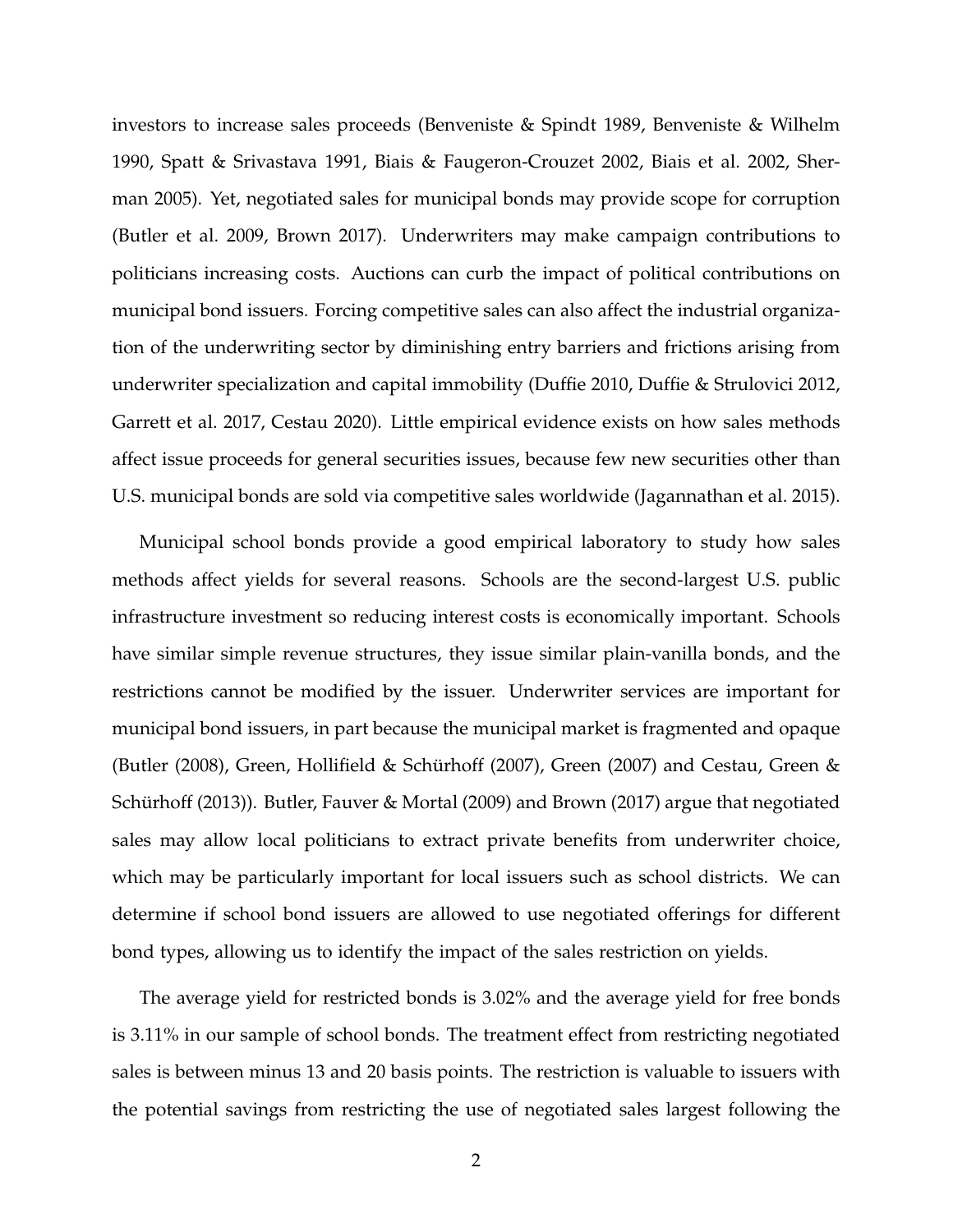financial crisis after several large underwriters disappeared.

Where issuers are allowed to use negotiated sales, competitively sold bonds have average yields of 2.95% while negotiated bonds have average yields of 3.16%. Yet, about 80% of the issuers choose negotiated sales when they are allowed to do so. We use an instrumental variable approach to estimate the effect of switching between competitive and negotiated sales on offering yields. The statutory bans on negotiated sales allow us to choose and test potential instruments. We choose instrumental variables that predict the choice of sales methods, but that do not predict competitive yields when issues are restricted (this is our zero-first-stage test; see Van Kippersluis & Rietveld (2018)).

The effect of switching from negotiated to competitive sales reduces yields by around 16 basis points. Our IV estimates for the cost of negotiated sales are broadly consistent with our results on the benefits of the restrictions. We interpret this as evidence that issuers do not only consider yields when they choose the sales method, but to a large extent also consider non-yield benefits. As a consequence, issuers make choices that do not maximize bond proceeds. Restricting negotiated sales reduce school bond financing costs. The effect is the largest after the financial crisis when issuers appear to make issuance choices independent of yield considerations and when the industrial organization effect of the sales restriction is the largest.

In counterfactual analysis we measure the effect on bond proceeds if a negotiated sales restriction were imposed on all free bonds, and the effect on negotiated bond proceeds if all negotiated bonds were sold competitively. Bond proceeds would increase by about 1.05% if free bonds were restricted. Gross spreads would increase by 0.20%, leaving a total benefit of 0.85%. Bond proceeds would increase by about 1.24% if all free negotiated deals were issued competitively.

Several authors use municipal bond data to study whether competitive or negotiated sales lead to higher yields for the issuer, finding mixed results. Liu (2017), Guzman &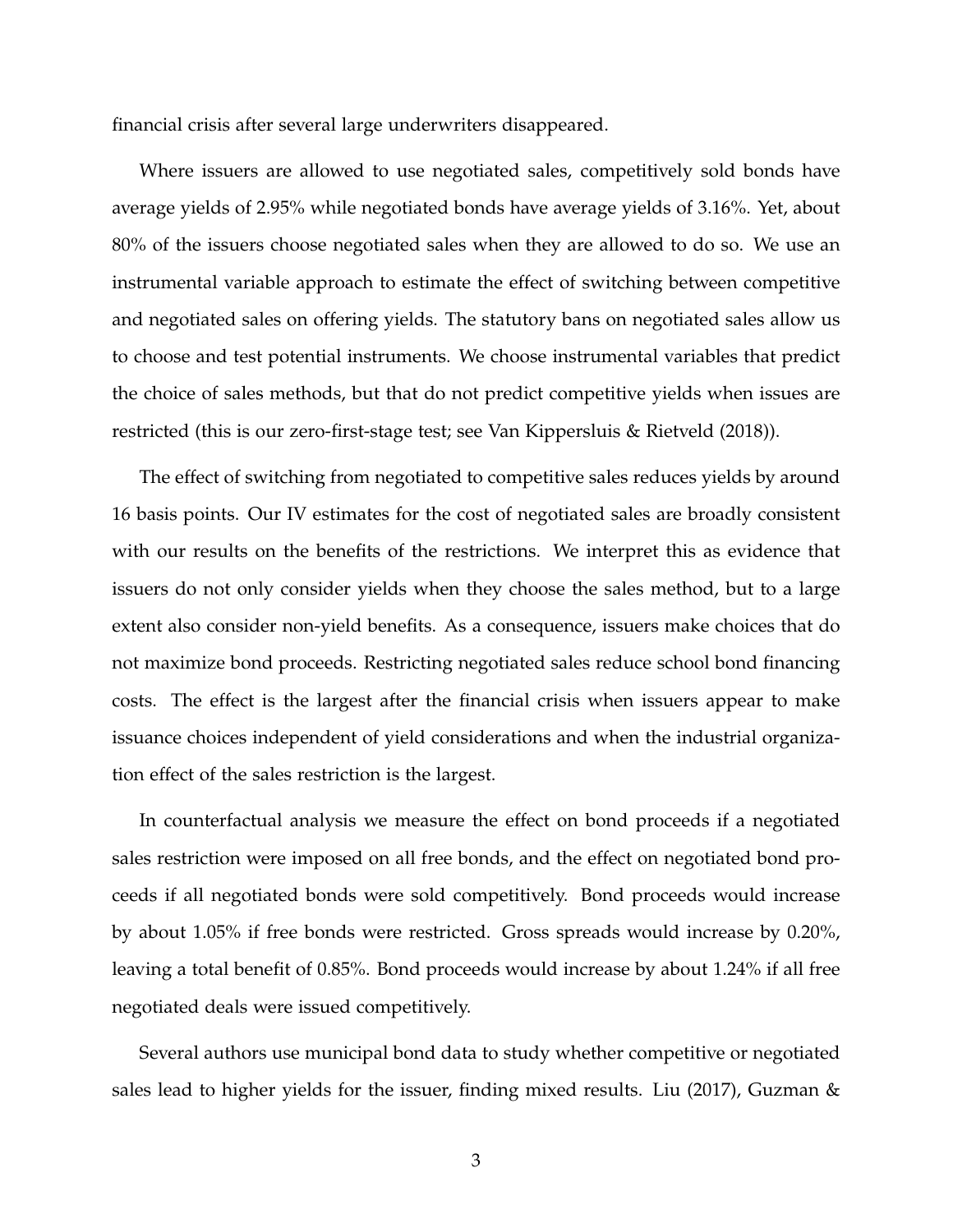Moldogaziev (2012), Robbins & Simonsen (2007), and Robbins & Simonsen (2015) find that auctions lower yields, $1 \text{ while Fruits}$ , Booth, Pozdena & Smith (2008), Kriz (2003), and Peng & Brucato (2003) find that negotiated sales increase yields. The mixed nature of these findings reflects the difficulty in dealing with the selection effects arising from issuers' endogenous decisions. Using novel data on legal restrictions, our approach allows to use empirical variation from restricted and free issues, which we believe improves the credibility of our estimates.

The remainder of the paper is organized as follows. Section 2 documents the sales laws for fiscally independent school district (ISD) governments and describes the sample of newly issued ISD bonds. Section 3 derives implications for issuers' choice of sales method from the observed yield differences between restricted and free bonds and the revealed preference for negotiated sales. Section 4 estimates the causal effect of the sales restriction on yields. Section 5 employs an instrumental variables approach to estimate the effect of switching from competitive to negotiated sale, or vice versa. Section 6 summarizes the counterfactual analysis. Section 7 concludes.

### **2. Sales laws and ISD bonds**

We use a sample of bonds issued by fiscally independent school district (ISD) governments. School districts are regularly organized as independent governments in 43 states. They account for 91% of all public school systems in the country. ISDs are simple governments; they are stand-alone entities separate from other municipalities including cities and counties; they are more homogeneous than city and county bond issuers; they are structurally similar across states; and they generally collect only ad-valorem property taxes. ISD bonds account for 28% of all municipal bond issues in terms of number of deals and 20% in terms of notional amount. ISDs generally issue simple plain-vanilla

<sup>&</sup>lt;sup>1</sup>Cestau (2019) finds that auctions lead to lower concentration in the underwriting industry.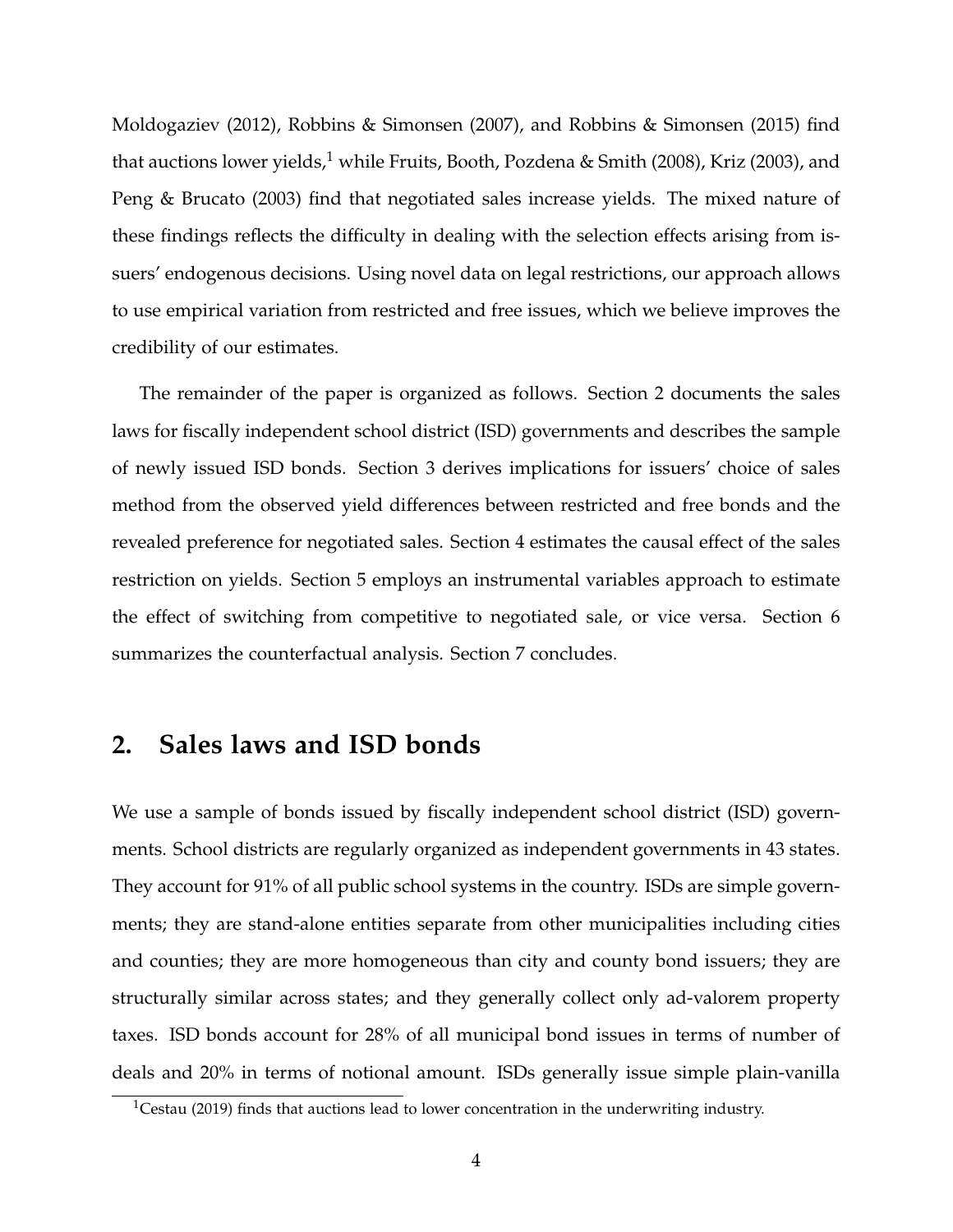bonds. Moody's is starting with ISD bonds to recalibrate their credit rating assessment of municipal bonds as of September 2020. The sales procedures are regulated by public state laws and cannot be modified by the school districts. Unlike ISDs, states and many municipalities can adjust their sales procedures as their needs and preferences change. Finally, the sales laws are predetermined for any given ISD bond issue, simplifying estimation and identification.

We obtain information for all ISD bonds issued between 1990 and 2014 from Thomson Reuter's SDC Platinum database. We use the government type identifier in the SDC database and the SDC issuer name variable to identify 62,844 new-money and refunding ISD bond deals. We use this school deal sample to construct several instrumental variables. ISD deals generally comprise a series of individual bonds. SDC Platinum provides offering prices for each individual bond, and issuer, deal, and bond characteristics. Price data in SDC is limited prior to July 2003 with only 1.4% of deals having offering prices. While we keep all available data, our results are more representative of the 2003–2014 period. After applying the filters described in Appendix A.1, our ISD school bond sample contains 281,913 individual bonds in 26,683 deals issued by 8,332 ISDs in 40 states.

#### **2.1. Bond types and enabling laws**

We identify three types of school bonds. There are two basic bond types in every state, general new-money bonds and general refunding bonds, and in some states, ISDs can also issue alternative new-money bonds. Bond types are described in state laws called *enabling laws* that set out the bond type characteristics including the list of permitted purposes for the bond issue, the procedures to approve a bond issue, and other provisions. The bond type depends on the purpose of the bond issue. For example, an issuer must use new-money bonds to finance new capital expenditures and use refunding bonds to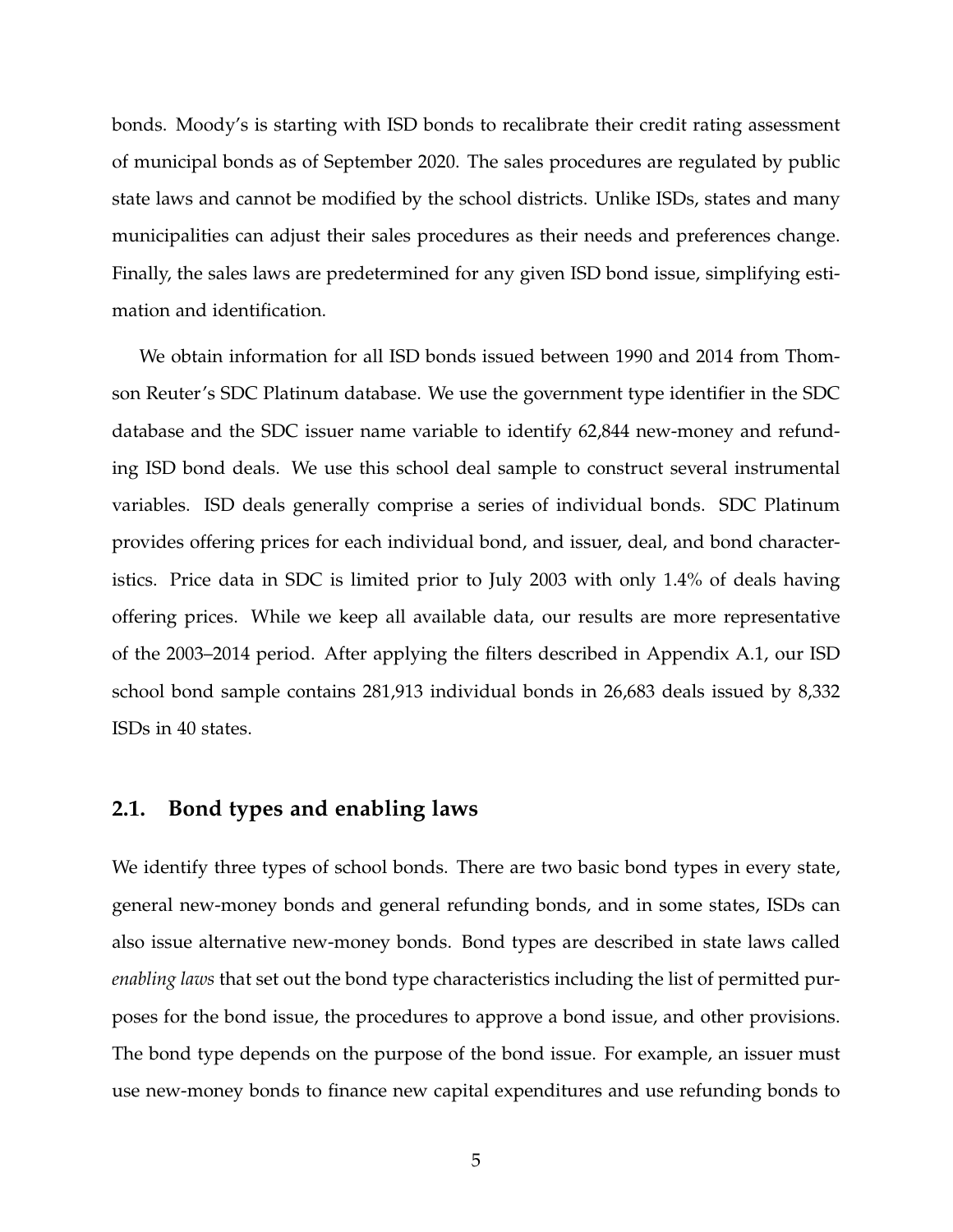refinance a previous bond issue.

Generally, voters are required to approve new-money issues and extraordinary property taxes to pay the bonds at a bond election. The ballot measure must include the purpose for the bond issue, the issue amount, total debt servicing costs, and the additional property taxes required to pay the debt.<sup>2</sup> Extraordinary property taxes are transferred to a debt fund, and can only be used to pay the bonds. Bond proceeds are transferred to special funds and can only be used for the purposes approved at the bond election. Total proceeds are determined at the bond election, but by state law cannot be higher than 105% of the underlying project cost. Debt service must be roughly evenly distributed over the useful life of the project defined by law. The issuer has little flexibility in selecting the maturity structure. Municipal bond deals use a series of sequential bond maturities to meet the legal timing constraint on debt service.

Some state laws provide for alternative new-money bonds in separate enabling laws. Alternative new-money bonds enable the school to advance certain pre-approved special taxes collected into special funds that are legally committed to certain purposes. Alternative bonds are either payable solely from these special taxes or have the same security as general new-money bonds coupled with an offsetting reduction in said special taxes. The bonds do not create an additional burden on taxpayers and do not require approval at a referendum. Proceeds from the bonds are transferred to the project's fund and can only be used to finance the project. Alternative new-money bonds represent 10% of all new-money bond issues. Appendix A.2 provides more details on alternative new-money bond types.<sup>3</sup>

 $2$ In most states, these additional property taxes are collected separately from the general levy. State laws sometimes provide for election waivers in separate enabling laws for several essential capital expenditures including those related to environmental cleanup, accessibility, life safety, transportation, and school equipment.

<sup>&</sup>lt;sup>3</sup>State laws can also create complementary new-money bond types for specific projects not included in the general enabling laws: pension bonds, judgment bonds, and working cash fund bonds. However, these are seldom used.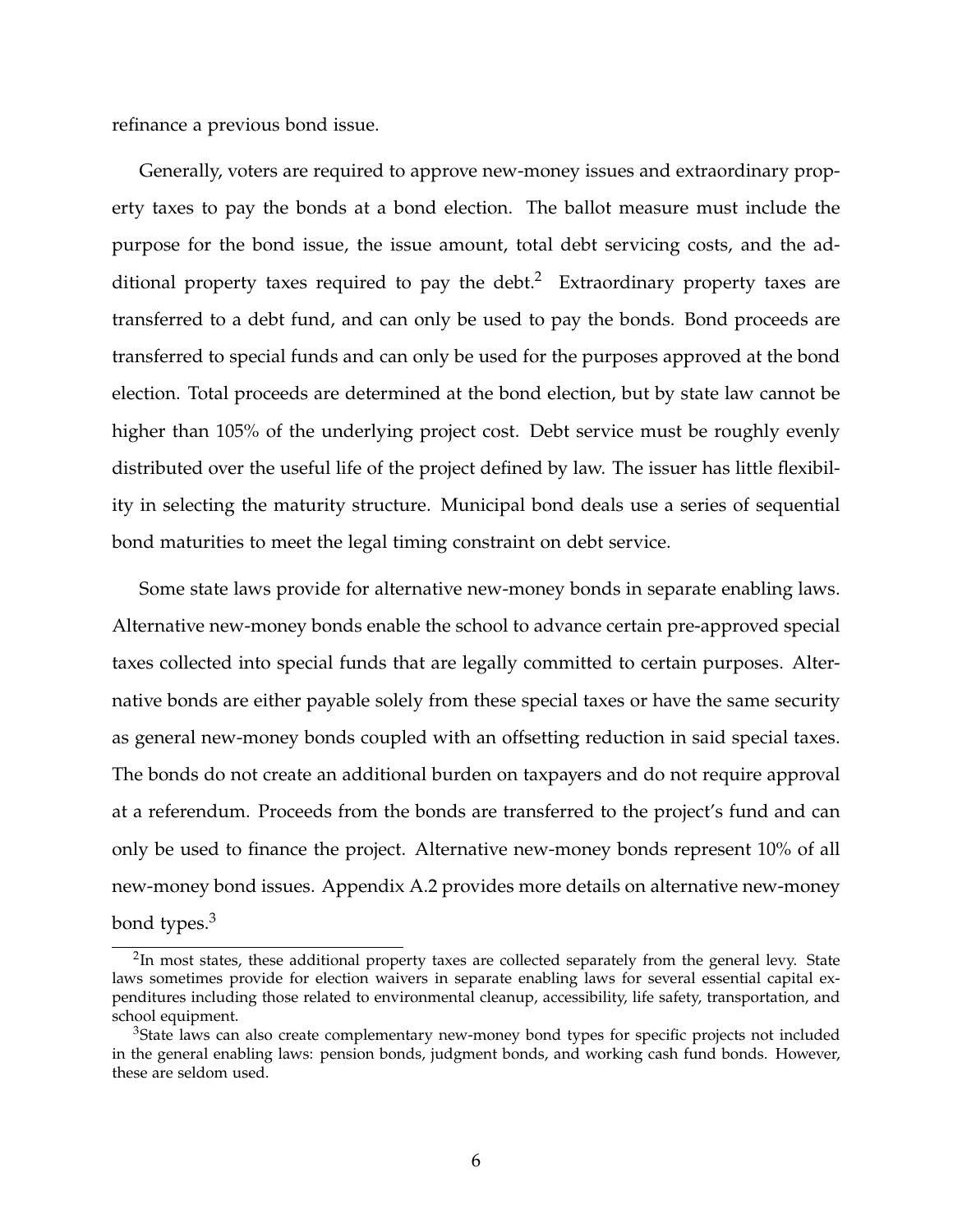We hand collect the enabling laws for each deal in the school deal sample to identify the bond type. We obtain the section numbers of the statutes containing the enabling laws from the official statements accompanying every new issue available online at the FINRA designated official source for municipal securities data, EMMA, and we obtain the texts of the statutes from the websites of the state legislatures and two repositories of legal documents, Justia.com and lexisnexis.com.

We hand collect the legal provisions relating to the sale of bonds for each bond type. Sales provisions may be stipulated in the enabling law of the bond type, or in another enabling law by cross-reference, or in other sections providing for the sales of school bonds or municipal bonds generally, or the provisions may not be provided anywhere. In cases where the sales laws impose a restriction on negotiated sales, the laws often provide for exceptions to the law based on taxable status, deal amount (below one or two million), coupon type, and, occasionally, maturity (under one or two years to maturity). We refer to these as TACM exceptions.

We hand collect the history of amendments to each sales provision, the texts of repealed sales provisions, and the history of amendments to the repealed sales provisions when available. We obtain the texts of repealed and amended laws from the repositories of House and Senate bills available online at each state legislature. Bills are generally available from at least 1997. The sales provisions are sometimes amended and sometimes repealed altogether. Table 1 documents the law changes between 1990 and 2014. We observe seven states passing TACM exceptions—five between 2009 and 2011 allowing for the negotiated sale of taxable bonds to facilitate the implementation of the taxable bonds created by the American Recovery and Reinvestment Act of 2009. We observe five states relaxing the general sales laws in our school deal sample.<sup>4</sup> Due to the lack of yield data before 2003, only Alabama and Montana provide meaningful time-series variation in the

<sup>&</sup>lt;sup>4</sup>Tennessee also changed its general laws on 06-03-2009 but we are unable to assign the enabling laws for the 61 Tennessee deals in the sample so is not reported in Table 1.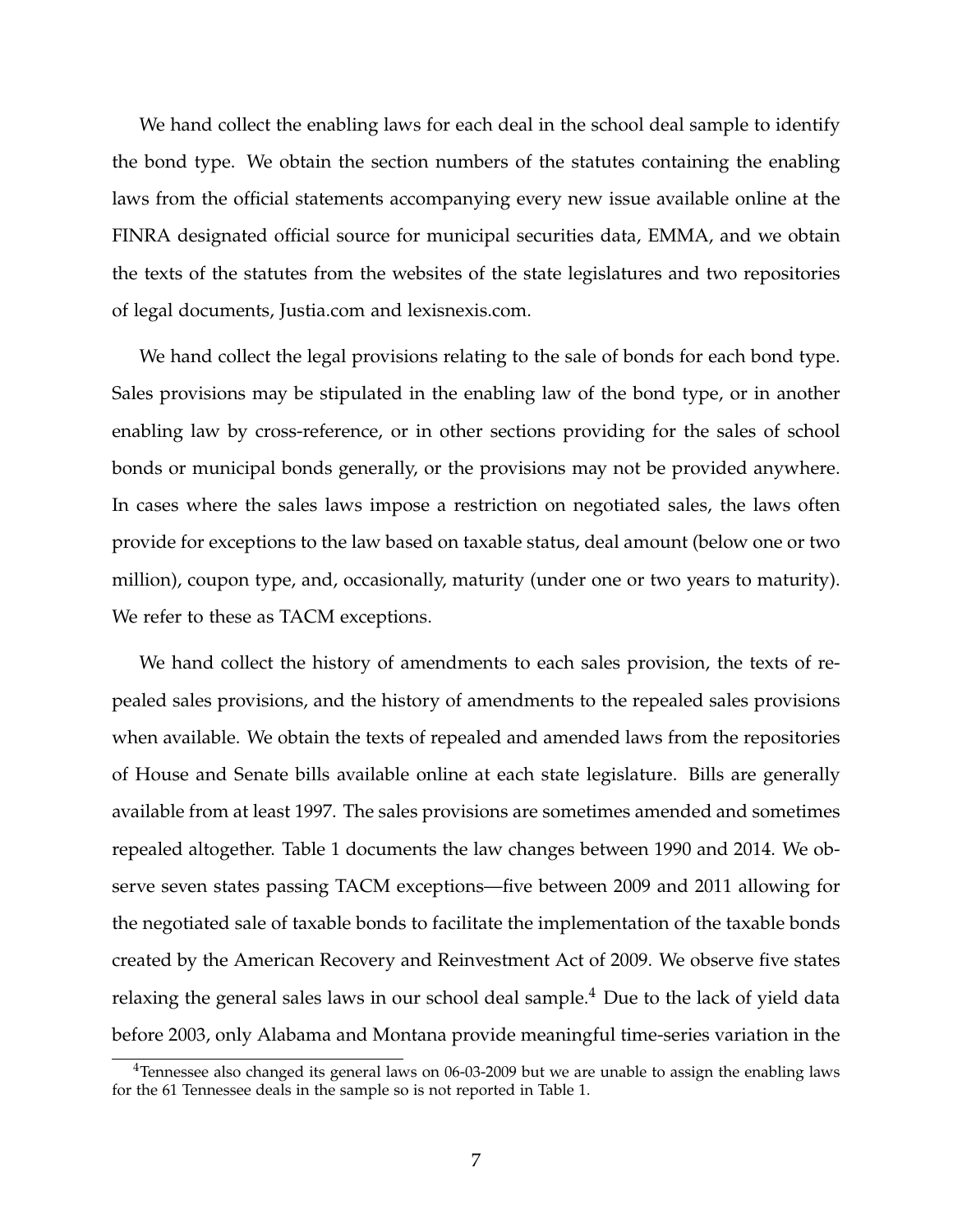**Table 1: Time series variation in sales laws.** The left column indicates state and date of restriction end. The right column shows state and date of exceptions passed or relaxed based on TACM (**T**axable, notional **A**mount, non-fixed **C**oupon, short **M**aturity).

| State     | Bond type restriction relaxed | TACM exception passed or relaxed |
|-----------|-------------------------------|----------------------------------|
| <b>OR</b> | 09-25-1991                    |                                  |
| <b>TX</b> | 06-19-1999                    |                                  |
| ID        | 06-01-2001                    |                                  |
| <b>NM</b> |                               | 04-05-2005                       |
| KS        |                               | 07-01-2008                       |
| <b>NM</b> |                               | 04-07-2009                       |
| <b>NV</b> |                               | 04-07-2009                       |
| MT        |                               | 06-01-2009                       |
| <b>SC</b> |                               | 06-03-2009                       |
| NY        |                               | 04-25-2010                       |
| AL        | 01-01-2011                    |                                  |
| MT        | 03-01-2011                    |                                  |

general sales provisions in our school bond sample.<sup>5</sup>

Table 2 reports the heterogeneity in sales restrictions across states and bond types. The table shows the restriction type (free=0 and restricted=1) for general new-money bonds, alternative new-money bonds, general refunding bonds, and TACM bonds in each state, and the number of observations in each category. There is substantial heterogeneity in the general sales laws across new-money bonds in different states. A total of 19 states have restricted new-money bonds $<sup>6</sup>$  and 24 states have free new-money bonds.</sup> Many states have heterogeneous sales laws across bond types. A total of 16 states have restricted general new-money bonds and free refunding bonds at the same time; ten states offer TACM exceptions for restricted bond type; sales laws for general and alternative new-money bonds are the same in all but 3 states and partially 2. A total of 18 states have cross-sectional variation in sales laws.

<sup>&</sup>lt;sup>5</sup>We only observe a handful of deals with yield data before the law change in Texas, and no observations for Idaho and Oregon.

<sup>6</sup>22 in the school deal sample. Besides Oregon and Idaho that changed the law before July 2003, Vermont restricts all negotiated sales. However, we only observe Vermont data before July 2003.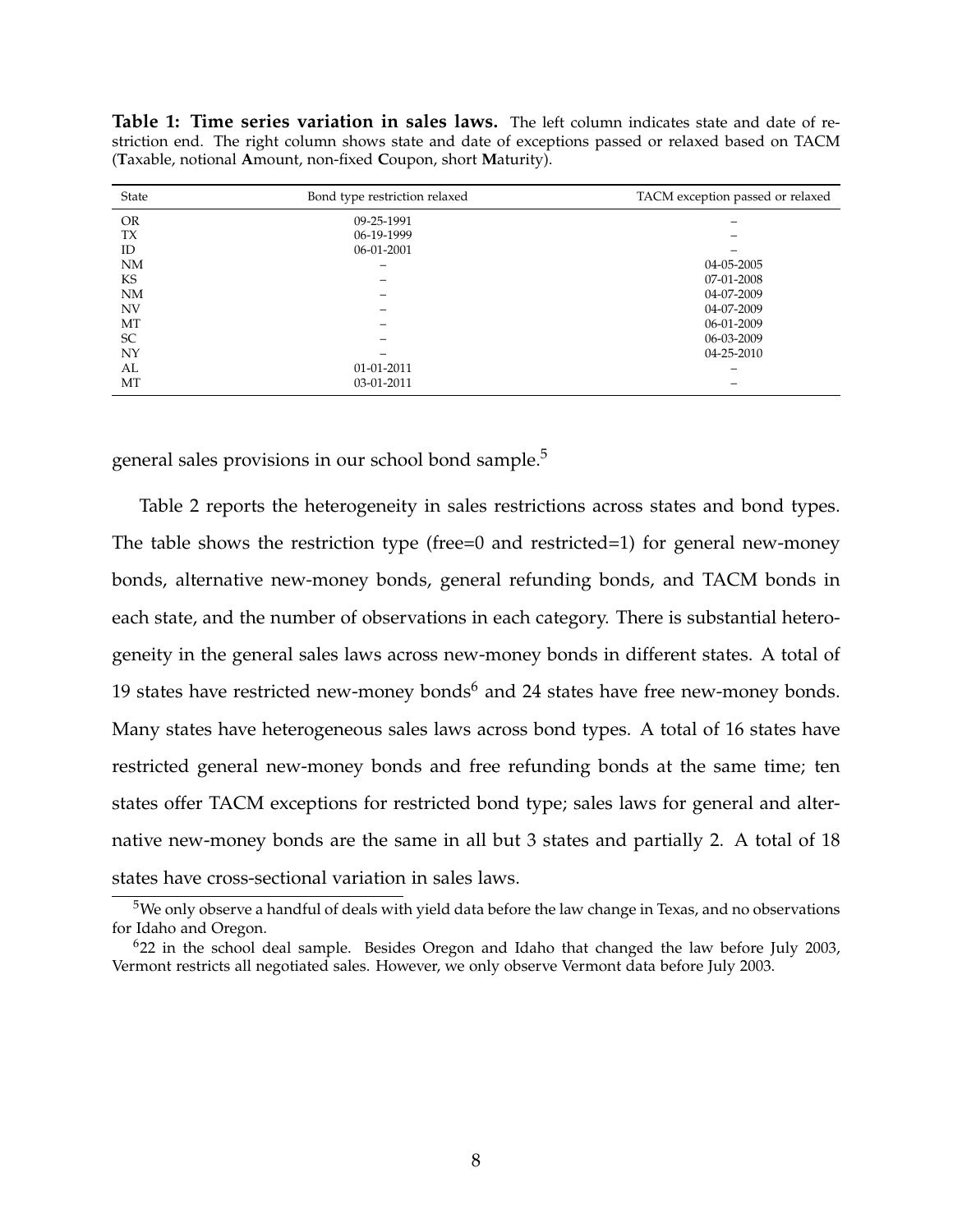**Table 2: Sales laws across states, bond types, and time.** The table reports the sales law restrictions (free=0 and restricted=1) by bond type for general new-money bonds, alternative new-money bonds, and general refunding bonds (columns 1–3), the number of bonds issued under these sales law restrictions excluding bonds that qualify for a TACM exception (columns 4–6), the number of bonds that qualify for a TACM exception (column 7), and the number of restricted and free bonds in the final sample (columns 8–9). – indicates not applicable. \* indicates TACM exception passed or relaxed during sample period. State names followed by year ranges indicate law changes during sample period.

|                   | Sales law restriction          |                          |                                  | Number of bonds |                          |                |                                      |                                  |                |
|-------------------|--------------------------------|--------------------------|----------------------------------|-----------------|--------------------------|----------------|--------------------------------------|----------------------------------|----------------|
|                   |                                | by bond type             |                                  |                 | by bond type ex TACM     |                | <b>TACM</b>                          | by restriction                   |                |
|                   |                                | New-money                | General                          | New-money       |                          | Gen.           |                                      |                                  |                |
| State             | General                        | Alternative              | refunding                        | Gen.            | Alt.                     | refund.        |                                      | Restricted                       | Free           |
| AL 90-11          | $\mathbf{1}$                   | $\equiv$                 | $\mathbf{1}$                     | 234             | $\equiv$                 | 261            | $\qquad \qquad -$                    | 495                              | $\overline{0}$ |
| AL 11-14          | $\boldsymbol{0}$               | $\overline{\phantom{0}}$ | $\boldsymbol{0}$                 | 534             | $\qquad \qquad -$        | 627            | $\overline{\phantom{0}}$             | $\boldsymbol{0}$                 | 1,161          |
| MT* 90-11         | $\mathbf{1}$                   |                          | $\boldsymbol{0}$<br>$\mathbf{0}$ | 462             |                          | 201            | 34                                   | 462                              | 235            |
| MT 11-14          | $\mathbf{0}$                   |                          |                                  | 110             | $\equiv$                 | 116            | $\equiv$                             | $\boldsymbol{0}$                 | 226            |
| TX 90-99          | $\mathbf{1}$<br>$\mathbf{0}$   | $\boldsymbol{0}$         | $\boldsymbol{0}$                 | 18              | $\boldsymbol{0}$         | 49             | $\equiv$                             | 18                               | 49             |
| TX 99-14          |                                | $\boldsymbol{0}$         | $\boldsymbol{0}$                 | 22,216          | 513                      | 26,972         |                                      | $\mathbf{0}$                     | 49,701         |
| IA                | $\mathbf{1}$                   | $\boldsymbol{0}$         | $\boldsymbol{0}$                 | 2,542           | 2,776                    | 1,807          | $\equiv$                             | 2,542                            | 4,583          |
| WI                | $\mathbf{1}$                   | $\mathbf{0}$             | $\mathbf{0}$                     | 1,170           | 1,116                    | 7,773          | $\boldsymbol{0}$                     | 1,170                            | 8,889          |
| LA                | $\mathbf{1}$<br>$\mathbf{1}$   | 0/1                      | $\boldsymbol{0}$<br>$\mathbf{0}$ | 2,771           | 324                      | 1,319<br>999   | $\equiv$<br>$\equiv$                 | 2,967                            | 1,447          |
| <b>MS</b><br>MN   | $\mathbf{1}$                   | 0/1<br>$\mathbf{1}$      | $\mathbf{0}$                     | 429<br>2,350    | 253<br>1,871             | 3,916          | 1,634                                | 429<br>4,221                     | 1,252<br>5,550 |
| <b>ND</b>         | $\mathbf{1}$                   | $\mathbf{1}$             | $\boldsymbol{0}$                 | 501             | 244                      | 350            | $\mathbf{0}$                         | 745                              | 350            |
| $NV^*$            | $\mathbf{1}$                   | $\mathbf{1}$             | $\mathbf{1}$                     | 614             | 20                       | 354            | 88                                   | 988                              | 88             |
|                   |                                |                          |                                  |                 |                          |                |                                      |                                  |                |
| IN                | $\mathbf{1}$                   |                          | $\theta$                         | 901             |                          | 126            | $\overline{\phantom{a}}$             | 901                              | 126            |
| KS*               | $\mathbf{1}$                   | $\overline{\phantom{0}}$ | $\boldsymbol{0}$                 | 1,627           | $\equiv$                 | 3,515          | 84                                   | 1,627                            | 3,599          |
| NJ                | 1                              | $\overline{\phantom{0}}$ | $\boldsymbol{0}$                 | 3,972           | $\qquad \qquad -$        | 5,374          | $\mathbf{1}$                         | 3,972                            | 5,375          |
| $NM^*$            | $\mathbf{1}$                   |                          | $\mathbf{0}$                     | 2,241           | $\overline{a}$           | 584            | 21                                   | 2,241                            | 605            |
| $NY^*$            | $\mathbf{1}$                   | $\overline{\phantom{0}}$ | $\mathbf{0}$                     | 9,871           | $\overline{\phantom{0}}$ | 7,758          | 2,561                                | 9,871                            | 10,319         |
| OK<br>WV          | $\mathbf{1}$<br>$\mathbf{1}$   | $\equiv$                 | $\boldsymbol{0}$<br>$\mathbf{0}$ | 5,174           | $\equiv$                 | 3<br>29        | $\equiv$<br>$\equiv$                 | 5,174                            | 3              |
| SC*               | $\mathbf{1}$                   | $\overline{\phantom{0}}$ | $\mathbf{1}$                     | 231             | $\equiv$<br>$\equiv$     | 938            | 12                                   | 231                              | 29<br>12       |
| AR                | $\mathbf{1}$                   |                          | $\mathbf{1}$                     | 1,516<br>3,459  | $\qquad \qquad -$        | 8,284          | $\equiv$                             | 2,454<br>11,743                  | $\overline{0}$ |
|                   |                                |                          |                                  |                 |                          |                |                                      |                                  |                |
| AZ                | $\mathbf{0}$                   | $\mathbf{0}$             | $\theta$                         | 3,467           | 82                       | 961            |                                      | $\mathbf{0}$                     | 4,510          |
| CA                | $\mathbf{0}$                   | $\overline{0}$           | $\mathbf{0}$                     | 22,330          | 3,133                    | 11,218         | $\overline{\phantom{0}}$             | $\boldsymbol{0}$                 | 36,681         |
| FL                | $\mathbf{0}$                   | $\overline{0}$           | $\mathbf{0}$                     | $\mathbf{0}$    | 206                      | 131            |                                      | $\mathbf{0}$                     | 337            |
| $_{\rm IL}$<br>MI | $\boldsymbol{0}$<br>$\Omega$   | $\mathbf{0}$<br>$\theta$ | $\boldsymbol{0}$<br>$\mathbf{0}$ | 8,778           | 1,379                    | 7,502          | $\overline{\phantom{0}}$             | $\mathbf{0}$                     | 17,659         |
| <b>NE</b>         | $\overline{0}$                 | $\mathbf{0}$             | $\boldsymbol{0}$                 | 4,383           | 271                      | 5,061          | $\overline{\phantom{0}}$<br>$\equiv$ | $\mathbf{0}$                     | 9,715          |
| <b>OH</b>         | $\mathbf{0}$                   | $\mathbf{0}$             | $\boldsymbol{0}$                 | 1,434<br>2,756  | 1,195<br>295             | 2,715<br>4,320 | $\overline{a}$                       | $\boldsymbol{0}$<br>$\mathbf{0}$ | 5,344<br>7,371 |
| <b>SD</b>         | $\overline{0}$                 | $\boldsymbol{0}$         | $\theta$                         | 387             | 1,198                    | 1,432          | $\overline{\phantom{0}}$             | $\boldsymbol{0}$                 | 3,017          |
| <b>WA</b>         | $\mathbf{0}$                   | $\overline{0}$           | $\mathbf{0}$                     | 2,554           | 81                       | 2,994          | $\equiv$                             | $\overline{0}$                   | 5,629          |
|                   |                                |                          |                                  |                 |                          |                |                                      |                                  |                |
| CO                | $\mathbf{0}$                   |                          | $\boldsymbol{0}$                 | 1,929           | L,                       | 2,832          |                                      | $\mathbf{0}$                     | 4,761          |
| <b>CT</b>         | $\mathbf{0}$                   | $\overline{\phantom{0}}$ | $\theta$                         | 314             | $\qquad \qquad -$        | 307            | $\overline{\phantom{0}}$             | $\overline{0}$                   | 621            |
| GA                | $\mathbf{0}$                   | $\overline{\phantom{0}}$ | $\boldsymbol{0}$                 | 1,301           | $\overline{\phantom{0}}$ | 473            | $\overline{\phantom{0}}$             | $\mathbf{0}$                     | 1,774          |
| ID 01-14          | $\overline{0}$                 | $\overline{\phantom{0}}$ | $\mathbf{0}$                     | 1,146           | $\qquad \qquad -$        | 771            | $\overline{\phantom{0}}$             | $\overline{0}$                   | 1,917          |
| MA                | $\overline{0}$                 |                          | $\overline{0}$                   | 1,080           | $\overline{\phantom{0}}$ | 238            | $\overline{\phantom{0}}$             | $\overline{0}$                   | 1,318          |
| <b>ME</b>         | $\mathbf{0}$                   | $\overline{\phantom{0}}$ | $\boldsymbol{0}$                 | 94              | $\equiv$                 | 21             | $\overline{\phantom{0}}$             | $\mathbf{0}$                     | 115            |
| MO<br>NH          | $\mathbf{0}$<br>$\overline{0}$ | $\equiv$                 | $\boldsymbol{0}$<br>$\mathbf{0}$ | 4,060<br>153    | $\equiv$<br>$\equiv$     | 5,918<br>110   | $\overline{\phantom{0}}$             | $\mathbf{0}$<br>$\mathbf{0}$     | 9,978<br>263   |
| PA                | $\mathbf{0}$                   | $\equiv$                 | $\boldsymbol{0}$                 | 9,857           | $\equiv$                 | 9,849          | $\overline{a}$                       | $\mathbf{0}$                     | 19,706         |
| OR 91-14          | $\mathbf{0}$                   |                          | $\mathbf{0}$                     | 1,475           | $\overline{\phantom{0}}$ | 1,741          |                                      | $\mathbf{0}$                     | 3,216          |
| UT                | $\mathbf{0}$                   |                          | $\mathbf{0}$                     | 1,317           | $\equiv$                 | 645            |                                      | $\mathbf{0}$                     | 1,962          |
| WY                | $\theta$                       | $\overline{\phantom{0}}$ | $\theta$                         | 147             | $\qquad \qquad -$        | 22             | $\qquad \qquad$                      | $\Omega$                         | 169            |
|                   |                                |                          |                                  |                 |                          |                |                                      |                                  |                |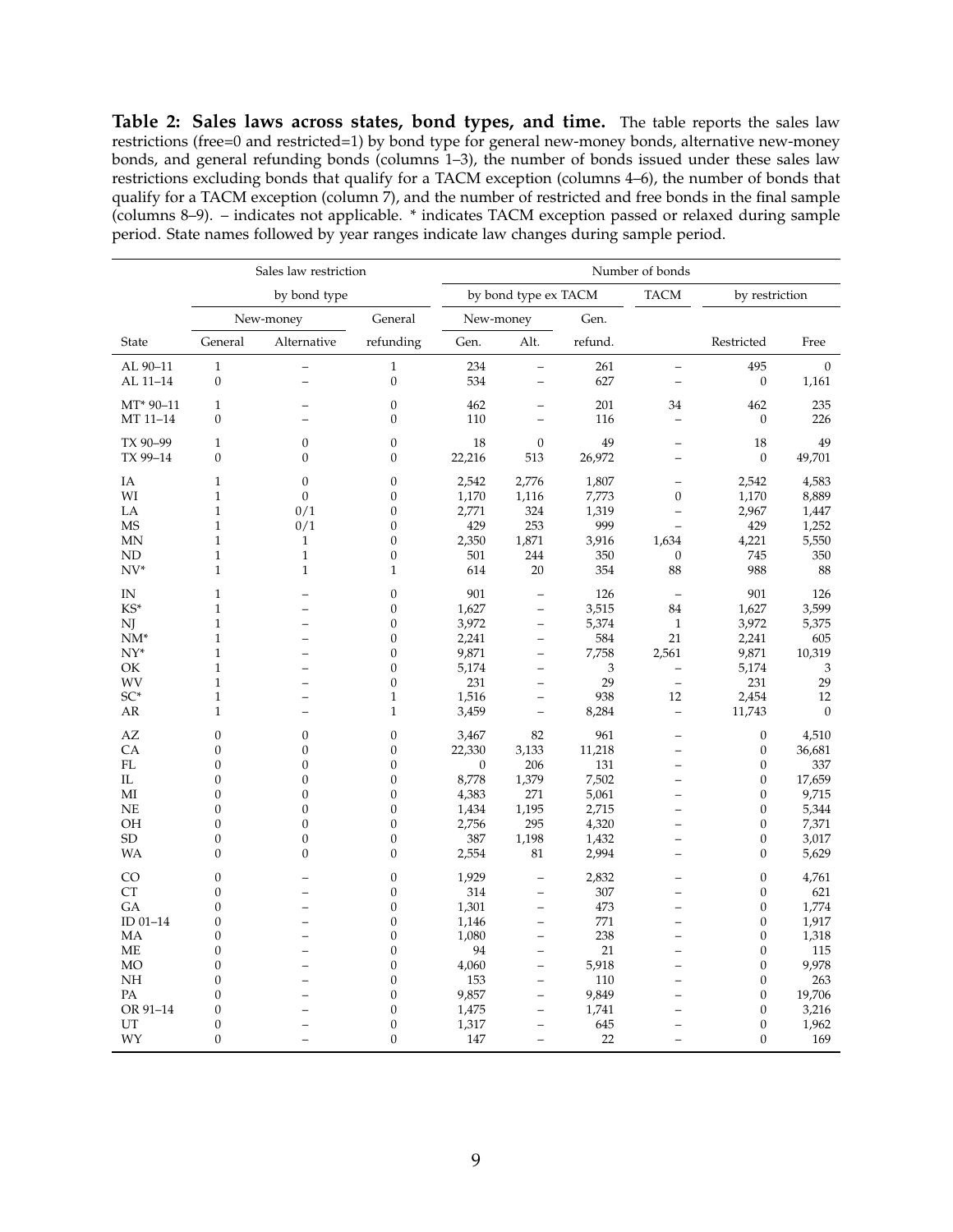#### **2.2. Statutory security and other controls**

Statutory security defines the sources of revenue that the issuer must legally use to secure bond payments. The legislator that writes the sales provisions for a bond type may factor in its statutory security when they decide on sales provisions. We therefore need to use statutory security as a control in our empirical models.

The issuer cannot use other revenues to provide for the payment of the bonds than those established by the statutes. We hand collect the statutory security data from the enabling laws and the official statements, and we classify it following the approach in Cestau, Hollifield, Li & Schürhoff (2018). We recognize two categories of low-quality general obligations, two categories of higher-quality revenue bonds, and two highestquality categories of general obligations. Appendix A.3 expands on the statutory security classification. Table A.1 in the Appendix, reports the statutory security of general and alternative new-money bonds in our school deal sample. Statutory security is homogeneous across states in our sample. A total of 84.5% of school deals are secured by an unlimited and specific pledge of ad-valorem property taxes plus the full faith and credit of the issuer.

In addition to statutory security, we hand collect the legal requirements for public sales and rate them based on their flexibility on a scale from 0 to 3. We also hand collect data on the state enhancement programs specially developed for school bonds from the official statements and the laws that create them, and rate the enhancement programs on quality between 0 and 1. Appendix A.4 provides detailed data on public sales procedures and state enhancement programs. Appendix A.5 provides detailed information on the data collection process for the enabling laws, sales laws, amendments thereof, and statutory security. Over 150 bond lawyers helped us to construct these data.

The legislator writing the sales provisions may also factor in other non-statutory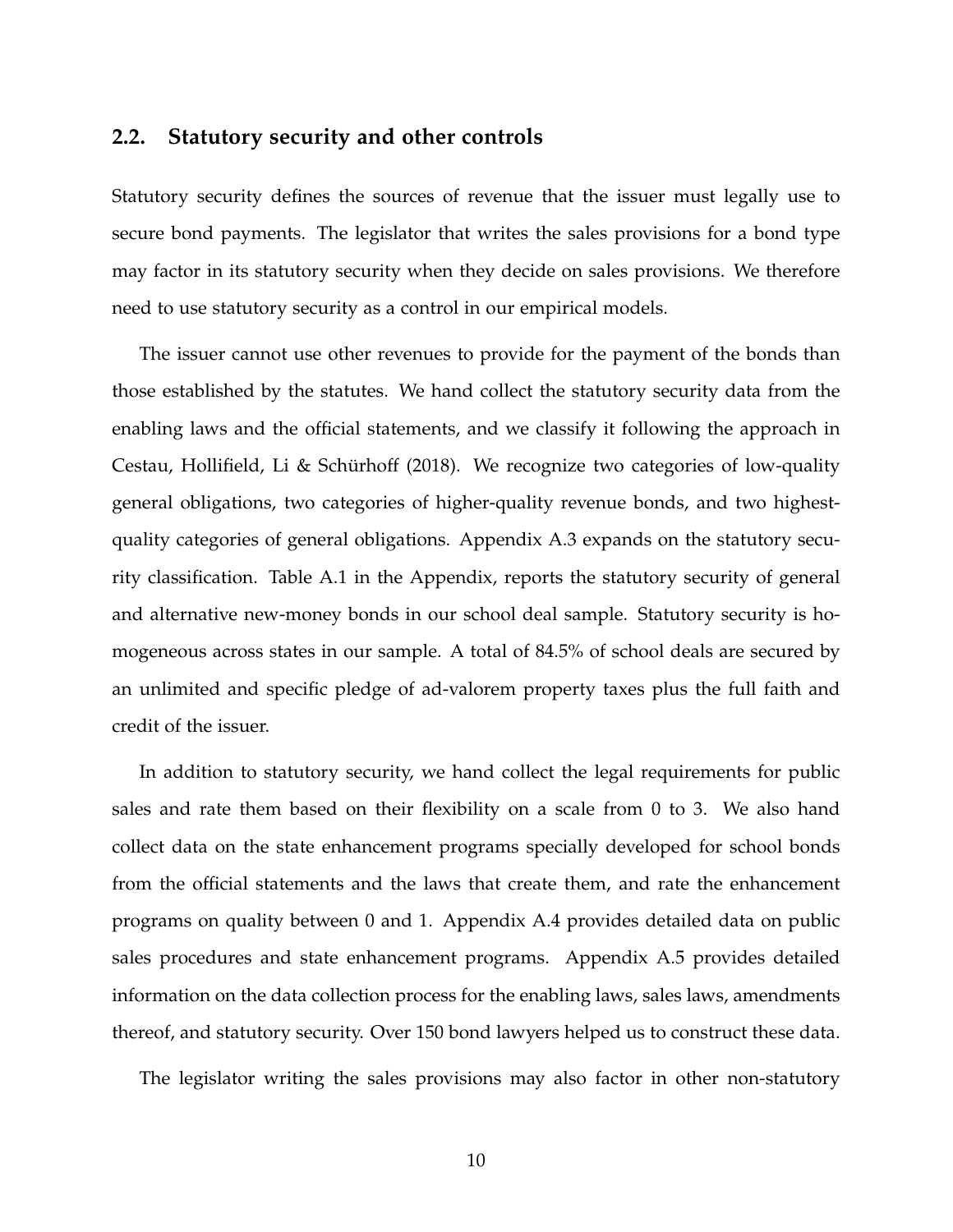characteristics of the bonds. We collect from SDC Platinum additional issuer, deal, and bond level variables our specifications include as controls. At the issuer level, we control for issuer size using quantiles of the total notional amount issued by the municipality between 1990 and 2014. At the deal level, the controls include the natural logarithm of deal size, date of issue, a taxable indicator, a bank-qualified indicator, a series/term indicator, a sinkable indicator for term bonds, a multiple deals in one issue indicator, the difference between deal size and total issue size for multiple deals issues, and a callable deal indicator. At the bond level, the controls include coupon type, a non-callable-bond indicator, the bond's par amount, years-to-maturity fixed effects, an indicator for nonrated bonds, and credit rating dummy variables. We also collect the gross spread of the deal which is composed of management fee, underwriting fee, takedown, and expenses.

#### **2.3. Summary statistics and univariate analysis**

Figure 1 shows the share of competitive sales by state and refunding type between 1990 and 2014 for the sub-sample of free school deals. Competitive sales account for less than  $20\%$  of the sales in most states and more than  $80\%$  in only a few states.<sup>7</sup> Table 3 shows summary statistics in the sample of school bonds with yield data. Free bonds have average yields of 3.11% compared to 3.02% for restricted bonds giving a 9 bps spread.<sup>8</sup> The last set of columns in Table 3 shows that the offering yields in negotiated sales are on average 21 bps higher than in competitive sales for the sub-sample of free bonds, and gross spreads are 1 bps higher. However, free issuers prefer negotiated sales; only 20% of all free bonds are sold competitively.<sup>9</sup> Issuers' revealed preference for negotiated sales suggests that a ban on negotiated sales would be costly.

 ${}^{7}$ A high proportion of the competitive sales of new-money bonds in New York, Pennsylvania, and Minnesota are private competitive sales. In a private competitive sale, the underwriter must be invited to bid. The SDC database does not distinguish between public competitive and private competitive sales.

<sup>8</sup>Even larger are the yield differences in new-money bonds, as the yields on free bonds are 47 bps higher than on restricted bonds.

<sup>&</sup>lt;sup>9</sup>We estimate that the number of public competitive sales is around 15%.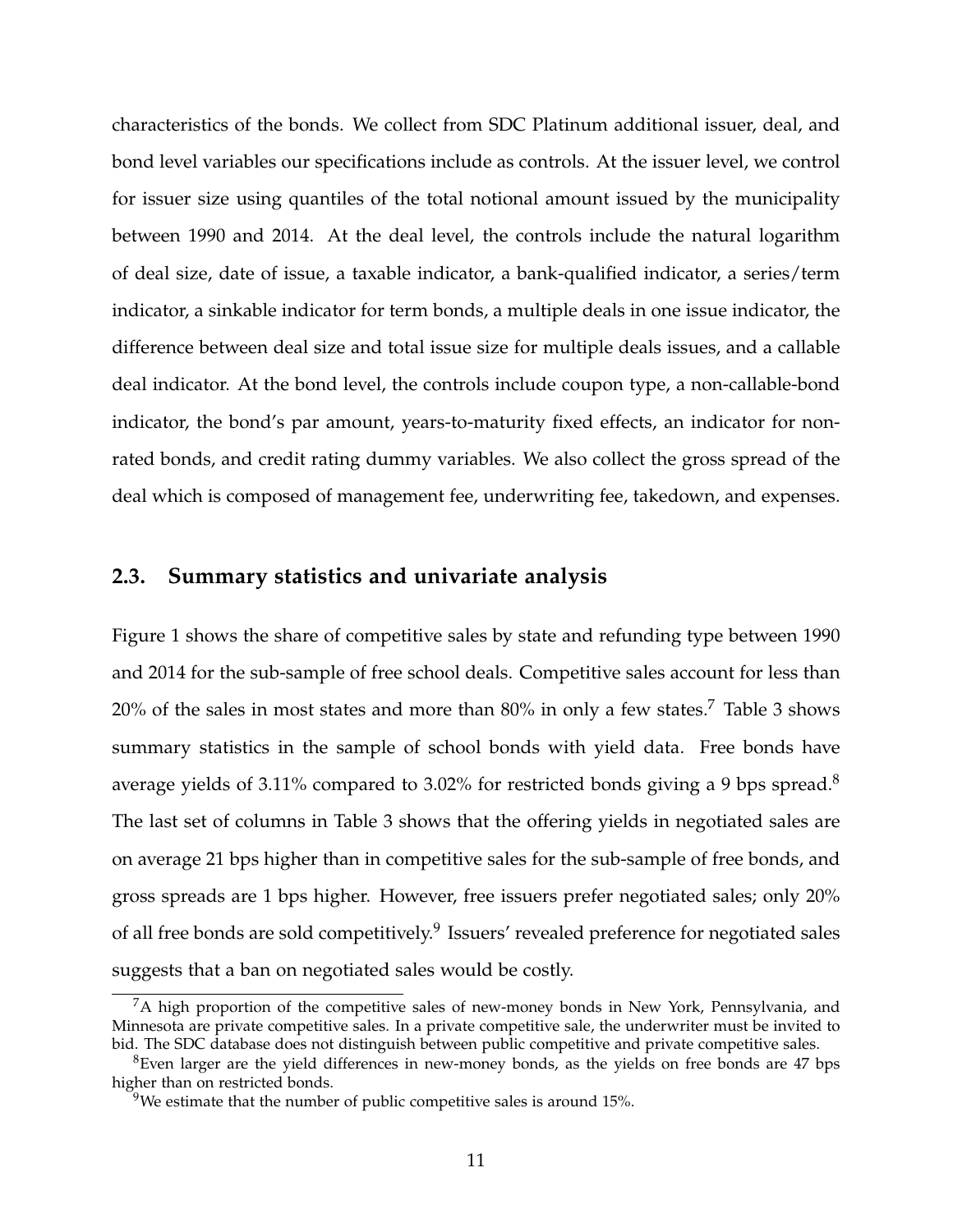

Panel A: Share of competitive sales in free new-money bonds

Panel B: Share of competitive sales in free refunding bonds



**Figure 1: Share of competitive sales in free bonds.** The figure shows the share of competitive sales by state and refunding type between 1990 and 2014. Panel A reports shares for free new-money deals, panel B for free refunding deals. Dark numbers indicate proportions, and light numbers sample size. The intensity of the state shade indicates the proportion of competitive sales: 0-20%, 20%-40%, 40%-60%, 60%-80%, 80%-100%.

All control variables, including statutory security and except for only coupon type and deal size, are reasonably balanced between restricted and free bonds, and between competitive and negotiated free bonds. We observe more zero-coupon bonds in free samples, and more specifically, in negotiated samples. The average deal size is similar for competitive and negotiated sales of free bonds, but the average restricted deal is around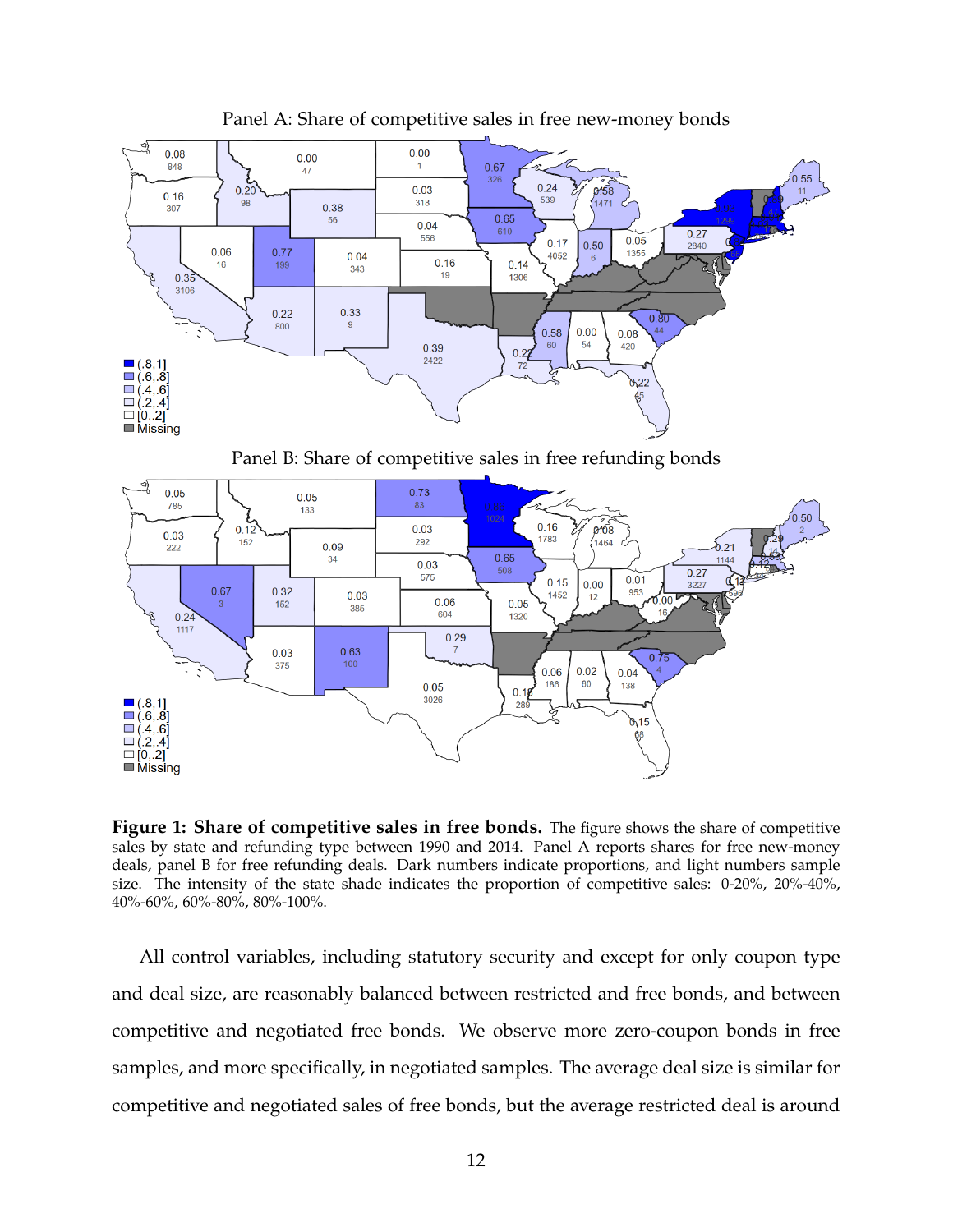**Table 3: Summary statistics.** The table documents descriptive statistics on the mean and standard deviation (SD) in the final sample and the sub-sample of free bonds. \* The empirical fraction of competitive sales in restricted bonds is less than one due to some legal exceptions that we cannot capture systematically.

|                               | Free  |       | Restricted |            |                  | Free bonds |              |      |
|-------------------------------|-------|-------|------------|------------|------------------|------------|--------------|------|
|                               | bonds |       | bonds      |            | Negotiated       |            | Competitive  |      |
| Variable                      | Mean  | SD    | Mean       | ${\rm SD}$ | Mean             | SD         | Mean         | SD   |
| Yield $(\%)$                  | 3.11  | 1.34  | 3.02       | 1.19       | 3.16             | 1.34       | 2.95         | 1.32 |
| Competitive Sale (0/1)        | 0.20  | 0.39  | $0.97*$    | 0.17       | $\boldsymbol{0}$ |            | $\mathbf{1}$ |      |
| Refunding bond $(0/1)$        | 0.54  | 0.50  | 0.19       | 0.39       | 0.57             | 0.49       | 0.42         | 0.49 |
| Alternative new-money $(0/1)$ | 0.06  | 0.23  | 0.04       | 0.21       | 0.05             | 0.21       | 0.10         | 0.29 |
| Statutory security $(1-6)$    | 5.74  | 0.66  | 5.48       | 0.88       | 5.76             | 0.62       | 5.64         | 0.77 |
| Public sale proc. (0-3)       | 0.43  | 0.66  | 1.75       | 0.58       | 0.45             | 0.67       | 0.35         | 0.63 |
| State enhancement (0-1)       | 0.15  | 0.21  | 0.08       | 0.06       | 0.15             | 0.21       | 0.14         | 0.22 |
| Taxable $(0/1)$               | 0.04  | 0.20  | 0.02       | 0.12       | 0.05             | 0.21       | 0.04         | 0.18 |
| Multiple deal $(0/1)$         | 0.08  | 0.27  | 0.07       | 0.26       | 0.08             | 0.28       | 0.06         | 0.25 |
| Zero coupon $(0/1)$           | 0.06  | 0.24  | 0.00       | 0.02       | 0.07             | 0.26       | 0.02         | 0.13 |
| Bank-qualified $(0/1)$        | 0.51  | 0.50  | 0.61       | 0.49       | 0.50             | 0.50       | 0.53         | 0.50 |
| Callable $(0/1)$              | 0.83  | 0.37  | 0.83       | 0.38       | 0.82             | 0.38       | 0.86         | 0.34 |
| Term deal $(0/1)$             | 0.08  | 0.27  | 0.10       | 0.30       | 0.08             | 0.28       | 0.06         | 0.23 |
| Sinkable $(0/1)$              | 0.06  | 0.24  | 0.08       | 0.27       | 0.06             | 0.24       | 0.05         | 0.22 |
| Issuer size bin $(1-5)$       | 3.05  | 1.41  | 2.60       | 1.36       | 3.01             | 1.41       | 3.23         | 1.41 |
| Bond size (\$M)               | 1.44  | 9.97  | 1.03       | 4.70       | 1.46             | 10.00      | 1.33         | 9.82 |
| Deal size (ln \$M)            | 2.30  | 1.28  | 1.86       | 1.32       | 2.32             | 1.29       | 2.26         | 1.23 |
| Issue-deal size (\$M)         | 1.80  | 27.97 | 1.46       | 14.94      | 1.99             | 30.89      | 1.01         | 7.31 |
| Rated $(0/1)$                 | 0.94  | 0.23  | 0.87       | 0.34       | 0.94             | 0.24       | 0.96         | 0.20 |
| <b>Rating (1-10)</b>          | 2.13  | 1.52  | 2.64       | 1.70       | 2.11             | 1.50       | 2.21         | 1.60 |
| Maturity (years)              | 9.26  | 6.31  | 9.52       | 6.21       | 9.28             | 6.35       | 9.20         | 6.15 |
| Issuance year                 | 2009  | 3.44  | 2008       | 3.48       | 2009             | 3.41       | 2009         | 3.54 |
| Gross spread (% of deal size) | 0.84  | 0.45  | 1.11       | 0.59       | 0.85             | 0.44       | 0.84         | 0.52 |
| Missing gross spread          | 39%   |       | $80\%$     |            | 35%              |            | 54%          |      |

8-10 million lower than free deals. Restricted and free issuers have similar size, however. Overall, restricted bonds have slightly worse credit ratings, enhancement programs, and statutory securities, yet they have lower yields.

The observed yield differences between restricted and free bonds and the revealed preference for negotiated sales despite being less advantageous to the issuer motivate our empirical approach described in the next section. Since we have substantial missing data for gross spreads, we focus exclusively on bond pricing. We compare price differences with gross spreads in Section 6.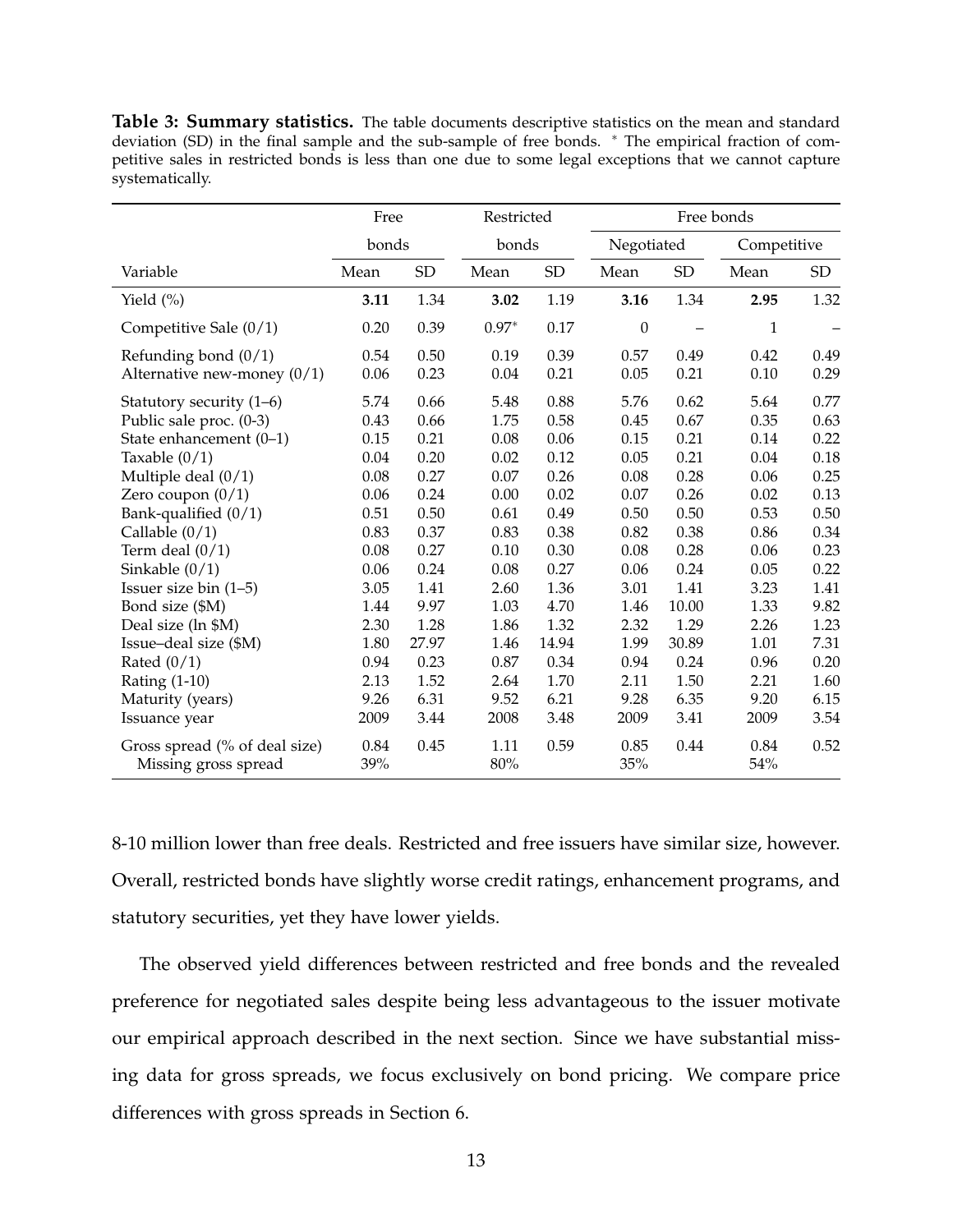### **3. Sales Restrictions and Yield: A Decomposition**

The goal of this section is to show how the restriction on the use of negotiated sales as well as free issuers endogenous choice of sales methods determine the yields observed empirically. The restriction on the use of a negotiated sales is predetermined at the time of issue choice. Define the restriction indicator function

$$
\mathbf{R}_i = \begin{cases} 1 & \text{if bond issue } i \text{ is restricted from using a negotiated sale,} \\ 0, & \text{otherwise,} \end{cases} \tag{1}
$$

and the issue choice indicator function

 $\epsilon$ 

$$
d_i = \begin{cases} 1 & \text{if the issuer uses a negotiated sale for bond issue } i, \\ 0, & \text{otherwise.} \end{cases}
$$
 (2)

Define heterogeneous potential yields for each *i* as

$$
y_i = \begin{cases} y_i^R & \text{if } \mathbf{R}_i = 1 \ (d_i = 0), \\ y_i^C, & \text{if } \mathbf{R}_i = 0 \text{ and } d_i = 0, \\ y_i^N, & \text{if } \mathbf{R}_i = 0 \text{ and } d_i = 1. \end{cases}
$$
 (3)

The heterogeneous differences in potential yields are

$$
\Delta_i \equiv y_i^R - y_i^C,
$$
  
\n
$$
\delta_i \equiv y_i^N - y_i^C.
$$
\n(4)

Of particular interest are the heterogeneous differences in potential yields between restricted bonds and free bonds for each *i*, *λ* ∗  $_i^*$ , with

$$
\lambda_i^* = \Delta_i - d_i \delta_i. \tag{5}
$$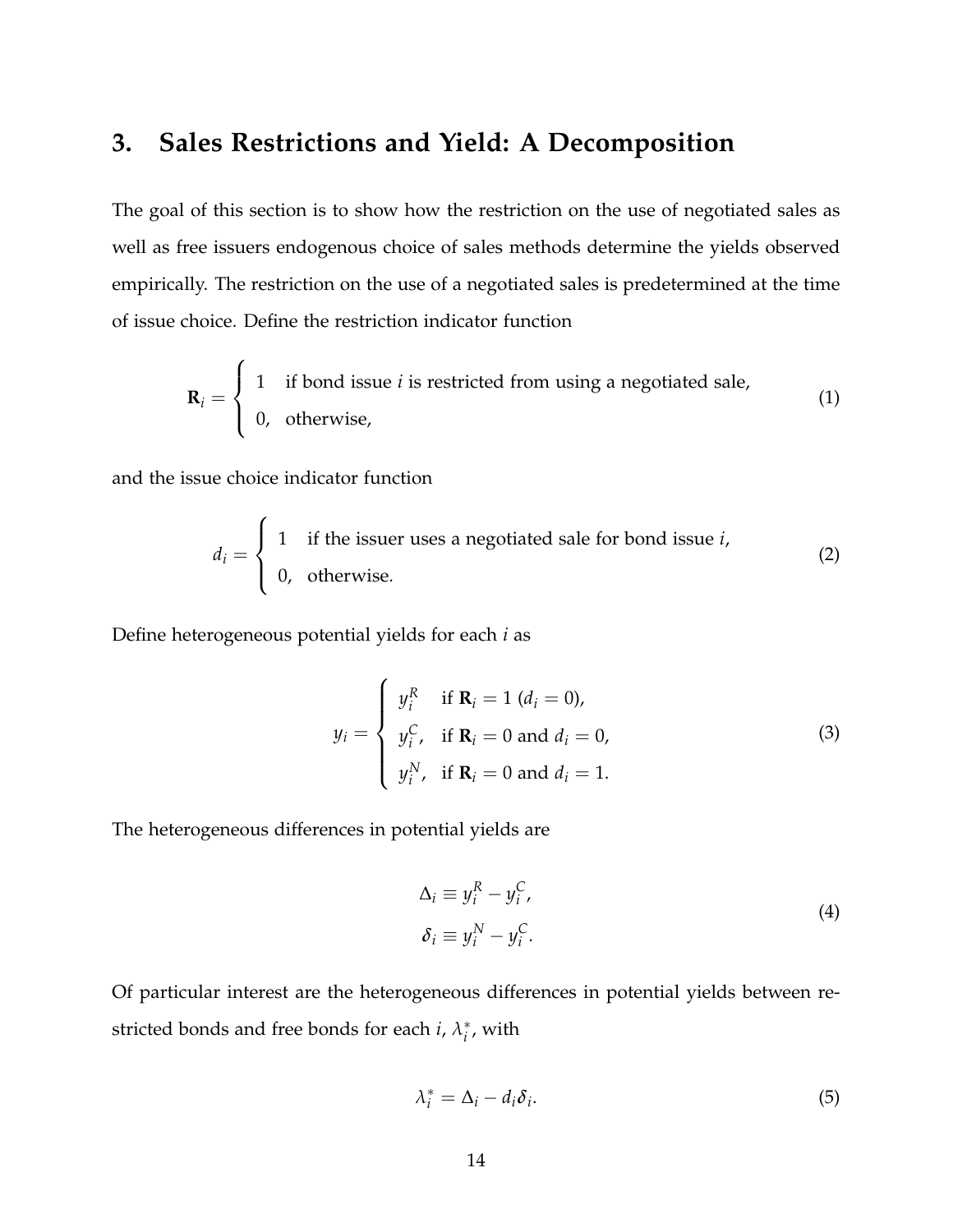The first term on the right hand side of equation (5) reflects how the restriction affects competitive sales. We refer to it as the *industrial organization* effect, or simply IO effect.<sup>10</sup> The second term in equation (5) depends on the issuer's optimal selection between negotiated and competitive sales. We refer to it as the *selection* effect.

Suppose that the issuer chooses the sales method on the basis of  $\delta_i$  and the non-yield benefit *B<sup>i</sup>* for a negotiated offer, expressed as a yield difference, where we have normalized the non-yield benefits from using a competitive offering to zero. The benefit *B<sup>i</sup>* captures any non-yield benefits received by the issuer including gross spread reductions, or potential kickbacks received by the issuer. The issuer solves

$$
d_i = \underset{d \in \{0,1\}}{\operatorname{argmin}} \ y_i^C + d_i \left( \delta_i - B_i \right), \tag{6}
$$

with the optimal sales decision

$$
d_i(\delta_i, B_i) = \begin{cases} 1, & \text{if } \delta_i < B_i, \\ 0, & \text{else,} \end{cases} \tag{7}
$$

where we use  $d_i(\delta_i, B_i)$  to emphasize the decision depends on the difference in potential yields and the non-yield benefits.

We use equation (5) to calculate the expected value of  $\lambda_i^*$  $i<sub>i</sub>$  conditional on  $\mathbf{X}_{i}$ , where  $\mathbf{X}_i = \{ \alpha_b, \alpha_s, \alpha_t, X_i \}$  denotes bond type fixed effects  $\alpha_b$ , state fixed effects  $\alpha_s$ , time fixed effects  $\alpha_t$ , and the set of control variables  $X_i$  defined in Section 2. Assuming that  $\mathbf{R}_i$  is

 $10$ Cestau (2020) shows that underwriters specialize in one sales method. When negotiated sales are restricted, the natural way for an underwriter to enter is to specialize. Entry in competitive sales increases auction competition and ceteris paribus decreases offering yields. Wu (2020) shows that the number of bids in a competitive sale is negatively correlated to issuer costs.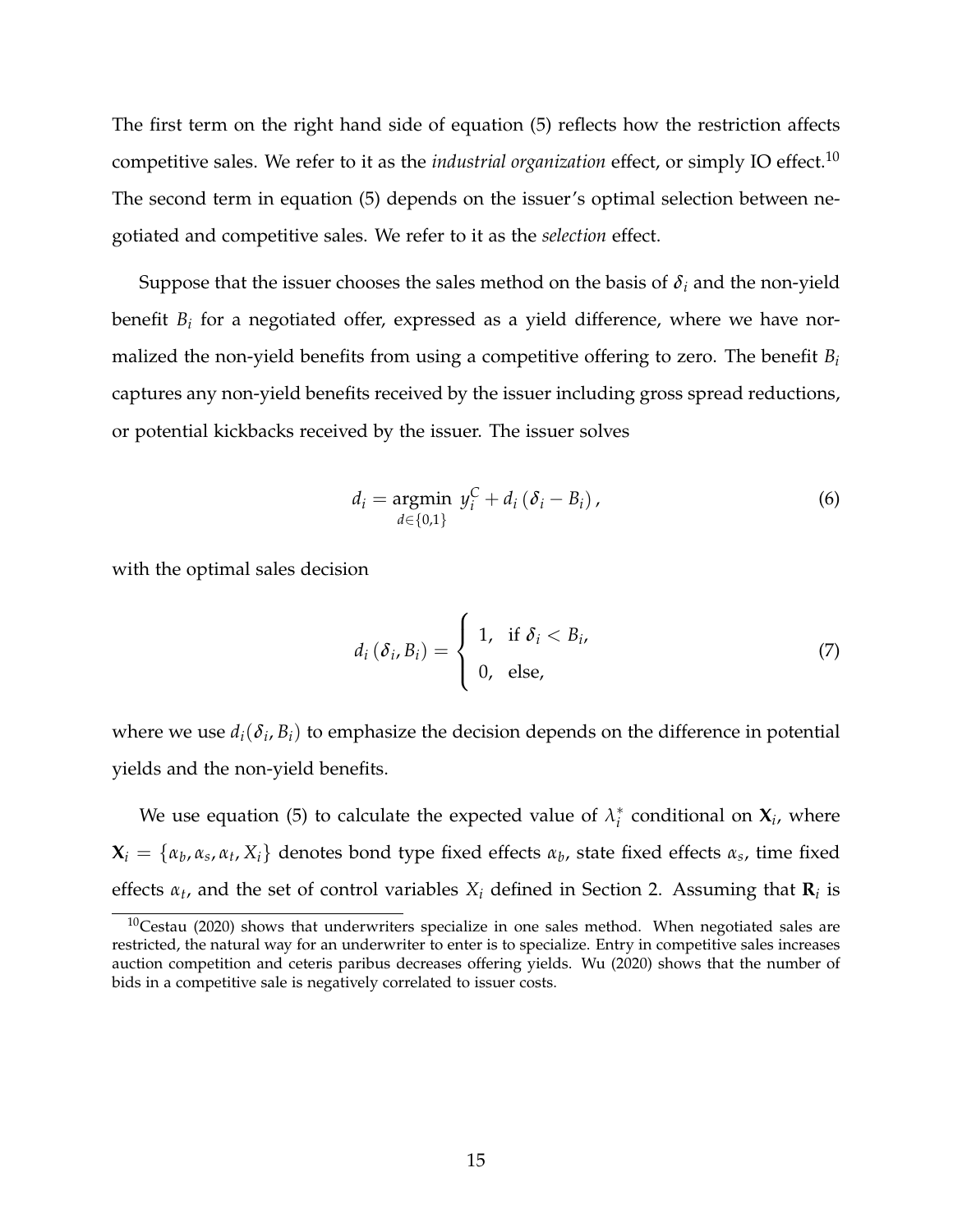conditionally independent of the potential yields conditional on  $X_i = x_i$ ,

$$
E\left[\lambda_i^* \,|\, x_i\right] = E\left[\Delta_i \,|\, x_i\right] - E\left[d_i \delta_i \,|\, x_i\right]
$$
\n
$$
= E\left[\Delta_i \,|\, x_i\right] - E\left[\delta_i \,|\, d_i = 1, x_i\right] \Pr\left[d_i = 1 \,|\, x_i\right].\tag{8}
$$

The first term is the average IO effect, and the second term is the average selection effect.

Several special cases help interpret  $\delta_i$  and  $\lambda_i^*$ *i* and our empirical estimates. As a first case, suppose that issuers strictly choose the sales method with the lowest potential yields so  $d_i(\delta_i, B_i) = d_i(\delta_i)$ . Then, the issuer chooses  $d_i = 1$  when a negotiated sale offers the lowest yield, that is, when  $\delta_i < 0$ . Therefore

$$
d_i(\delta_i) \times \delta_i < 0, \text{ and } E\left[d_i(\delta_i)\delta_i | x_i\right] < 0. \tag{9}
$$

Substituting into equation (8) and using inequality (9),

$$
E\left[\lambda_i^* \,|\, x_i\right] > E\left[\Delta_i \,|\, x_i\right].\tag{10}
$$

**Hypothesis 1** If the average IO effect is zero,  $E\left[\Delta_i|\mathbf{x}_i\right]=0$ , and free issuers choose the sales *method to minimize yields, then*

$$
E\left[\lambda_i^*|\,x_i\right] > 0.\tag{11}
$$

When the restriction does not affect the average competitive yield and issuers choose the sales method to minimize yields, the restriction increases yields—it is costly for issuers because they cannot choose the lowest-yield method. If  $E\left[\lambda_i^*\right]$  $\left| x_i \right|$   $<$  0, either free issuers choose more expensive negotiated yields because they factor in non-yield benefits *B<sup>i</sup>* , or the average IO effect is negative enough to offset the inability to choose the lowest-yield method, or a combination of both.

As as second special case and opposite to the first one, suppose that issuers strictly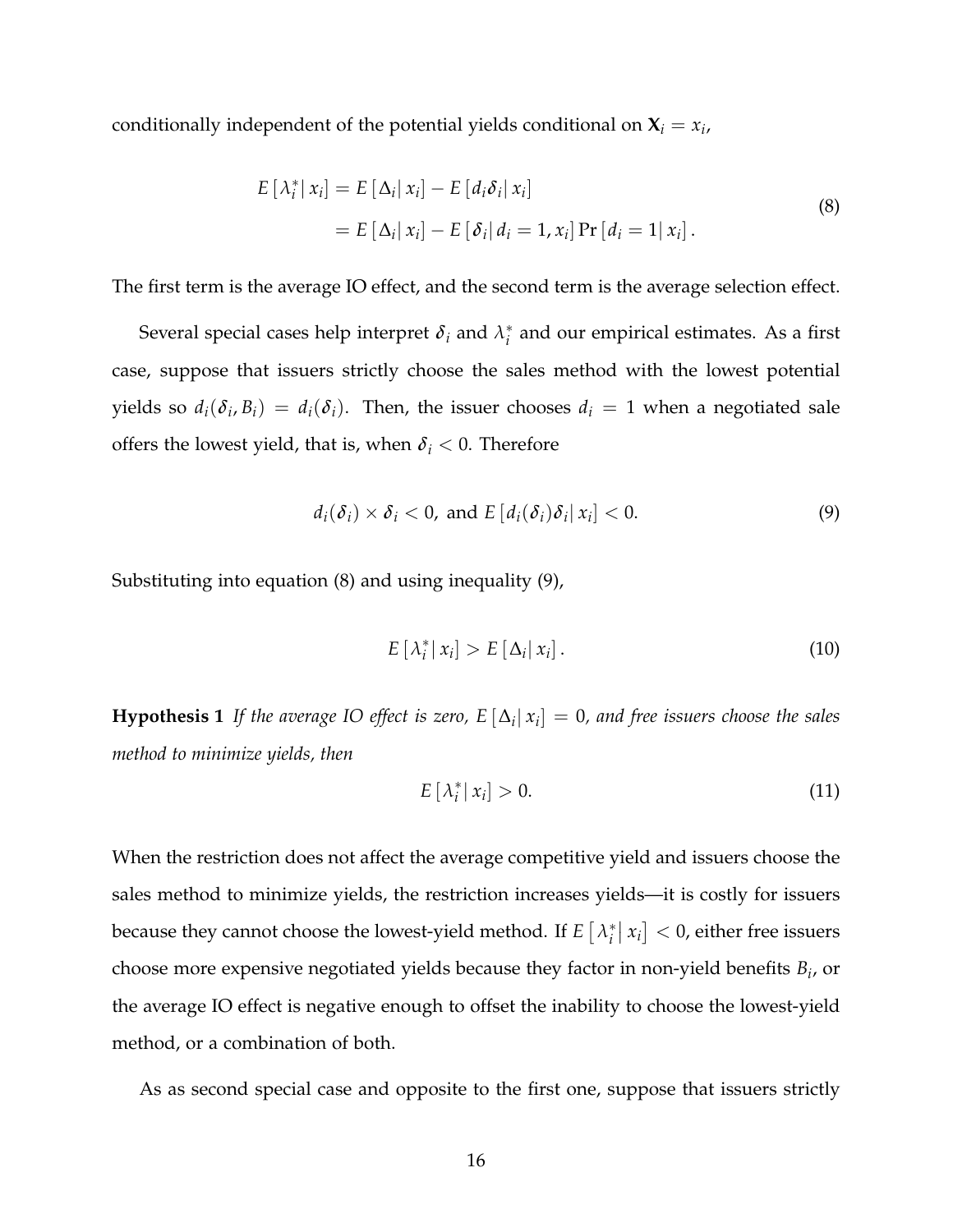choose the sales method with the highest non-yield benefits so  $d_i(\delta_i, B_i) = d_i(B_i)$ , or that  $\delta_i = \delta$  is a constant. In either case  $d_i$  is conditionally independent of  $\delta_i$ . Therefore

$$
E\left[\delta_i\right|d_i, x_i\right] = E\left[\delta_i\right| x_i\right]. \tag{12}
$$

Substituting into equation (8),

$$
E\left[\lambda_i^*|\,x_i\right] = E\left[\Delta_i|\,x_i\right] - E\left[\delta_i|\,x_i\right] \times \Pr\left[d_i = 1|\,x_i\right].\tag{13}
$$

**Hypothesis 2** If the average IO effect is zero, E  $[\Delta_i | x_i] = 0$ , and issuers choose the sales method *to strictly maximize non-yield benefits, then*

$$
E\left[\lambda_i^*|\,x_i\right] = -E\left[\delta_i|\,x_i\right] \times Pr\left[d_i=1|\,x_i\right].\tag{14}
$$

The effect of the restriction is equal to the expected difference in yields, unconditional on choice, times the probability of choosing a negotiated sale.

We do not expect that the special cases described above hold exactly in our sample. We expect free issuers to factor in both  $B_i$  and  $\delta_i$ , in which case  $E\, [\, \delta_i\, |\, d_i=1] < E\, [\delta_i]$  due to selection. Thus, we can define a lower bound for the IO effect by

$$
\Delta\text{-bound} = E[\lambda_i^* | x_i] + E[\delta_i | x_i] \times \Pr[d_i = 1 | x_i]. \tag{15}
$$

We argue that we can credibly estimate weighted averages of  $\lambda_i^*$  $i<sub>i</sub>$  by OLS in Section 4. We cannot estimate average values of  $\delta_i$  by OLS if issuers factor in yield differences  $\delta_i$ to select the sale type or if yield levels are correlated with *B<sup>i</sup>* . Therefore, in Section 5 we employ an instrumental variables approach.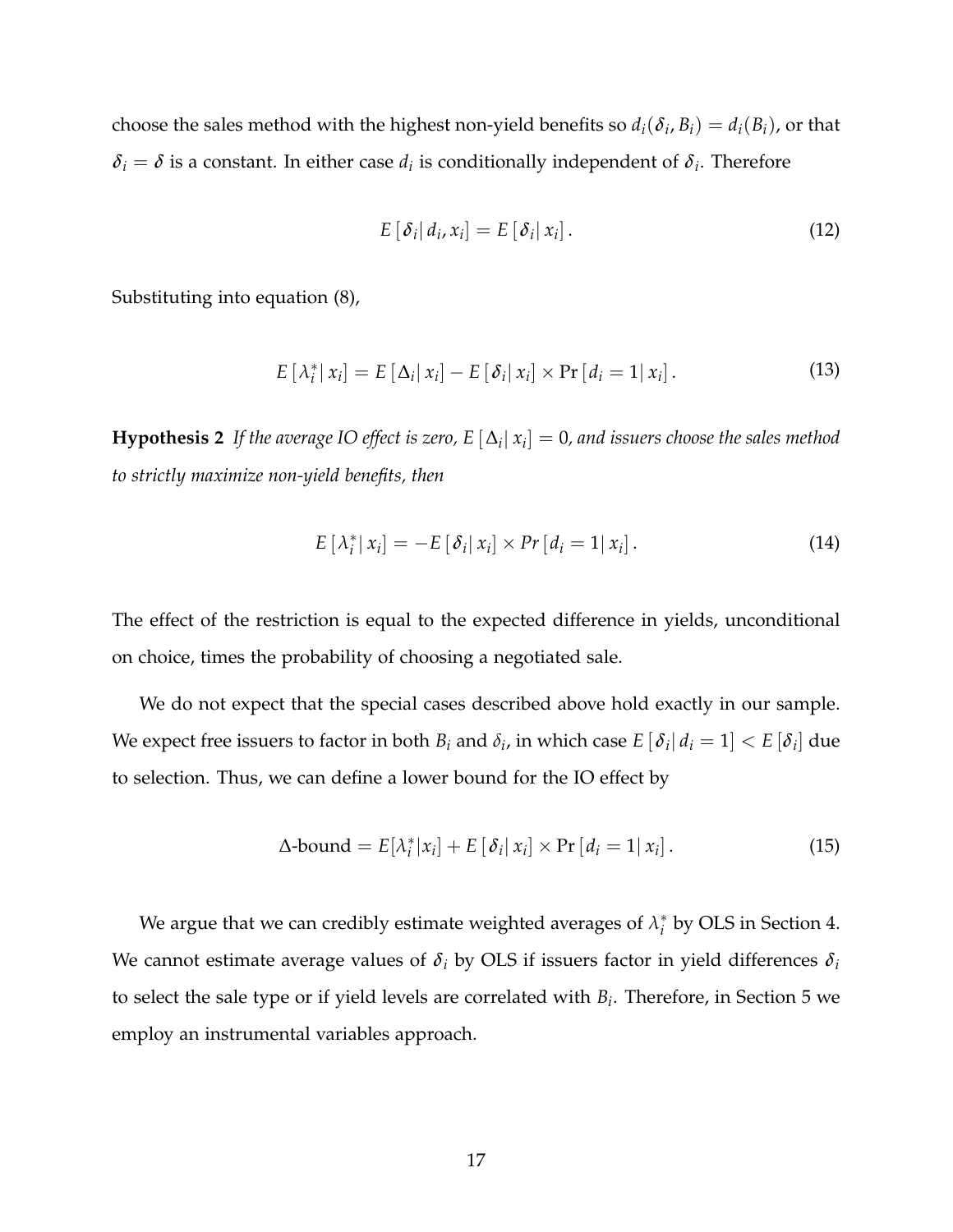### **4. The Cost and Benefit of Sales Restrictions**

The realized yield is

$$
y_i = \left(y_i^C + d_i \delta_i\right) + \mathbf{R}_i \lambda_i^*.
$$
 (16)

Using state, time, and bond type fixed effects, the set of control variables *X<sup>i</sup>* of Section 2, and recognizing that the issue type restriction is predetermined at the time of the bond issues, we argue below that the restriction indicator variable **R***<sup>i</sup>* is as good as randomly assigned conditional on our control variables in our sample, so that the regression

$$
y_i = \alpha + \alpha_b + \alpha_s + \alpha_t + \beta X_i + \mathbf{R}_i \lambda^* + \epsilon_i, \tag{17}
$$

with *α<sup>b</sup>* , *α<sup>s</sup>* , *α<sup>t</sup>* bond type, state and time fixed effects, provides an estimate of

$$
\lambda^* = \sum_{x_i} \omega(x_i) E\left[\lambda_i^* \, | x_i\right],\tag{18}
$$

where the weights  $\omega(x_i)$  are defined in Angrist & Pischke (2008), and  $x_i$  defined above.

### **4.1. Identifying and interpreting** *λ* ∗

Most of the identification of  $\lambda^*$  in regression equation (17) in our sample comes from cross-sectional variation within state rather than time-series variation in sales laws. A total of 18 states have within-state variation in sales laws across bond types. Given the control variables  $X_i$ , in these states the difference in expected yields between restricted and free bond types is  $\alpha_b + \lambda^*$ , and it is  $\alpha_b$  in states with homogeneous sales laws across bond types. The difference of the differences is  $\lambda^*$ . Two states, Alabama and Montana, provide most of the time-series variation in the general sales laws. Given controls *X<sup>i</sup>* ,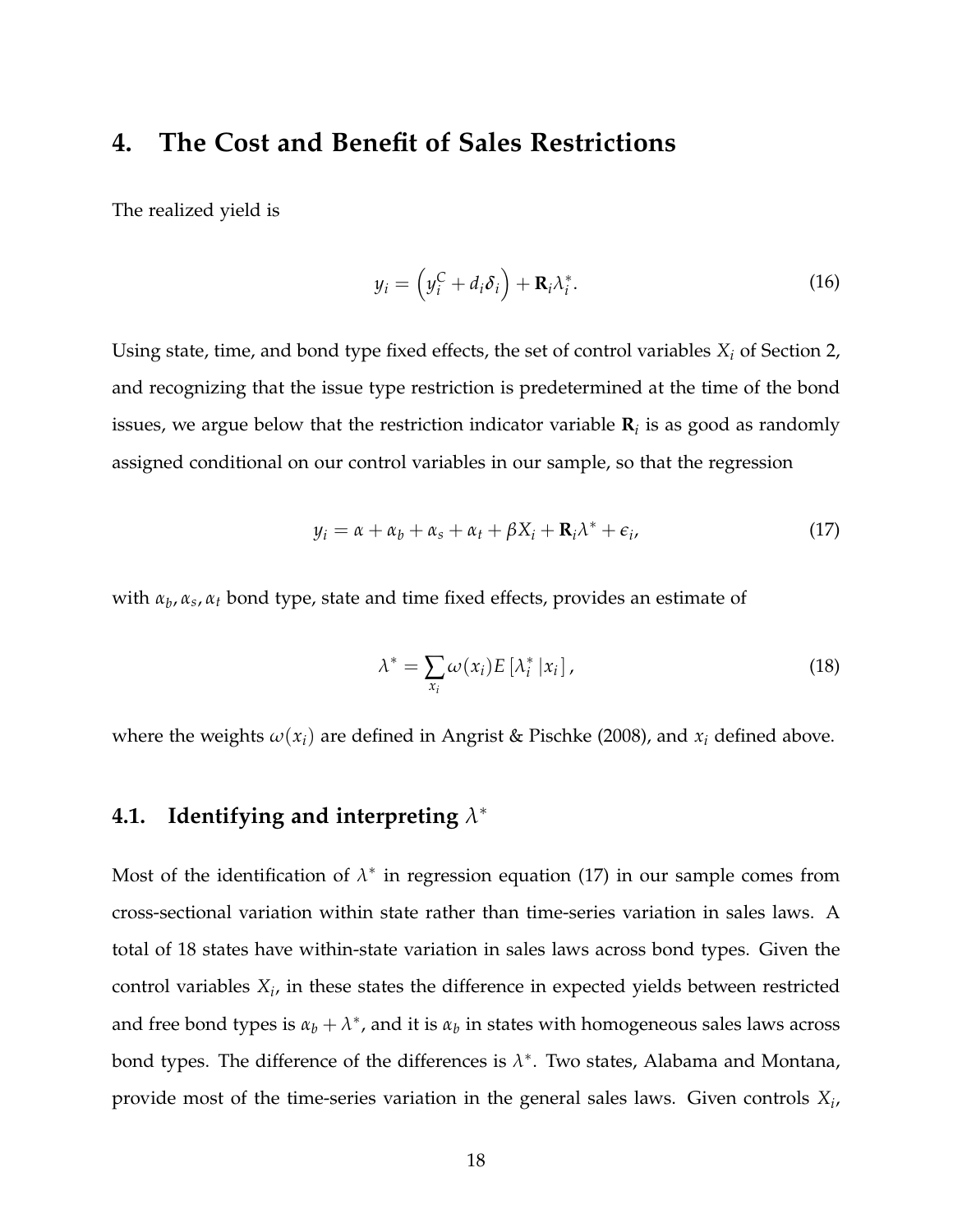the difference between the expected yields of new-money bonds before and after the law change is  $\alpha_t + \lambda^*$  since the state fixed effects cancel out. The difference between the expected yields of new-money bonds before and after the law change in all other states is  $\alpha_t$ . The difference of the differences is  $\lambda^*$ .

The restriction needs to be as good as randomly assigned conditional on the control variables to interpret regression estimates of  $\lambda^*$  in equation (17) causally. The conditional independence is a reasonable assumption for several reasons:

First, sales restrictions are predetermined at the time of the bond issue and the sales laws do not influence the bond type being issued. By law, the bond type depends on the purpose for the issue. Issuers must use refunding bonds to refinance outstanding bonds; they must issue new-money bonds to finance new capital expenditures. If issuers can use an alternative new-money bond type to finance a certain project, they will use it because the project must have available revenues to pay the alternative bonds and, as a consequence, the issuer does not need to seek approval of additional taxes at a new-money bond election.

Second, we use a comprehensive set of control variables. Since the sales laws vary by state and by bond type, unobserved state characteristics and bond type characteristics may correlate with the sales restriction. Sales laws are mostly fixed in our bond sample so it is sufficient to control for unobserved fixed characteristics. We use state level fixed effects to control for unobserved differences across states. We use bond type fixed effects to control for unobserved differences across bond types. We also control for the relevant statutory characteristics of the bond types. Our statutory controls include the statutory security, state enhancement programs, and the procedures required for public sales. We also control for an extensive list of non-statutory characteristics.

Third, the sales laws applying to ISDs are not customized for school issuers. About half of the sales laws applying to school bonds apply to all municipal governments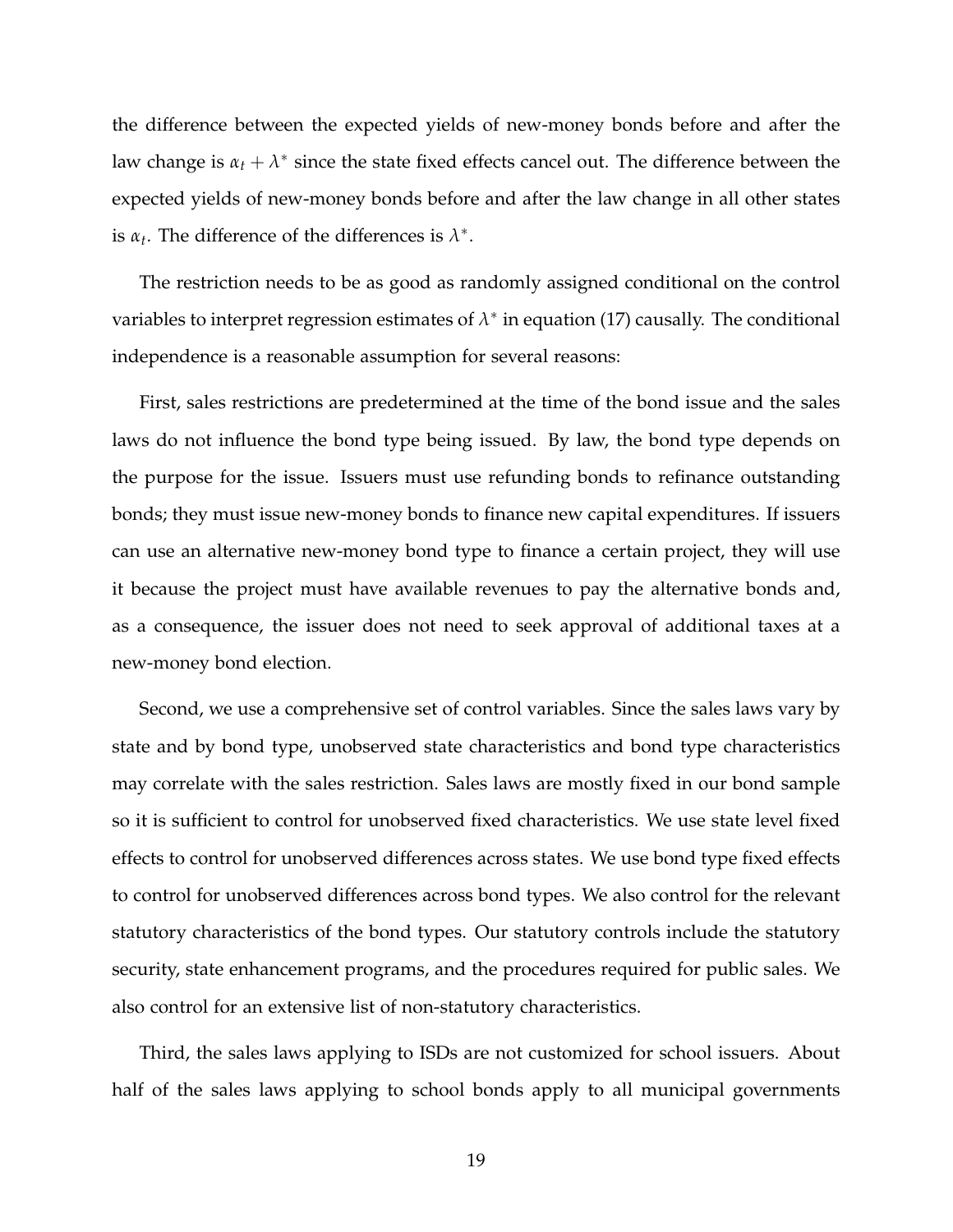issuing bonds in the state. Even when the sales laws for school bonds are provided separately, they are often identical to the sales laws that apply to all municipal governments.<sup>11</sup> The changes in sales laws that took place between 2009 and 2011 occurred because of the Federal American Recovery and Reinvestment Act of 2009, which was a nation-wide common shock and not specific to school issuers.

#### **4.2. Estimates of the impact of sales restrictions on offering yields**

In Table 4, we report our estimates of  $\lambda^*$  for different specifications of (17). In the first specification, we regress the observed yields on the restriction variable **R***<sup>i</sup>* and the full set of control variables. In the second specification, we add state fixed effects.<sup>12</sup>

In the third specification, we add county fixed effects. Table IA.1 in the Internet Appendix provides the full specification with all coefficient estimates.

 $\lambda^*$  is consistently estimated at -13 bps once we include state or county fixed effects, and at -21 bps without fixed effects. Surprisingly, the sales restriction benefits the average issuer by reducing yields. Hypothesis 1 is rejected in the data, implying that either free issuers choose more expensive negotiated yields because they factor in non-yield benefits *Bi* , or that the average IO effect is negative enough to offset the inability to choose the lowest-yield method due to the restriction, or a combination of both.

The effect of the restriction is statistically significant at the 1% level in all specifications and also economically significant. In Section 6, we estimate that it increases bond proceeds by more than 1%; several times higher than the difference between restricted and free gross spreads. The effect of the restriction is equivalent to the yield difference

 $11$ Although we have not surveyed all the sales laws that apply to non-school governments, we have only observed different sales laws for school bonds and other municipal bonds in California only until 2009.

 $12$ State fixed effects control for systematic differences across states, but they eliminate almost all variation coming from Arkansas, Nevada, South Carolina, Oklahoma, and Indiana since they are colinear with the restriction variable in these states. The statutory security dummies also reduce the variation coming from Louisiana.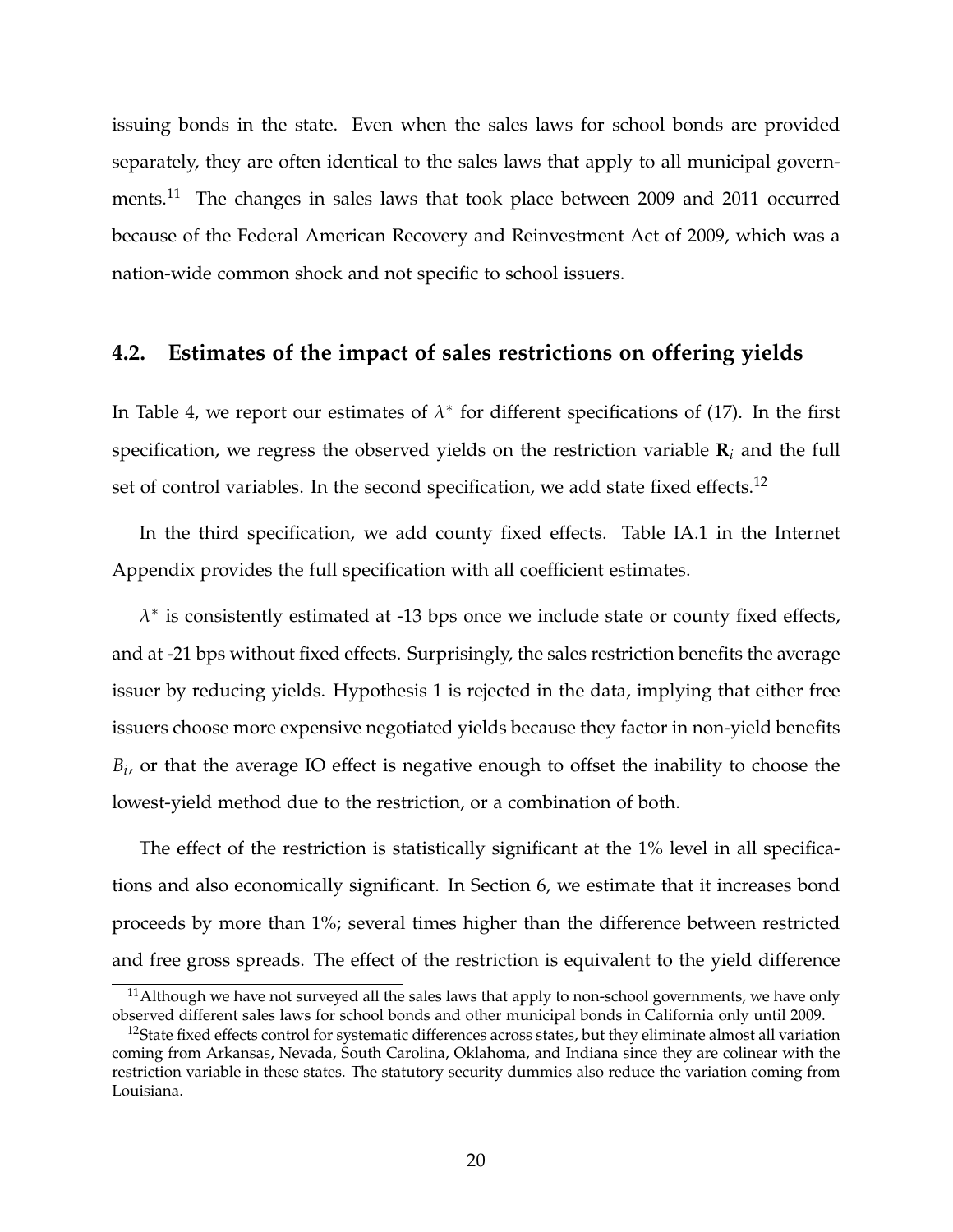**Table 4: Impact of sales restrictions on offering yields.** The table reports  $\lambda^*$  estimates in equation (17). Controls include indicators for refunding, alternative new-money, fixed effects for statutory security, public sales procedures, state enhancement program, interaction state enhancement with nonrated status, indicators for taxable and multiple-deal in one issue, zero-coupon, bank-qualified, callable deal, non-callable bonds in callable deals, term bond, and sinkable term bond, issuer size quintile, bond size (\$M), natural logarithm of deal size (\$M), difference between deal and total issue size (\$M), fixed effects for rating categories, and fixed effects for years-to-maturity, year-month, and state or county. The number of observations is 281,913. Standard errors are adjusted for heteroskedasticity and clustering at the deal level. \*\*\*1%, \*\*5%, \*10%.

| Variable                                           | (1)                  | (2)                  | (3)                  |
|----------------------------------------------------|----------------------|----------------------|----------------------|
| $\lambda^*$                                        | $-0.21***$<br>(0.00) | $-0.13***$<br>(0.00) | $-0.13***$<br>(0.00) |
| Controls<br>Year-month FE<br>State FE<br>County FE | Yes<br>Yes           | Yes<br>Yes<br>Yes    | Yes<br>Yes<br>Yes    |
| $R-sq$                                             | 0.87                 | 0.88                 | 0.89                 |

between non-rated bonds and AA- rated bonds. It is larger than the average state fixed effect and the effects of all other controls except for taxable status and bond term. The coefficients on the control variables in equation (17) have signs that one would expect.

To gauge the variability in the impact of sales restrictions on yields, Table 5 reports the effect of the restriction on negotiated sales interacted with time for each year between 2004 and 2014. We replicate the specifications of Table 4 where we substitute the restriction indicator with interaction terms between the restriction variable and year.

The effect of the restriction is always negative and exhibits sizeable variation. In particular, the yield reduction from the restriction increases strongly after the financial crisis. In the most restrictive specification with controls, year-month fixed effects, and county fixed effects,  $\lambda_t^*$  drops from about -9 bps before the financial crisis to -25 bps in 2009 and a peak of -33 bps in 2011, before it reverts back to -7 bps by 2014. These findings suggest that the restriction was most valuable in the years following the financial crisis.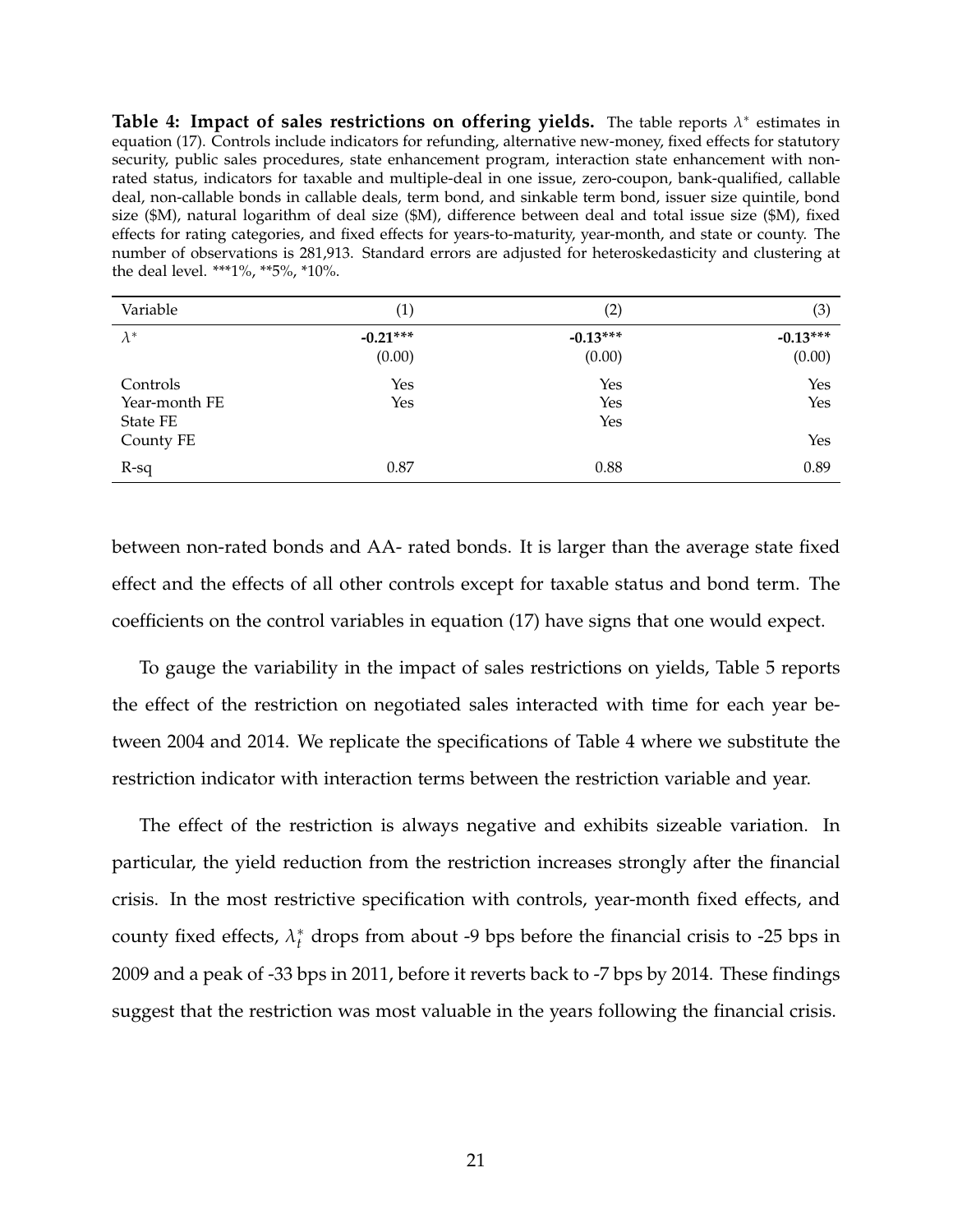**Table 5: Time variation in impact of sales restrictions on offering yields.** The table reports  $\lambda_t^*$  estimates in equation (17) for year *t*. Controls include the same set as in Table 4. The number of observations is 281,913. Standard errors are adjusted for heteroskedasticity and clustering at the deal level. \*\*\*1%, \*\*5%, \*10%.

| Variable                     | (1)        | (2)        | (3)        |
|------------------------------|------------|------------|------------|
| $\lambda^*$                  | $-0.18***$ | $-0.10***$ | $-0.09***$ |
|                              | (0.02)     | (0.02)     | (0.02)     |
| $\lambda^* \times$ year=2004 | $-0.01$    | 0.01       | $-0.01$    |
|                              | (0.02)     | (0.02)     | (0.02)     |
| $\lambda^* \times$ year=2005 | $-0.04*$   | $-0.04$    | $-0.05**$  |
|                              | (0.02)     | (0.02)     | (0.02)     |
| $\lambda^* \times$ year=2006 | 0.01       | 0.02       | 0.01       |
|                              | (0.03)     | (0.03)     | (0.03)     |
| $\lambda^* \times$ year=2007 | 0.03       | 0.04       | 0.04       |
|                              | (0.03)     | (0.03)     | (0.03)     |
| $\lambda^* \times$ year=2008 | $-0.05**$  | $-0.04*$   | $-0.06**$  |
|                              | (0.02)     | (0.02)     | (0.02)     |
| $\lambda^* \times$ year=2009 | $-0.11***$ | $-0.11***$ | $-0.16***$ |
|                              | (0.03)     | (0.03)     | (0.03)     |
| $\lambda^* \times$ year=2010 | $-0.12***$ | $-0.11***$ | $-0.15***$ |
|                              | (0.03)     | (0.03)     | (0.03)     |
| $\lambda^* \times$ year=2011 | $-0.21***$ | $-0.20***$ | $-0.24***$ |
|                              | (0.04)     | (0.03)     | (0.03)     |
| $\lambda^* \times$ year=2012 | $-0.04$    | $-0.04$    | $-0.05**$  |
|                              | (0.03)     | (0.03)     | (0.03)     |
| $\lambda^* \times$ year=2013 | $-0.03$    | $-0.03$    | $-0.05*$   |
|                              | (0.03)     | (0.03)     | (0.03)     |
| $\lambda^* \times$ year=2014 | $0.04*$    | 0.04       | 0.02       |
|                              | (0.02)     | (0.02)     | (0.02)     |
| Controls                     | Yes        | Yes        | Yes        |
| Year-month FE                | Yes        | Yes        | Yes        |
| <b>State FE</b>              |            | Yes        |            |
| County FE                    |            |            | Yes        |
| $R-sq$                       | 0.87       | 0.88       | 0.89       |

### **4.3. Robustness of the negative** *λ* <sup>∗</sup> **estimates**

Table 6 shows the results of eight robustness tests. In each test we eliminate a potential source of bias in the sample and show that  $\lambda^*$  estimates do not change significantly. Panel A shows the results of four robustness tests based on TACM exceptions. In the first and third tests, we drop taxable bonds and zero-coupon bonds respectively, because they are not well balanced between the samples of restricted bonds and free bonds. In the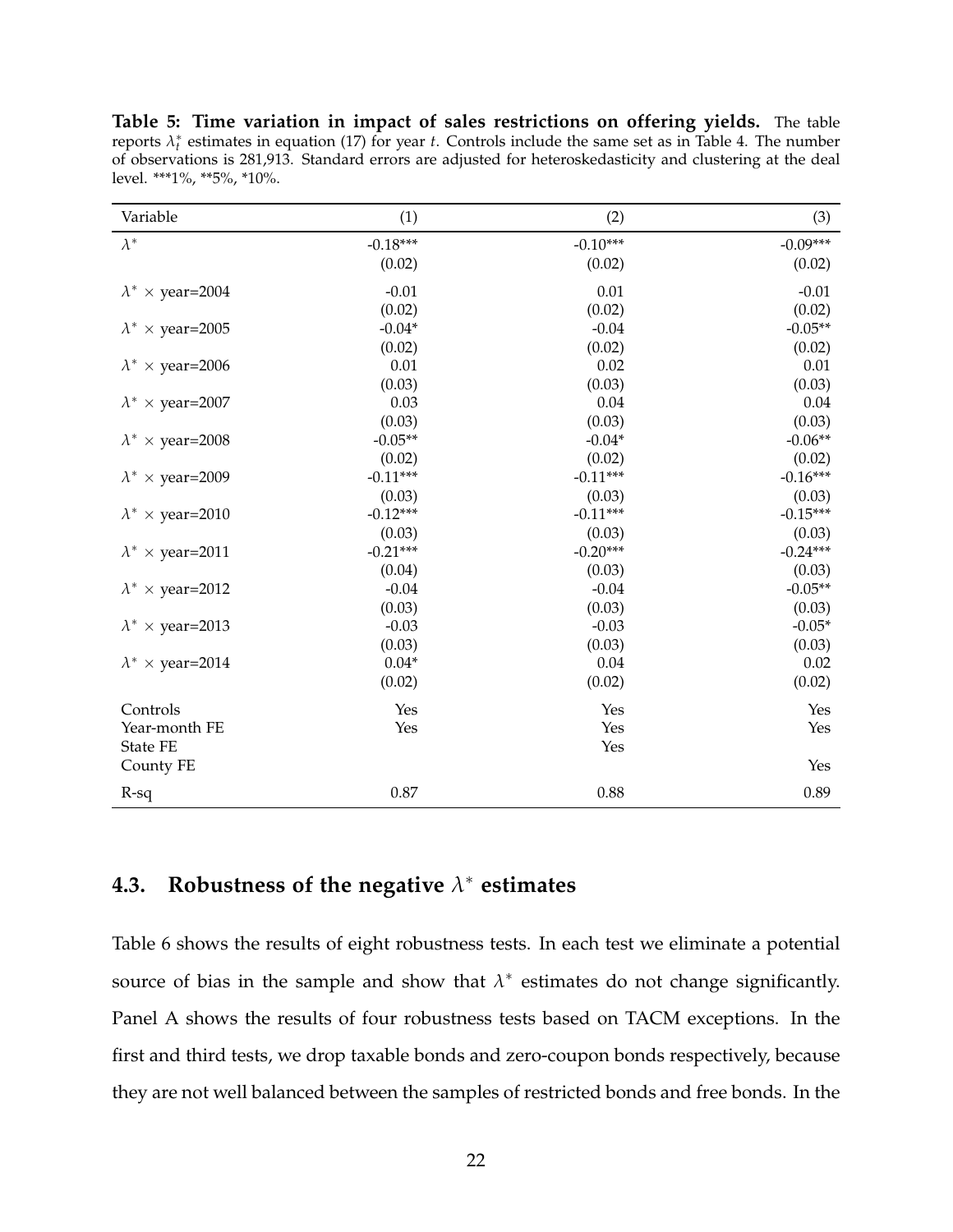second test, we drop TACM bonds with notional amounts under \$2 million. Although maximum bond proceeds are set in the bond election, the issuer can split the authorized proceeds into several smaller issues so some schools could self-select into this TACM exception. In the fourth test, we combine all of the above. We estimate equation (17) with and without state fixed effects. The coefficients on the restriction variable are all negative, statistically significant at the 1% level, and similar in magnitude to those in Table 4. We report all other controls in the Internet Appendix. They all have the expected signs, and their magnitudes are consistent with those in Table 4.

Table 6, Panel B, shows the results for four additional tests. In the first and fourth tests, we drop observations systematically different from most other school bonds. In the first test, we drop school districts that have a shared liability over bond issues with two or more municipalities.<sup>13</sup> In the fourth test, we drop uncommon statutory securities—we keep only the top-notch categories of general obligation bonds. In the second test, we drop bond issues from before July 2003 because yield data are sparse. In the third test, we drop callable bonds because bond maturity is one of the main yield determinants and the expected maturity of callable bonds is not precisely known. We estimate equation (17) with and without state fixed effects. The effect of the restriction is always negative and statistically significant at the 1% level. The  $\lambda^*$  estimates are similar to those in Table 4, except in the sample of non-callable bonds, where  $\lambda^*$  is estimated at -27 bps.

### **5. The Impact of Negotiated Sales on Yields**

Using the sub-sample of free bonds, we employ an instrumental variables (IVs) approach to estimate the expected effect of switching from a competitive sale to a negotiated sale unconditional on  $d_i$ , averages of  $\delta_i$ , the yield difference defined in expression (4). A valid instrumental variable should monotonically affect the decision to use a negotiated or a

 $13$ The filter eliminates the few observations from Massachusetts, Maine, and Connecticut.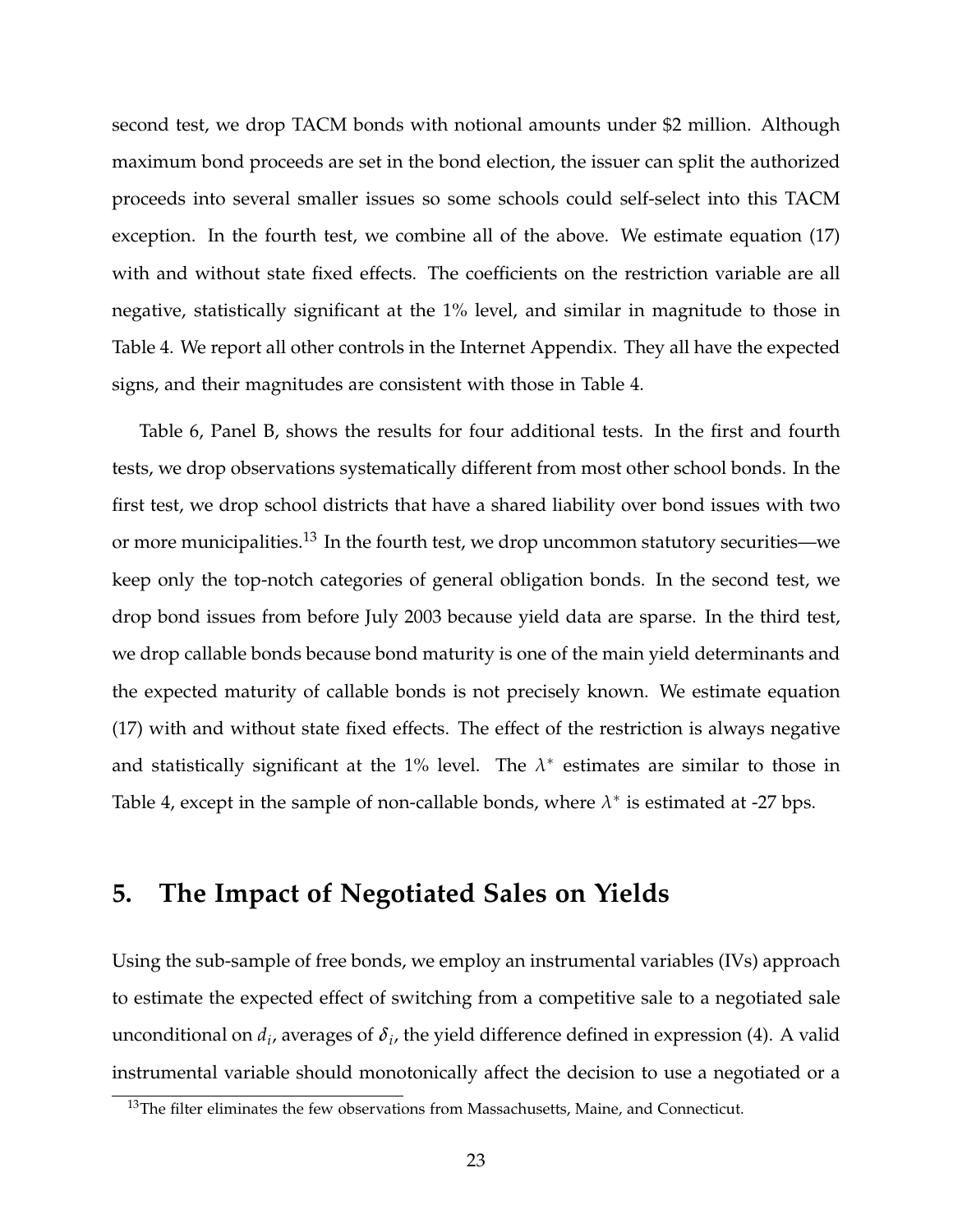**Table 6: Robustness of our estimates of the impact of sales restrictions on offering yields across subsamples.** The table documents the impact of sales restrictions on offering yields by reporting estimates for the coefficients in equation (17). Controls include the same set as in Table 4. The sample contains no COPs. Panel A checks robustness to TACM filters. Specifications (1)-(2) drop taxable bonds. Specifications (3)-(4) drop deal sizes under \$2M. Specifications (5)-(6) drop zero-coupon bonds. Specifications (7)-(8) combine all filters. Panel B checks robustness to other filters. The number of observations is 281,913. Standard errors are adjusted for heteroskedasticity and clustering at the deal level. \*\*\*1%, \*\*5%, \*10%.

| Panel A: Robustness tests based on TACM exceptions |                      |                      |                       |                      |                      |                      |                                                   |                      |  |  |
|----------------------------------------------------|----------------------|----------------------|-----------------------|----------------------|----------------------|----------------------|---------------------------------------------------|----------------------|--|--|
|                                                    | Tax-exempt           |                      | Deal size $\geq$ \$2M |                      | Fixed-rate           |                      | Tax-exempt &<br>deal size $> $2M$<br>& fixed-rate |                      |  |  |
|                                                    | (1)                  | (2)                  | (3)                   | (4)                  | (5)                  | (6)                  | (7)                                               | (8)                  |  |  |
| $\lambda^*$                                        | $-0.20***$<br>(0.00) | $-0.11***$<br>(0.00) | $-0.21***$<br>(0.00)  | $-0.14***$<br>(0.00) | $-0.18***$<br>(0.00) | $-0.11***$<br>(0.00) | $-0.16***$<br>(0.00)                              | $-0.10***$<br>(0.00) |  |  |
| Controls<br>Year-month FE<br><b>State FE</b>       | Yes<br>Yes           | Yes<br>Yes<br>Yes    | Yes<br>Yes            | Yes<br>Yes<br>Yes    | Yes<br>Yes           | Yes<br>Yes<br>Yes    | Yes<br>Yes                                        | Yes<br>Yes<br>Yes    |  |  |
| N<br>$R-sq$                                        | 269,787<br>0.881     | 269,787<br>0.885     | 246,666<br>0.877      | 246,666<br>0.88      | 265,459<br>0.884     | 265,459<br>0.887     | 223,779<br>0.894                                  | 223,779<br>0.897     |  |  |

Panel B: Robustness tests based on other sample splits

|                                              | No shared liability<br>school districts |                      | Year $\geq 2004$     |                      | Non-callable         |                      | Top-notch GO         |                      |
|----------------------------------------------|-----------------------------------------|----------------------|----------------------|----------------------|----------------------|----------------------|----------------------|----------------------|
|                                              | (1)                                     | (2)                  | (3)                  | (4)                  | (5)                  | (6)                  | (7)                  | (8)                  |
| $\lambda^*$                                  | $-0.21***$<br>(0.00)                    | $-0.13***$<br>(0.00) | $-0.22***$<br>(0.00) | $-0.13***$<br>(0.00) | $-0.27***$<br>(0.01) | $-0.22***$<br>(0.02) | $-0.18***$<br>(0.00) | $-0.13***$<br>(0.00) |
| Controls<br>Year-month FE<br><b>State FE</b> | Yes<br>Yes                              | Yes<br>Yes<br>Yes    | Yes<br>Yes           | Yes<br>Yes<br>Yes    | Yes<br>Yes           | Yes<br>Yes<br>Yes    | Yes<br>Yes           | Yes<br>Yes<br>Yes    |
| N<br>$R-sq$                                  | 279,859<br>0.875                        | 279,859<br>0.878     | 270,012<br>0.873     | 270,012<br>0.877     | 50,474<br>0.878      | 50,474<br>0.882      | 255,789<br>0.876     | 255,789<br>0.879     |

competitive sale but should not affect the potential yields. Formally,

#### **Assumption 1.**

$$
y_i^R \left| \mathbf{X}_i \sim y_i^R \right| \mathbf{X}_i, z_t \to \left( y_i^C, \delta_i \right) \left| \mathbf{X}_i \sim \left( y_i^C, \delta_i \right) \right| \mathbf{X}_i, z_t.
$$
 (19)

Section 4 results suggest that issuers may be factoring in non-yield benefits *B<sup>i</sup>* when choosing the sale type, i.e.,  $d_i = d_i(\delta_i, B_i)$ , which makes IV estimation possible. Suppose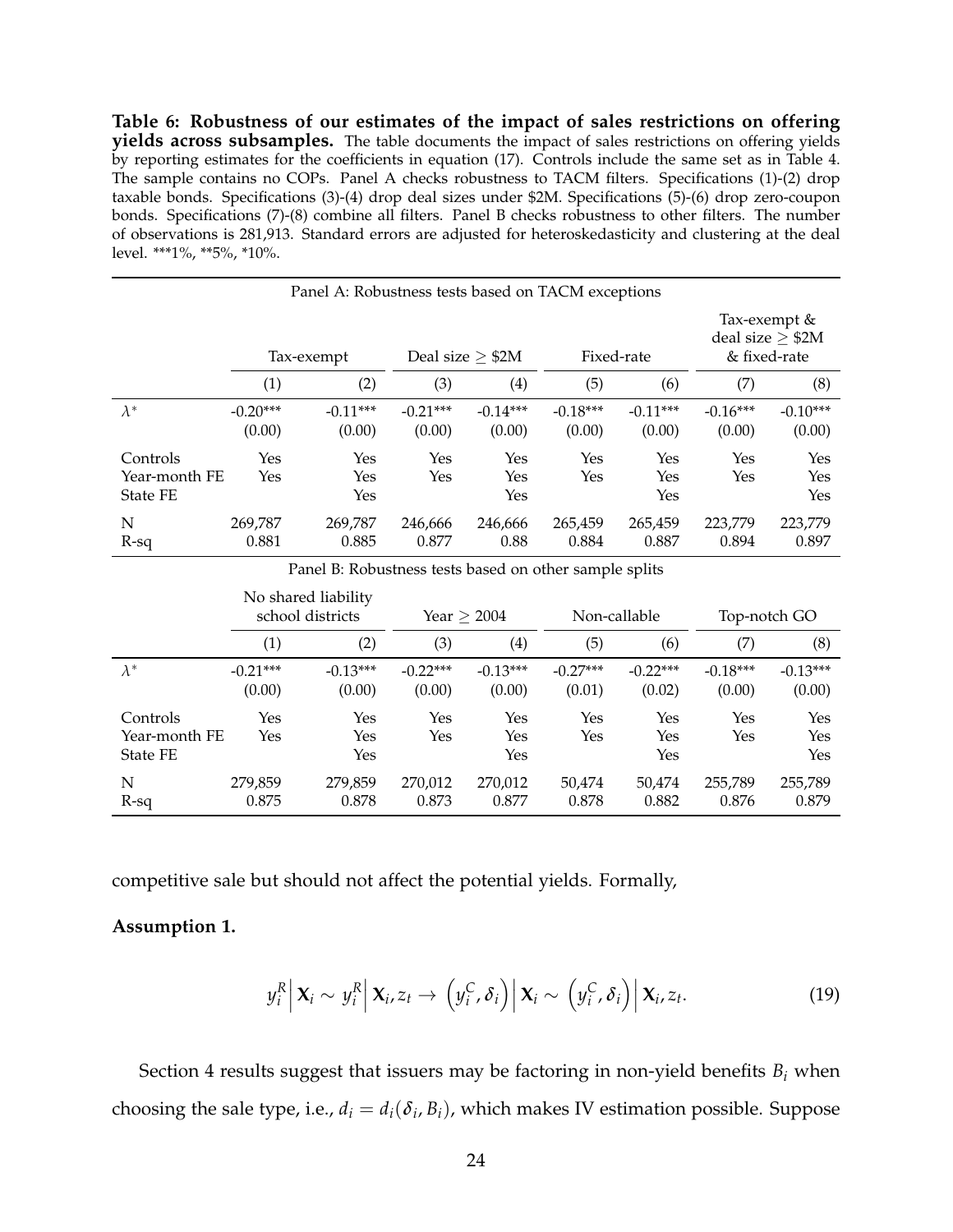variables  $Z_i$  predict non-yield benefits such that  $B_i = B_i(Z_i, \mathbf{X}_i)$ . Our empirical approach is to choose potential instrumental variables  $Z_i$  that satisfy Assumption 1 and apply two-stage least-squares to estimate local average treatment effects for *δ* via

$$
y_i | (\mathbf{R}_i = 0) = a + a_b + a_s + a_t + \beta^R X_i + \delta \hat{d}_i + e_i,
$$
 (20)

with *a* a constant,  $a_b$ ,  $a_s$ ,  $a_t$  fixed effects,  $X_i$  the controls defined in Section 2, and choice  $d_i$  predicted using  $Z_i$  and the same controls  $X_i$ .

#### **5.1. Potential instruments for sales method** *d<sup>i</sup>*

We construct a number of variables that we expect to satisfy Assumption 1. Our list includes issuer preference over sales methods, bond counsel incentives and preferences, and local political conditions. We also explore issuer relationship to underwriter and underwriter specialization, financial advisors' sale type preference, bond statutory security, underwriter fees, exits of major underwriters, and several alternative measures of local political conditions.

**Issuer preference:** Issuers may prefer a particular sales methods, regardless of potential yield. For example, they might keep using the same method due to learning by doing or inertia. For each deal, we calculate the historical average of the choice indicator  $d_i$  for the issuer's bond sales between 1990 and the given deal in the sub-sample of free deals. The variable captures issuers' revealed preference over sales method. Because it is constructed from past data, the instrument should be uncorrelated with current yield determinants. We include fixed effects to control for any correlation with time-invariant determinants of both yields and choices.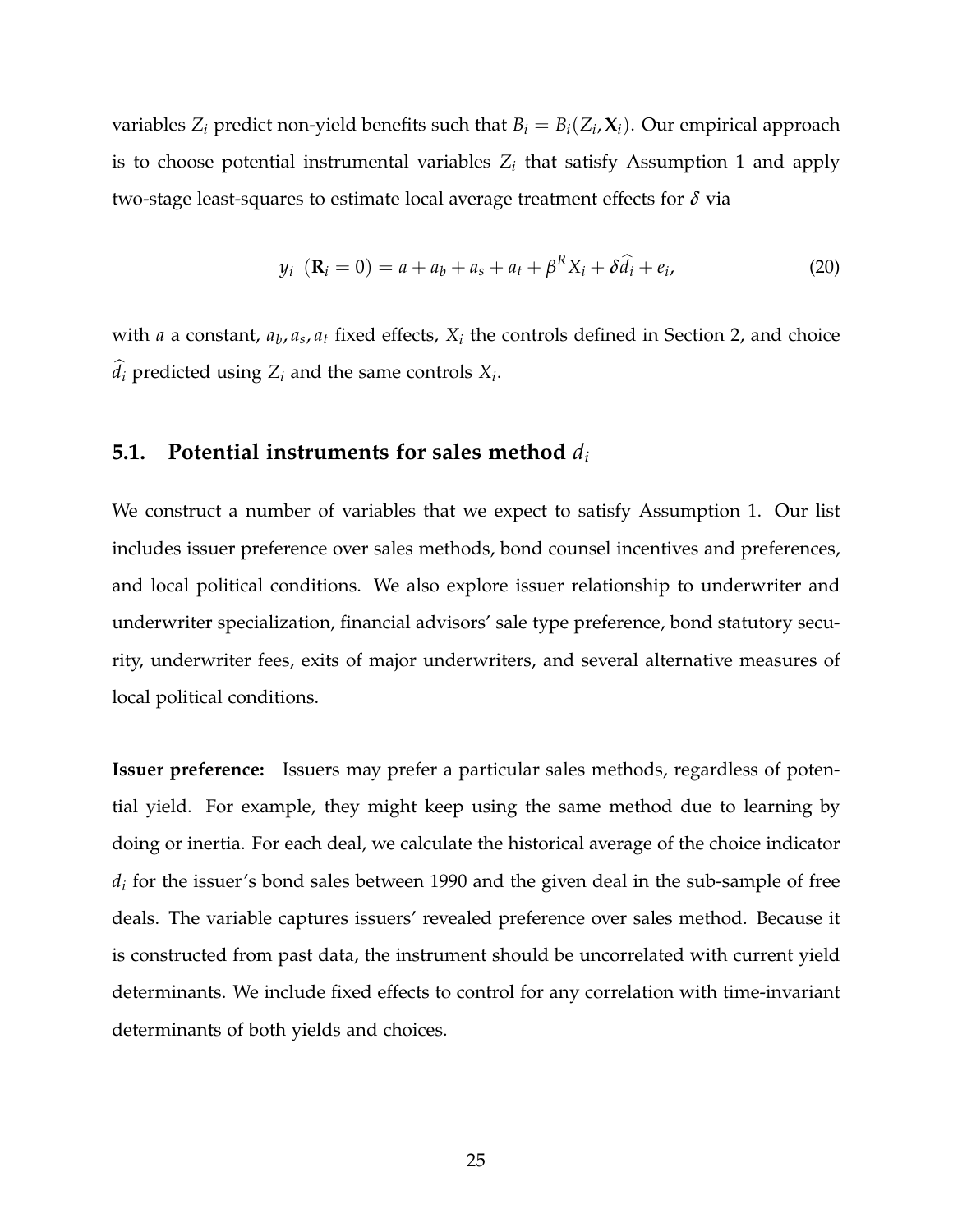**Bond counsel incentives:** Bond counsels have played an important role in municipal bond issuance since the end of the 19*th* century (Cestau et al. 2018). They are responsible for issuing a legal opinion on the legality of the bonds issue and on whether the bonds qualify for federal tax exemption. The experience of the bond counsel with each sales method is unlikely to be linked to current yields given the nature of their task, but experience could affect choices because the selection of the bond counsel precedes the choice of the sales method and bond counsels have long-standing relationships with underwriters and issuers. To construct the bond counsel instrument, we calculate the proportion of negotiated sales of the current bond counsel in the previous calendar year. Since we use past data, the instrument should be uncorrelated with current yield determinants.

**Local political conditions:** Officials and constituents that sympathize with different political parties may have different attitudes towards competitive and negotiated sales, which could affect school choices independent of yield. For school districts, we cannot directly measure political preferences because there are no partisan elections at the school district level. To proxy for local political preferences, we calculate the average proportion of uncontested Democratic seats in the last state lower house election in the lower house districts that overlap the school district.<sup>14</sup> Around 32% of all state lower house elections are uncontested.

The next section reports statistical tests that all three instruments pass our instrument selection criteria. In Appendix B.1 we document the sources of data and details on the construction of the political condition instruments. Appendix B.2 expands on the other candidate IVs that do not pass our exclusion restriction or relevance condition tests.

 $14$ We also explore uncontested Republican seats but that does not satisfy the selection criteria.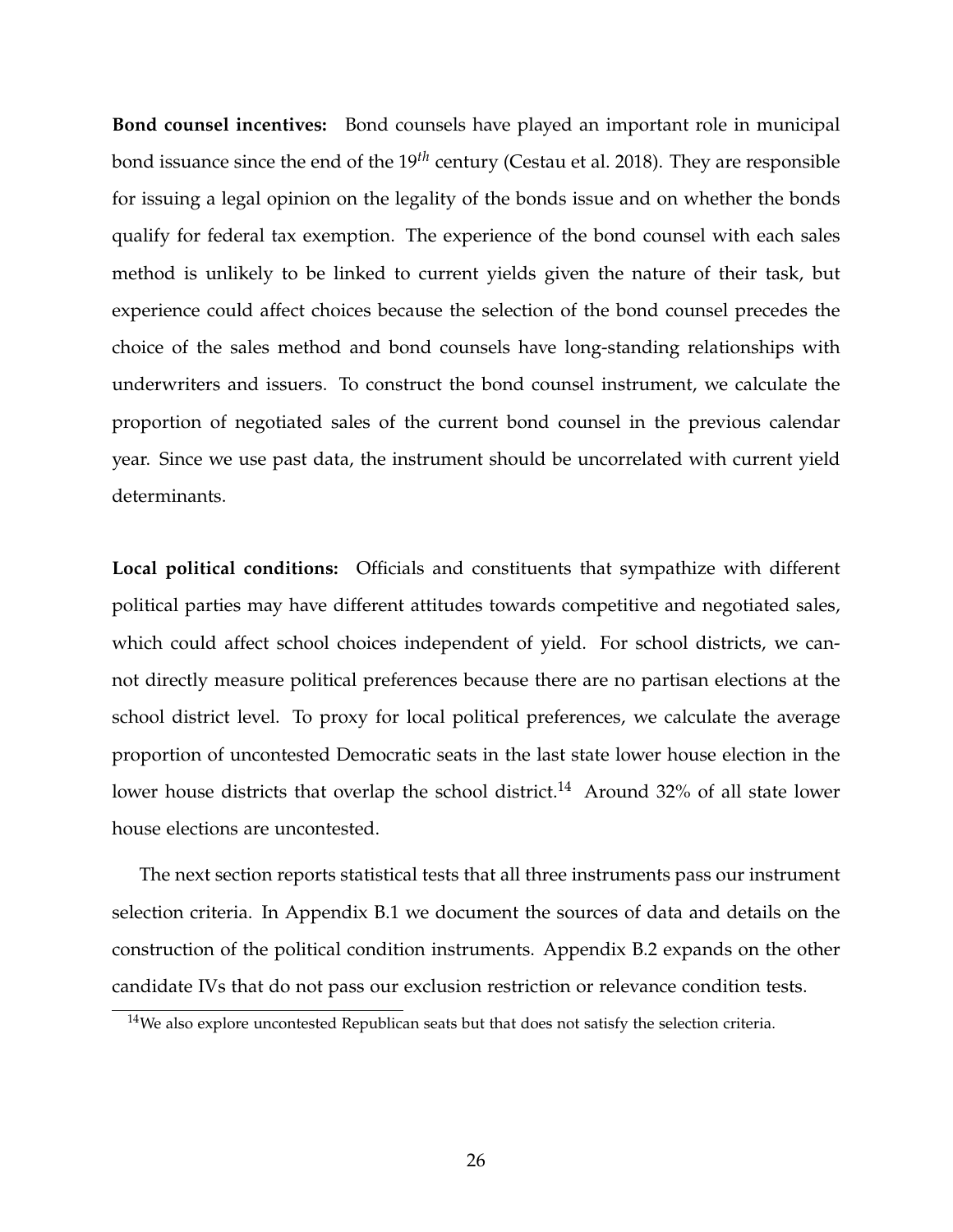#### **5.2. Instrument selection**

The statutory bans on negotiated sales allow us to test the direct effect of potential instrumental variables on restricted yields. Van Kippersluis & Rietveld (2018) call this the zero-first-stage test. The ability to informally test the exclusion restriction is a key benefit associated with observing the sales laws. Our instruments meet both the zerofirst-stage test and the relevance condition.

Issuers of restricted bonds cannot use negotiated sales—a variable cannot affect yields through its effect on choices for restricted issues. Any direct correlation with restricted yields rules out a variable as instrument. To check the condition, we regress yields in the sample of restricted bonds on the instrument or set of instruments and include the same controls as in our baseline specification. We estimate the direct effect *ξ* of instrumental variables  $Z_i$  on yields of restricted bonds via

$$
y_i | (\mathbf{R}_i = 1) = a + a_b + a_s + a_t + \beta^R X_i + \xi Z_i + e_i,
$$
 (21)

with *a* a constant,  $a_b$ ,  $a_s$ ,  $a_t$  fixed effects, and  $X_i$  the controls defined in Section 2. We use *t*-tests and *F*-tests to check whether the instruments are correlated with restricted yields. We rule out instruments when the *p*-value of the null,  $H_0: \xi = 0$ , is 10% or less.

We assume that if an instrument is not correlated with yields in the sample of restricted bonds, it is not directly correlated with potential yields in the sample of free bonds—our exclusion restriction:  $\zeta | (\mathbf{R}_i = 1) = 0 \implies \zeta | (\mathbf{R}_i = 0) = 0$ . For the assumption to hold, we need free yields to be affected by the same bond fundamentals as restricted yields although not necessarily by the same amount. The effects need to be qualitatively similar but not quantitatively. We argue that this condition is met in our data. First, we only have ISDs in both samples, and ISDs have simple and similar revenue structure throughout the country. Second, they mainly issue plain-vanilla bonds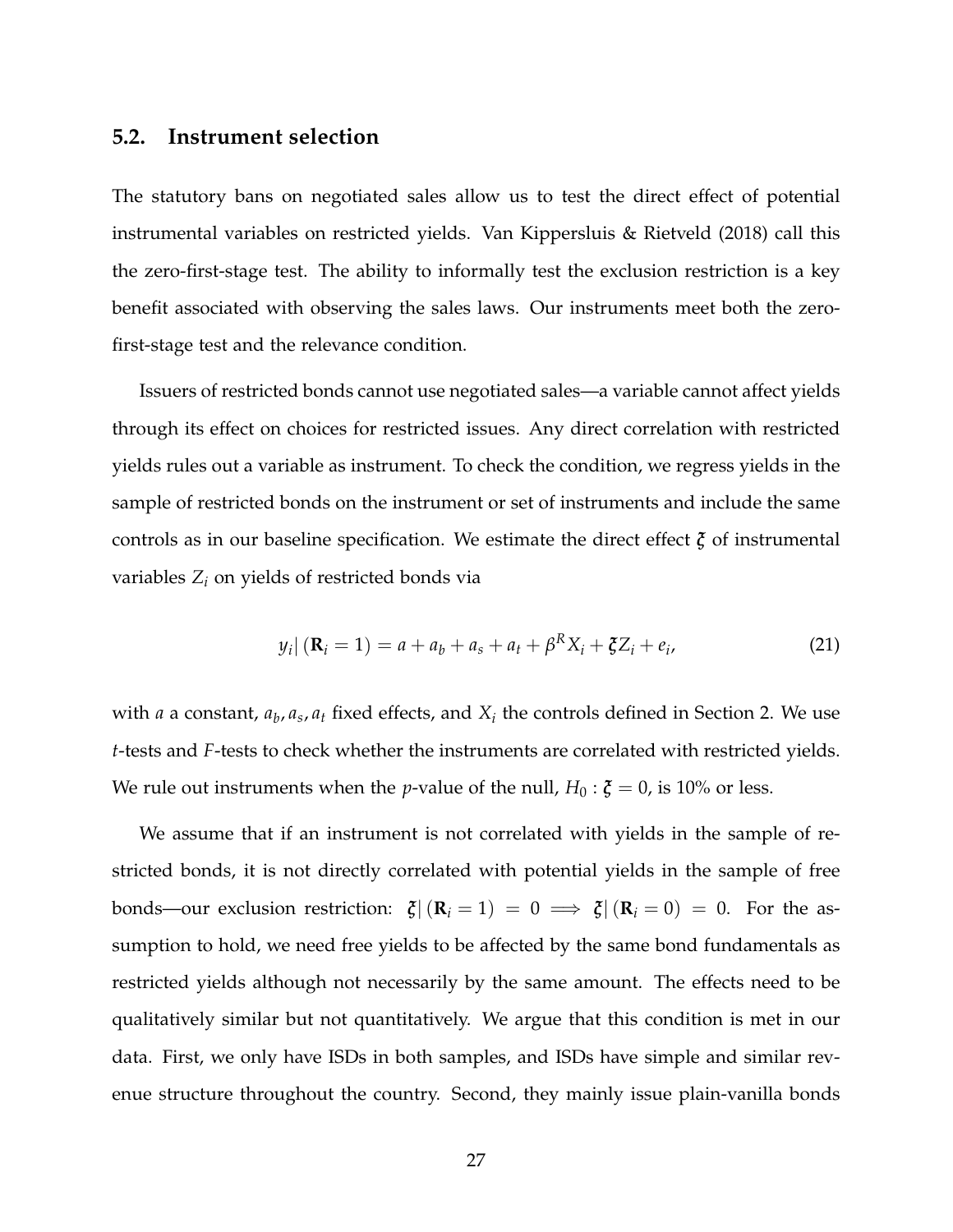|                                                                             | (1)                                    | (2)                                   |
|-----------------------------------------------------------------------------|----------------------------------------|---------------------------------------|
| Issuer preference                                                           |                                        |                                       |
| Zero-first-stage F-test                                                     | $0.31$ ( $p=0.58$ )                    | $2.59$ ( $p=0.11$ )                   |
| Underidentification LM-test<br>Weak identification F-test                   | $16,409 (p=0.00)$<br>$21,223 (p=0.00)$ | $9,180 (p=0.00)$<br>11,610 $(p=0.00)$ |
| Bond counsel preference                                                     |                                        |                                       |
| Zero-first-stage F-test                                                     | 1.06 $(p=0.30)$                        | 2.62 $(p=0.11)$                       |
| Underidentification LM-test<br>Weak identification F-test                   | 4,412 ( $p=0.00$ )<br>4,613 $(p=0.00)$ | $2,493 (p=0.00)$<br>$2,545 (p=0.00)$  |
| Political preference                                                        |                                        |                                       |
| Zero-first-stage F-test                                                     | $0.02$ ( $p=0.88$ )                    | $0.19$ ( $p=0.66$ )                   |
| Underidentification LM-test<br>Weak identification F-test                   | 281 ( $p=0.00$ )<br>287 ( $p=0.00$ )   | 125 $(p=0.00)$<br>124 ( $p=0.00$ )    |
| Issuer, counsel $\varepsilon$ political preferences                         |                                        |                                       |
| Zero-first-stage F-test                                                     | $0.52$ ( $p=0.67$ )                    | 1.69 $(p=0.17)$                       |
| Underidentification LM-test<br>Weak identification F-test                   | $17,840 (p=0.00)$<br>$8,350 (p=0.00)$  | $10,266 (p=0.00)$<br>4,611 $(p=0.00)$ |
| Overidentification <i>J</i> -test                                           | 66.45 $(p=0.00)$                       | 102.71 $(p=0.00)$                     |
| Controls & year-month FE & state FE<br>Controls & year-month FE & county FE | Yes                                    | Yes                                   |

**Table 7: Instrument variables used in estimating the effect of negotiated sales on yields.** The table reports the results for testing the exclusion restrictions and weak instrument tests for the IV used in estimating *δ*.

with almost identical statutory securities.

We perform an underidentification test using the Kleibergen-Paap LM statistic and a weak identification test based on the Kleibergen-Paap *F*-statistic and Stock–Yogo critical values. For joint instruments, we perform the Sargan–Hansen *J*-test for overidentification. In all these tests, we regress an indicator for negotiated sales on the instrument or set of instruments and the same controls as in our baseline specification.

Table 7 summarizes the IV selection process. All IV stages use the same controls as in our baseline specification. The left specification uses state fixed effects and the right uses county fixed effects. We test the exclusion restriction condition in the sub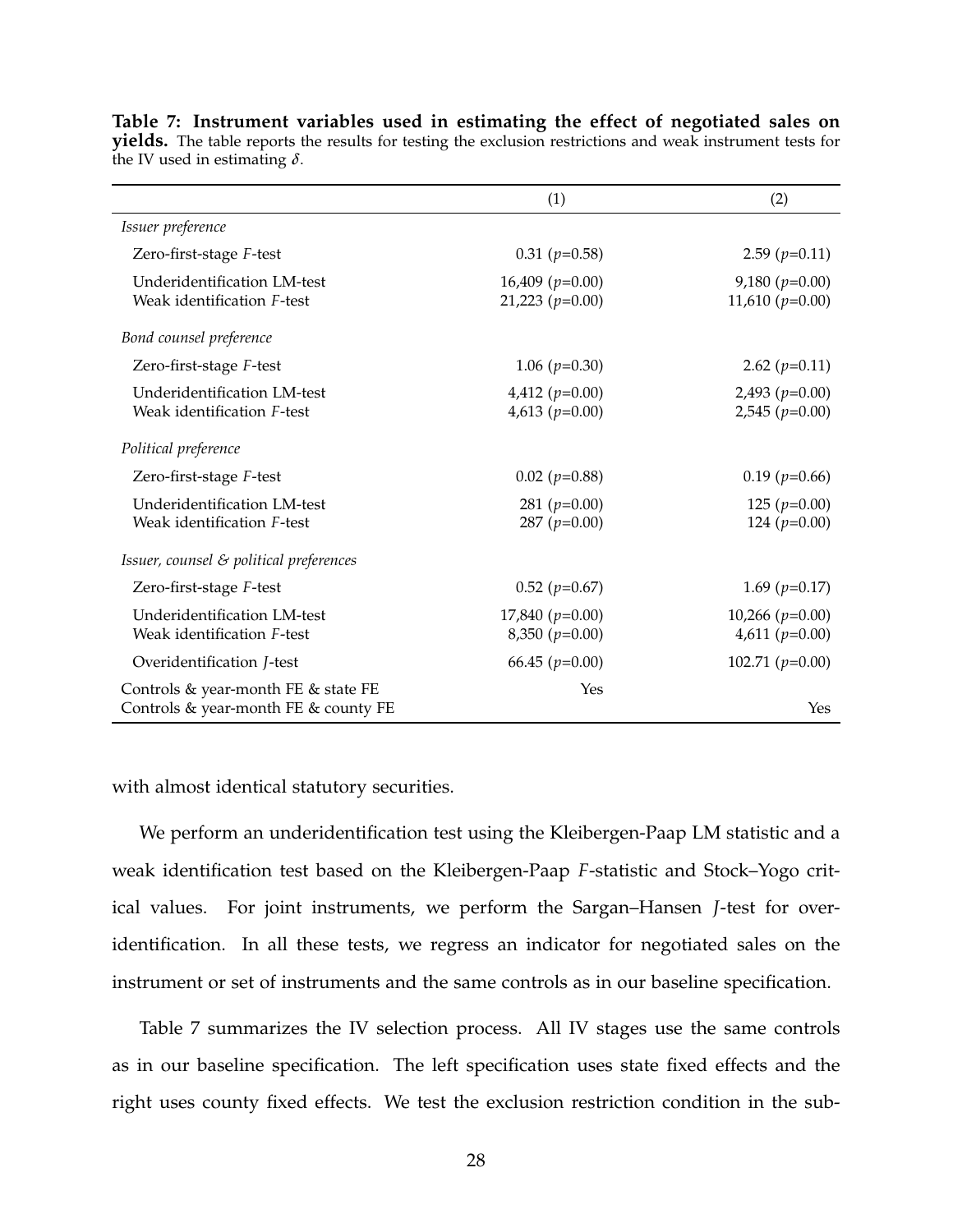sample of restricted bonds and the first-stage relevance condition in the sub-sample of free bonds. For all three instruments and the combination of all three, the zero-first-stage test is insignificant, showing that the instruments do not affect restricted yields. Both the underidentification test and the weak identification test are rejected for all three instruments, showing that the instruments affect issuance choices. The over-identification test is rejected for the combination of the three instruments. By contrast, all the other instruments listed in the Appendix fail the zero-first-stage test or the underidentification test and are therefore not used.

#### **5.3. Estimation results**

Table 8 reports OLS and IV estimates for the causal effect *δ* unconditional on choice. All IV stages use the same controls as in our baseline specification. We report IV estimates for each individual instrument and for the combination of the three instruments. The left specification uses state fixed effects and the right uses county fixed effects. OLS estimates show a 13 bps and 12 bps effect on negotiated yields respectively. The IV estimates for the combination of the instrumental variables, our preferred specifications, are 15 bps and 17 bps respectively. In present value terms, they imply a reduction in value of around 1.2% and 1.4% for the average bond in the sample. The estimates produced by each individual instrument are relatively volatile, between 13bps and 60bps, indicating that they affect different issuers with different  $\delta_i$  differently. All  $\delta$  estimates in Table 8 are positive, statistically significant at the 1% level, and economically meaningful.

Hypothesis 2 provides information on whether issuers choose more negotiated sales when they are relatively cheaper. That is we can see if  $E[\delta_i|d_i=1] < E[\delta_i] <$  $E[\delta_i|d_i=0]$  . The null is that the three are equal if the average IO effect is zero, which means that the  $\lambda^*$  estimate from Table 4 should be equal to the product of the  $\delta$  estimate in our preferred specification in Table 8 times the proportion of negotiated sales in the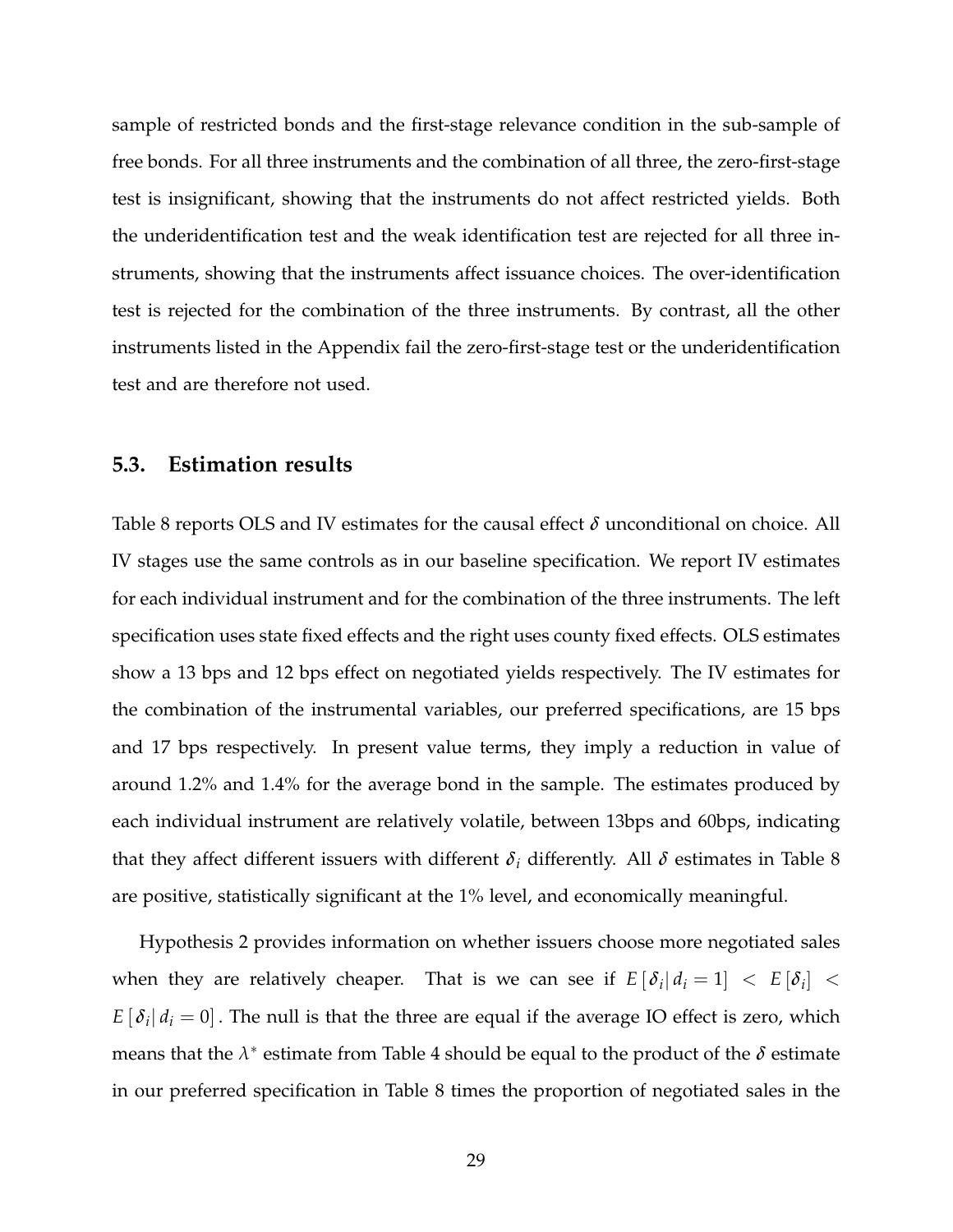**Table 8: IV estimates of the impact of negotiated sales on yields.** The table documents estimates for *δ*. The first row reports OLS estimates in specifications with control variables and state fixed effects and, alternatively, county fixed effects. Controls include the same set as in Table 4. The remaining rows report IV estimates in the same specifications when we instrument the sale type choice with issuer preference, underwriter preference, bond counsel preference, and local political preference. The last specifications pools all instruments. Estimates are reported only when the relevance condition and exclusion restriction are satisfied. The number of observations is 228,209. \*\*\*1%, \*\*5%, \*10%.

| $\delta$                                                                    | (1)                 | (2)                 |
|-----------------------------------------------------------------------------|---------------------|---------------------|
| <b>OLS</b>                                                                  | $0.13***$<br>(0.00) | $0.12***$<br>(0.00) |
| IV Issuer preference                                                        | $0.13***$<br>(0.01) | $0.13***$<br>(0.01) |
| IV Bond counsel preference                                                  | $0.27***$<br>(0.02) | $0.41***$<br>(0.03) |
| IV Political preference                                                     | $0.53***$<br>(0.10) | $0.60***$<br>(0.16) |
| IV Issuer, counsel $\varepsilon$ political preferences                      | $0.15***$<br>(0.01) | $0.17***$<br>(0.01) |
| Controls & year-month FE & state FE<br>Controls & year-month FE & county FE | Yes                 | Yes                 |

sub-sample of free bonds (80%). The equality holds almost exact for the specifications with county fixed effects and is slightly less tight for the specification with state fixed effects. We are inclined to interpret the estimates as support for Hypothesis 2. Either  $E[\delta_i|d_i] = E[\delta_i]$  or issuers respond optimally to yield differences to some extent and this is offset by the IO effect.

A priori, there exists no empirical evidence in favor or against an IO effect of sales restrictions. Cestau (2019) shows that the underwriting industry is similarly concentrated for the sub-samples of free competitive sales and restricted competitive sales, and that market concentration has not changed between 1990 and 2014 in either case. Therefore, it seems that on average issuers do not choose more negotiated sales when they are relatively cheaper, that the variation in sales methods derives from variation in *B<sup>i</sup>* , and that OLS estimates are lower than IV estimates because yield levels, both competitive and negotiated, are negatively correlated with non-yield benefits *B<sup>i</sup>* . Nevertheless, the OLS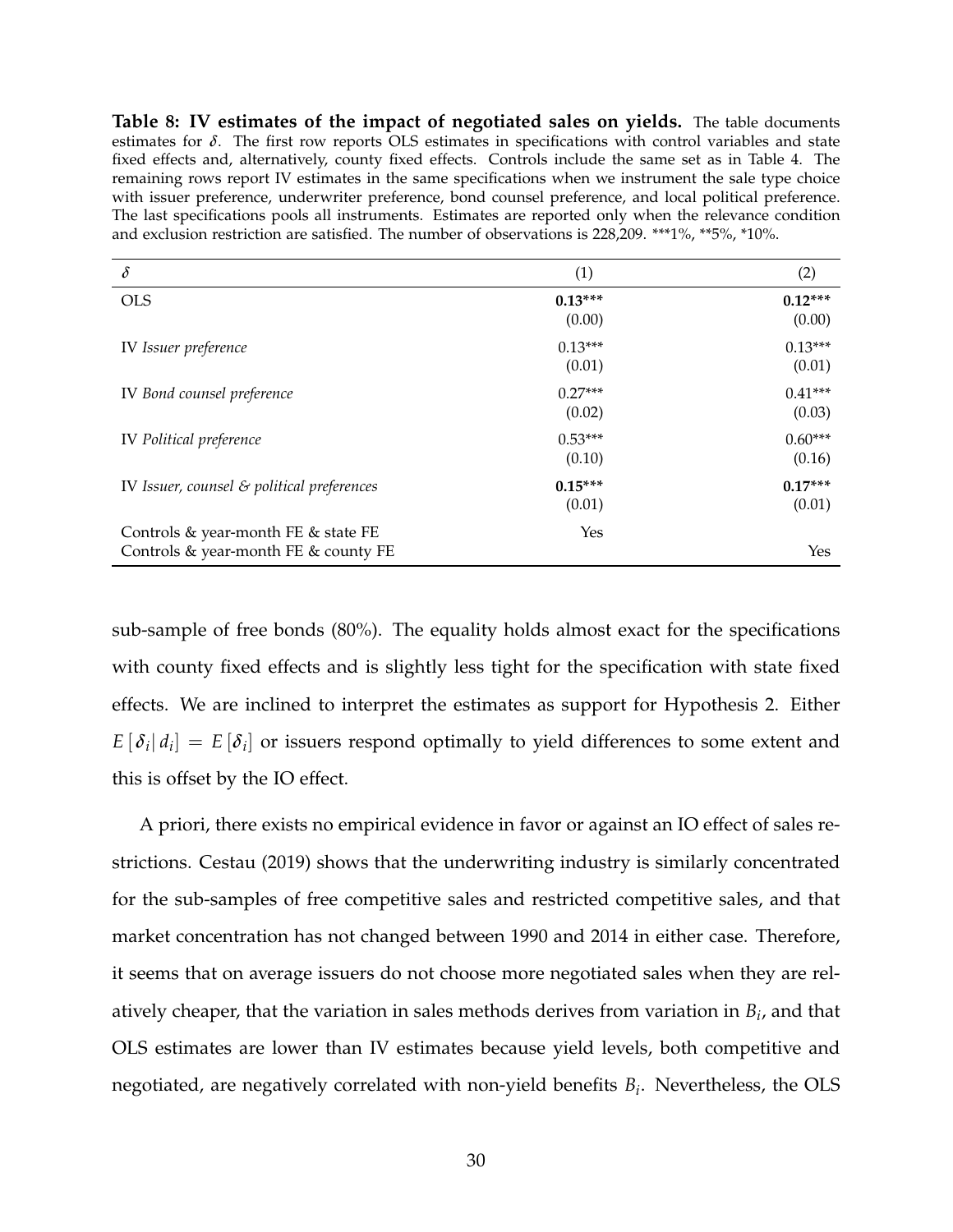estimates are close to the IV estimates, a finding we interpret as OLS estimates having a small selection bias. In the next section, we explore if relation (14) holds conditionally in different time periods.

**Robustness of positive** *δ* **estimates:** We check for robustness of our IV estimates with respect to how the issuer preference variable is constructed since it is the most influential instrument of the three. We explore three construction alternatives: using all school deals in our sample instead of the sub-sample of free deals; taking the last bond sale instead of the average choice indicator *d<sup>i</sup>* since 1990; using the raw data of school deals before the data filters of Appendix A.1. Figure 2 shows that the alternative estimates of *δ*, combined with bond counsel and political preferences, are aligned to those in Table 8. The median  $\delta$  estimate is 16 bps, the lowest is 13 bps, and the highest is 19 bps.

#### **5.4. The IO effect of sales restrictions**

Parallel to the analysis of time-series in *λ* ∗  $t_t^*$  in Section 4, we estimate  $E[\delta_t]$  for each year between 2003 and 2014. To obtain the IV estimates, we use the specification with issuer, counsel, and political preference instruments and all controls, year-month fixed effects, and state fixed effects in Table 8 and we interact the choice of sales method with time of issuance. Figure 3 and Table 9 document the results.

Table 9 reports year-by-year estimates for *E*[*λ* ∗  $t_t^*$ ,  $E[d_t]$ ,  $E[\delta_t]$  in Hypothesis 2, and the ∆*t*-bound estimates from equation 15. Panel A of Figure 3 compares the IV estimates of  $E[\delta_t]$  to the choice probabilities  $E[d_t]$ . The dotted lines represent the unconditional time-series averages. As Panel A reveals, the fraction of negotiated sales is stable over time. It is around 80% in all years, with a maximum of 84% in 2005 and a minimum of 74% in 2013 and 2014. The cost of negotiation,  $E[\delta_t]$ , is always positive and relatively stable, with a low of 11 bps in 2003 and a high of 23 bps in 2011. The right plot in Panel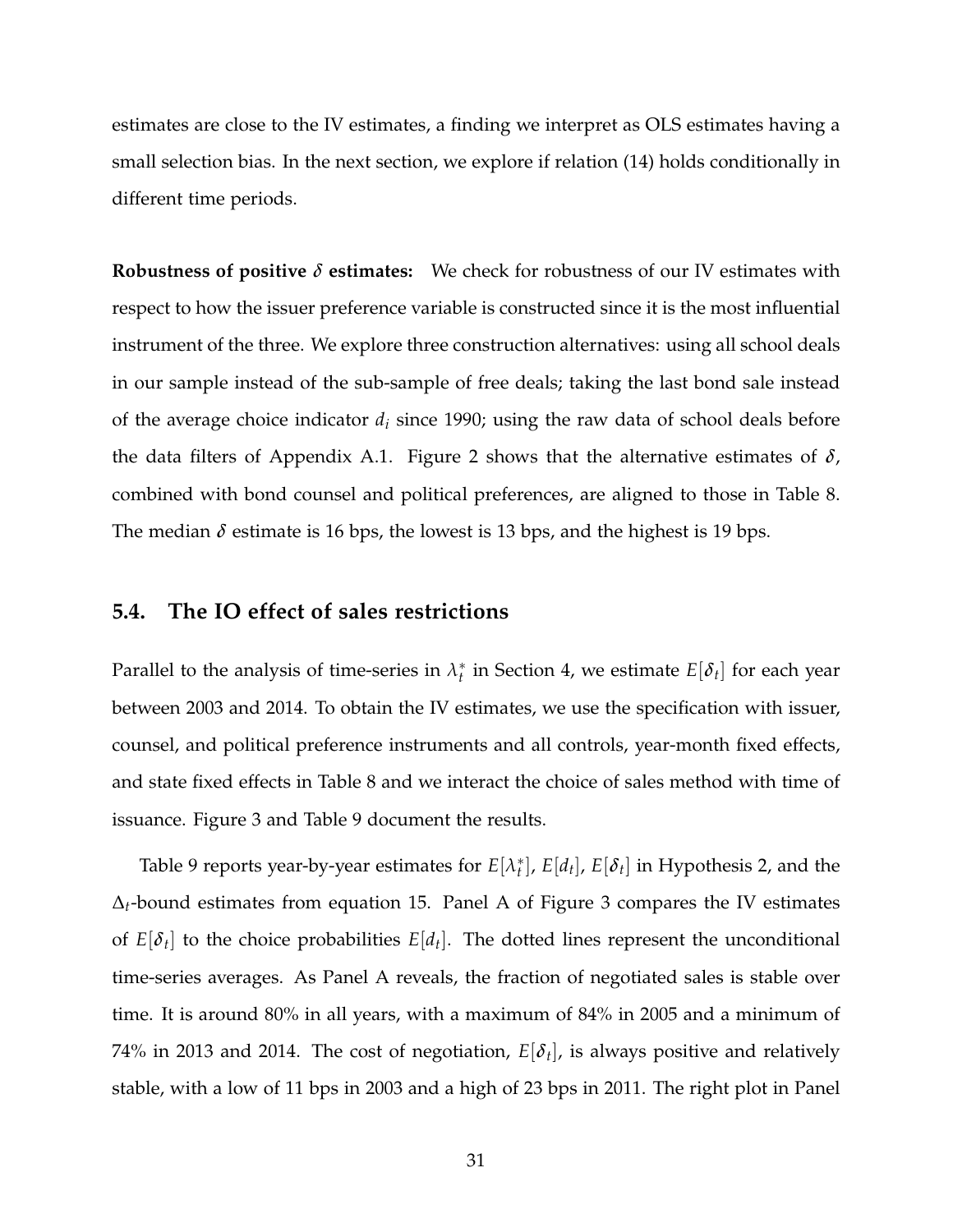

**Figure 2: IV estimate for**  $\delta$ **.** The figure reports IV estimates for  $\delta$  when we vary the construction of the issuer preference instrument and the fixed effects between state and county.

A plots  $E[\delta_t]$  against  $E[d_t]$  and reveals that the covariance between the two over time is close to zero. It is clear that large movements in *δ* have small effects on the choice of the sales method. This result suggests that  $B_i$  is a first-order determinant of  $d_i$ , and  $\delta_i$  has a marginal effect, if any. Thus, we argue that  $E\left[ \left. \delta_i \right|d_i=1 \right] \approx E\left[ \delta_i \right] = \text{IV}$  estimate, and ∆*t*-bound is approximately the IO effect.

Panel B of Figure 3 compares *E*[*λ* ∗  $\mathcal{L}_t^*$  from Table 5 to  $-E[\delta_t] \times E[d_t]$ . The former term varies over time, and the later term moves little over time. The scatter plot to the right in Panel B reveals that, while the two comove over time, they are not always equal to each other. Therefore, although we do not reject it on average, we reject Hypothesis 2 for some years.

While the ∆*t*-bound is around zero on average, it exhibits sizeable variation over time.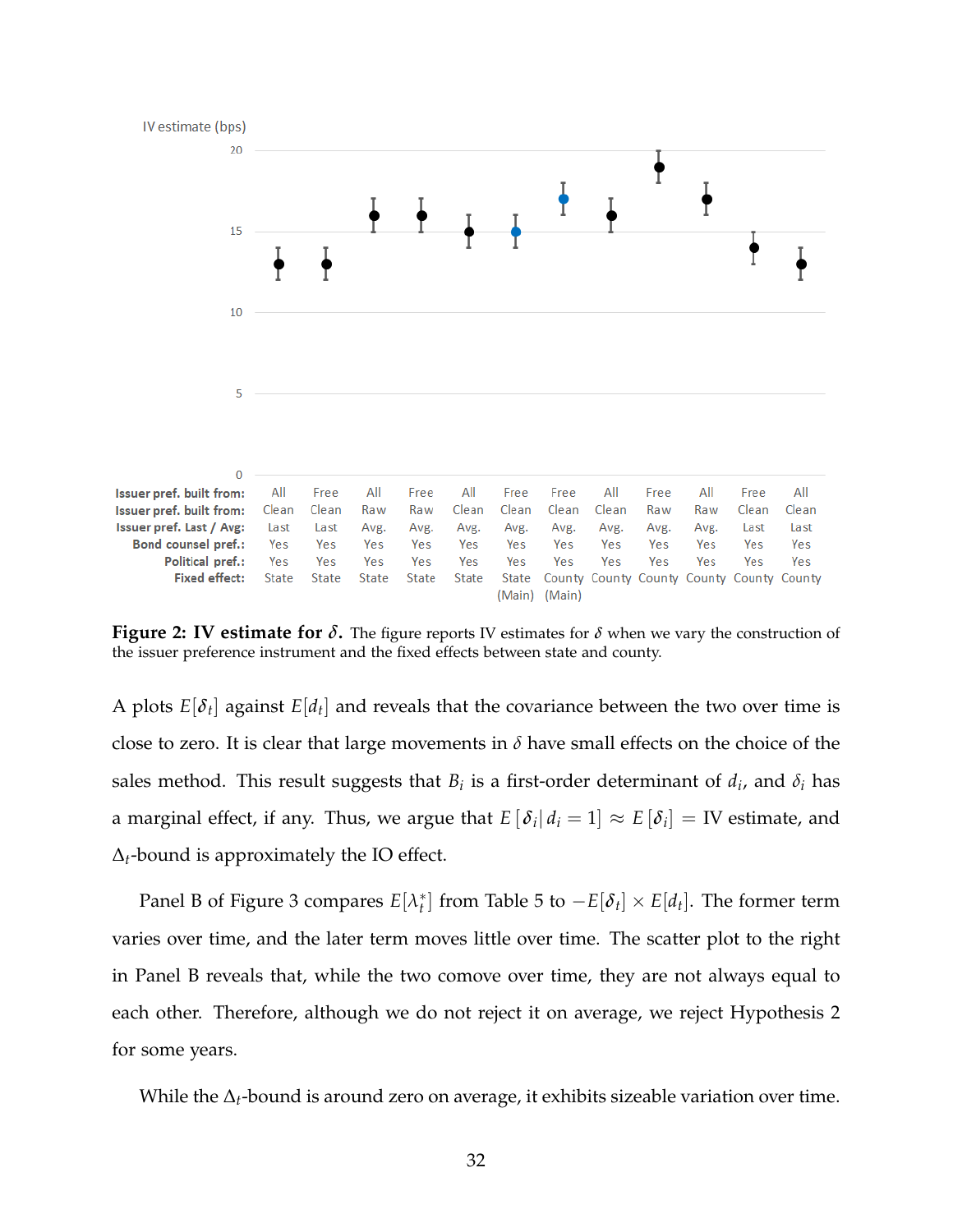**Table 9: Time variation in** *λ* ∗  $\hat{b}_t$ ,  $\delta_t$ , and  $\Delta_t$ -bound. The table documents the time-series variation in  $\lambda_t^*$ ,  $\delta_t$  and  $\Delta_t$ -bound. To obtain the IV estimates for  $\delta_t$ , we use the specification with issuer, counsel, and political preference instruments and all controls, year-month fixed effects, and state fixed effects. The  $\Delta_t$ -bound is defined as  $E[\lambda_t^*]+E[\delta_t]\times E[d_t]$ , which is the bound on the IO effect defined in Hypothesis 2.

| Year | $E[\lambda_t^*]$ | $E[d_t]$ | $E[\delta_t]$ | $\Delta_t$ -bound |
|------|------------------|----------|---------------|-------------------|
| All  | $-0.15$          | 0.80     | 0.18          | 0.00              |
| 2003 | $-0.10$          | 0.80     | 0.11          | $-0.01$           |
| 2004 | $-0.11$          | 0.79     | 0.18          | 0.03              |
| 2005 | $-0.17$          | 0.84     | 0.18          | $-0.02$           |
| 2006 | $-0.09$          | 0.83     | 0.18          | 0.07              |
| 2007 | $-0.10$          | 0.81     | 0.19          | 0.05              |
| 2008 | $-0.14$          | 0.79     | 0.19          | 0.01              |
| 2009 | $-0.19$          | 0.83     | 0.21          | $-0.02$           |
| 2010 | $-0.22$          | 0.81     | 0.19          | $-0.07$           |
| 2011 | $-0.32$          | 0.81     | 0.23          | $-0.13$           |
| 2012 | $-0.17$          | 0.81     | 0.19          | $-0.02$           |
| 2013 | $-0.09$          | 0.74     | 0.19          | 0.05              |
| 2014 | $-0.09$          | 0.74     | 0.17          | 0.04              |

Table 9 shows that it drops below zero in the financial crisis and peaks at -13 bps in 2011 when the cost of the restriction *E*[*λ* ∗  $t<sub>t</sub><sup>*</sup>$ ] is the lowest. This is also the time when OLS and IV estimates for *E*[*δ<sup>t</sup>* ] coincide, as depicted in the top left figure. The restriction on the sales method thus seems to act as a hedge for restricted issuers against higher offering yields in negotiated sales, especially in crisis times when underwriters may have higher bargaining power than in normal times and issuers do not make sales choices based on yield.

### **6. Counterfactual Analysis**

Table 10 reports the results from two counterfactual experiments. In the first counterfactual experiment, the  $\lambda^*$ -counterfactual, we measure the effect on free bond proceeds if a negotiated sales restriction was imposed on all free bonds. In the second counterfactual experiment, the *δ*–counterfactual, we measure the effect on negotiated bond proceeds if all negotiated bonds were sold competitively. We calculate counterfactual bond prices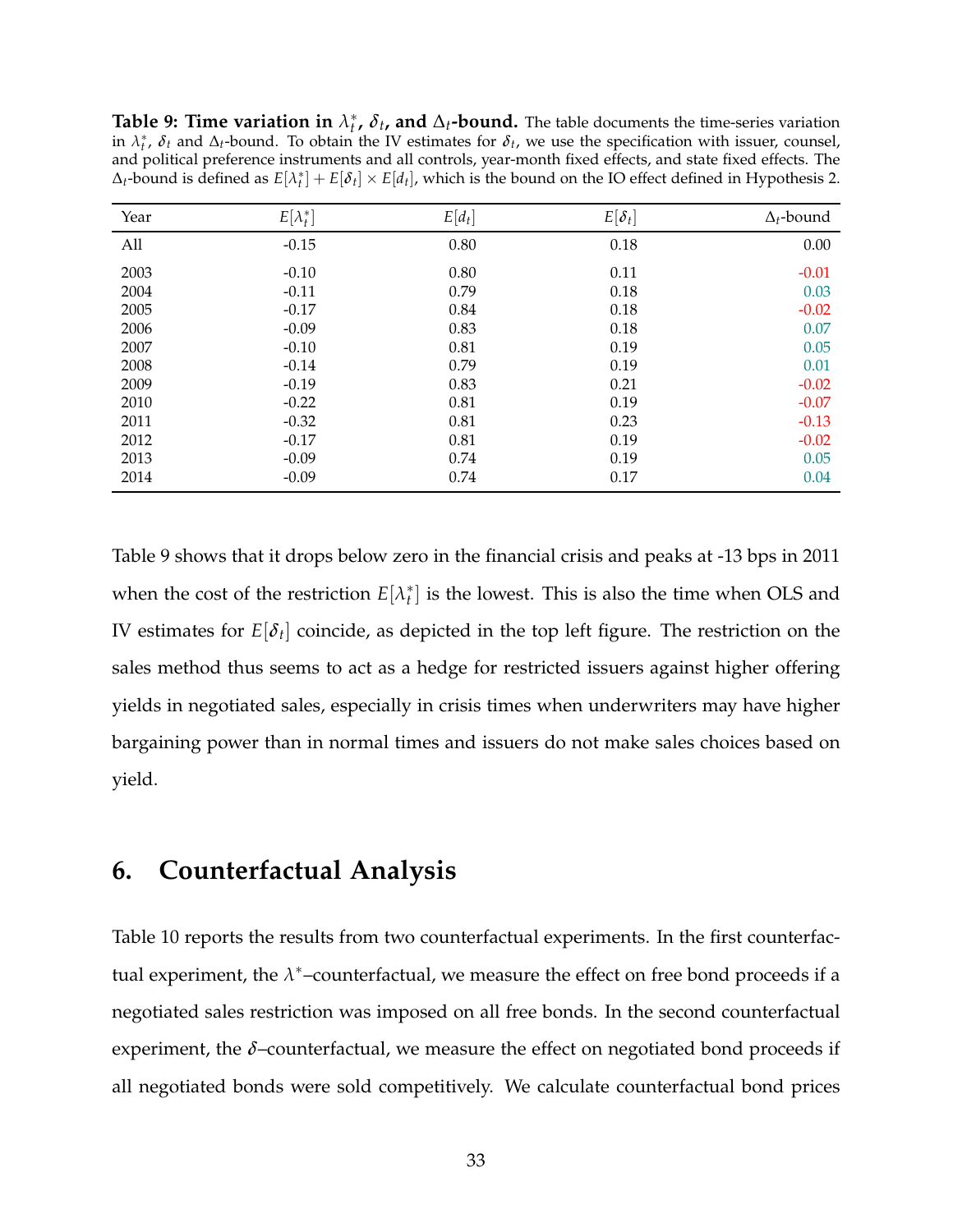

Panel A: Time-series of negotiated sales,  $E[d_t]$ , and cost of negotiation,  $E[\delta_t]$ .

Panel B: Time-series of cost of restriction, *E*[*λ* ∗  $\mathcal{L}_t^*$ ],  $-E[\delta_t] \times E[d_t]$ , and  $\Delta_t$ -bound.



**Figure 3: Time variation in** *λ* ∗  $\hat{t}$ ,  $\delta$ <sub>t</sub>, and  $\Delta$ <sub>t</sub>**-bound.** The figure reports in Panel A the choice probability *E*[*d<sup>t</sup>* ] and IV and OLS estimates for *E*[*δ<sup>t</sup>* ] for each year *t*. To obtain the IV estimates, we use the specification with issuer, counsel, and political preference instruments and all controls, year-month fixed effects, and state fixed effects. Panel B reports  $E[\lambda_t^*]$ ,  $-E[\delta_t] \times E[d_t]$ , and the  $\Delta_t$ -bound  $E[\lambda_t^*] + E[\delta_t] \times E[d_t]$ , which is the bound on the IO effect defined in Hypothesis 2. In the left plots, the dotted lines represent the sample averages. In the right plots, the dotted lines represent the regression lines.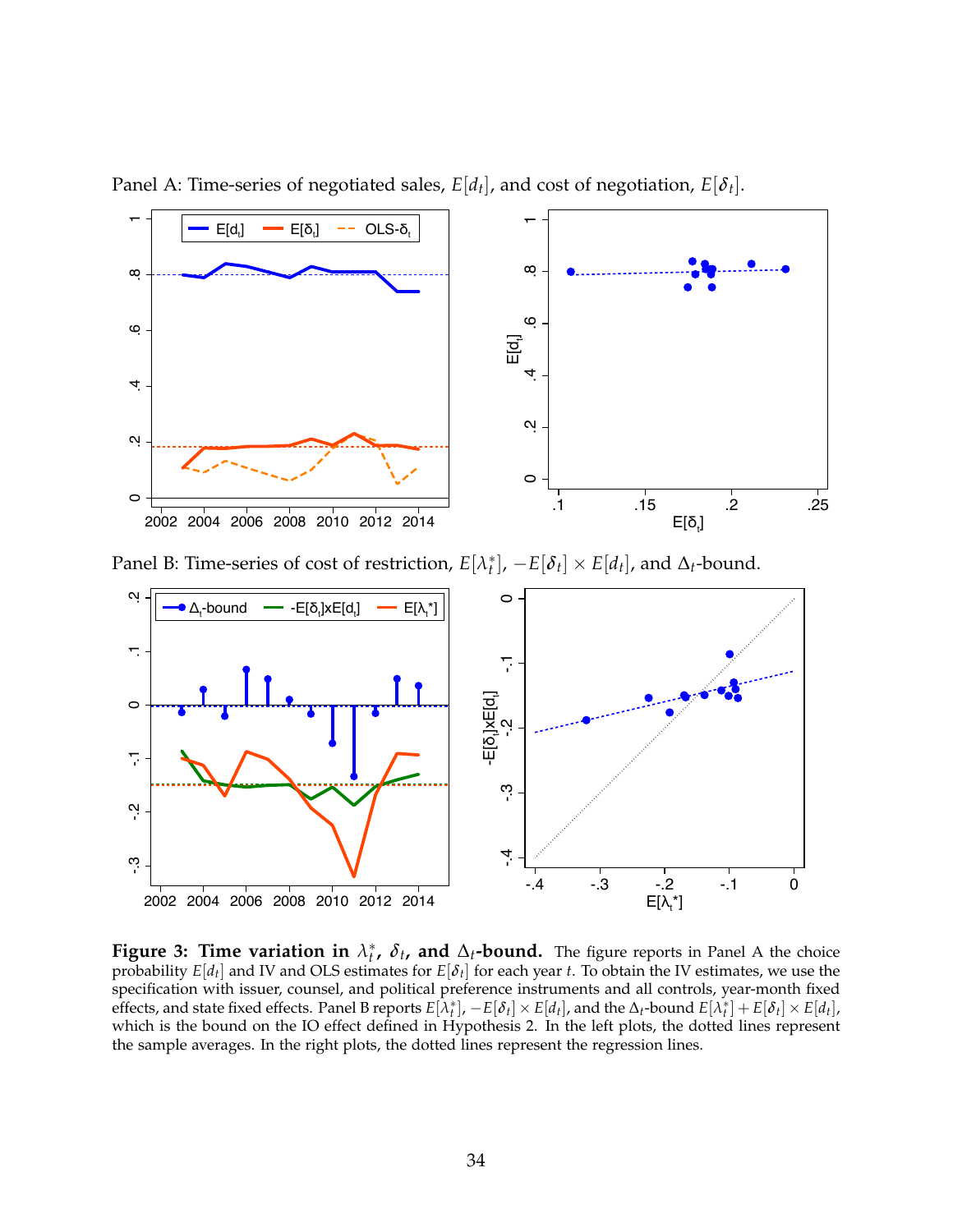**Table 10: Counterfactual analysis.** The table documents the impact on bond proceeds from two counterfactual experiments. In the first experiment, we measure the impact if a sales restriction is imposed on all free bonds. In the second experiment, we explore if all negotiated bonds are sold competitively. We use state fixed effects on the left and county fixed effects on the right. The proportion of negotiated sales in the 2003-2014 deal sample is 83%.

|                                                                                                 | Impact on bond proceeds                                                    |                     |              |              |                    |              |  |
|-------------------------------------------------------------------------------------------------|----------------------------------------------------------------------------|---------------------|--------------|--------------|--------------------|--------------|--|
|                                                                                                 |                                                                            | <b>State FE</b>     |              | County FE    |                    |              |  |
|                                                                                                 | Yield                                                                      | $+$ Gross<br>spread | $=$ Total    | Yield        | + Gross<br>spread  | $=$ Total    |  |
|                                                                                                 | Counterfactual #1: Free deals are restricted $(\lambda^*$ -counterfactual) |                     |              |              |                    |              |  |
| Increase in bond proceeds for free deals $(\%)$<br>Dollar amount in 2003-2014 deal sample (\$B) | 1.05<br>4.45                                                               | $-0.20$<br>$-0.86$  | 0.85<br>3.59 | 1.05<br>4.51 | $-0.20$<br>$-0.86$ | 0.85<br>3.59 |  |
| Counterfactual #2: Free negotiated deals are issued competitively ( $\delta$ -counterfactual)   |                                                                            |                     |              |              |                    |              |  |
| Increase in negotiated bond proceeds $(\%)$<br>Dollar amount in 2003-2014 deal sample (\$B)     | 1.24<br>4.34                                                               | 0.00<br>0.02        | 1.24<br>4.36 | 1.41<br>4.93 | 0.00<br>0.02       | 1.41<br>4.94 |  |

by adjusting the observed yield by either  $E[\lambda_i^*]$  $\binom{*}{i}$  or  $E[\delta_i]^{15}$  and keeping all other variables, such as coupon rate and maturity, the same. We multiply the counterfactual bond prices by the bond notional amounts and aggregate across all free bonds and all negotiated bonds, respectively. We compare against observed bond proceeds to calculate the percentage effect. We compare the price effect to the gross spread effect and form a total effect. To calculate the effect on gross spreads we use nearest-neighbor matching by notional amount.

Bond proceeds would increase by 1.05% if free bonds were restricted. Gross spreads would increase by 0.20%, yielding  $0.85\%$  total increase in issuer proceeds.<sup>16</sup> Negotiated bond proceeds would increase by between 1.24% and 1.41% if they were sold competitively, while gross spreads would not change significantly.

 $^{15}$ We implicitly assume that  $E\left[|\delta_i|\,d_i=1\right]\approx E\left[\delta_i\right]=\text{IV}$  estimate. Our results show that  $B_i$  is the first order determinant of the sales method, making it a good approximation.

<sup>&</sup>lt;sup>16</sup>We have substantial missing data on gross spreads which renders the counterfactual analysis of gross spreads less reliable than of yields.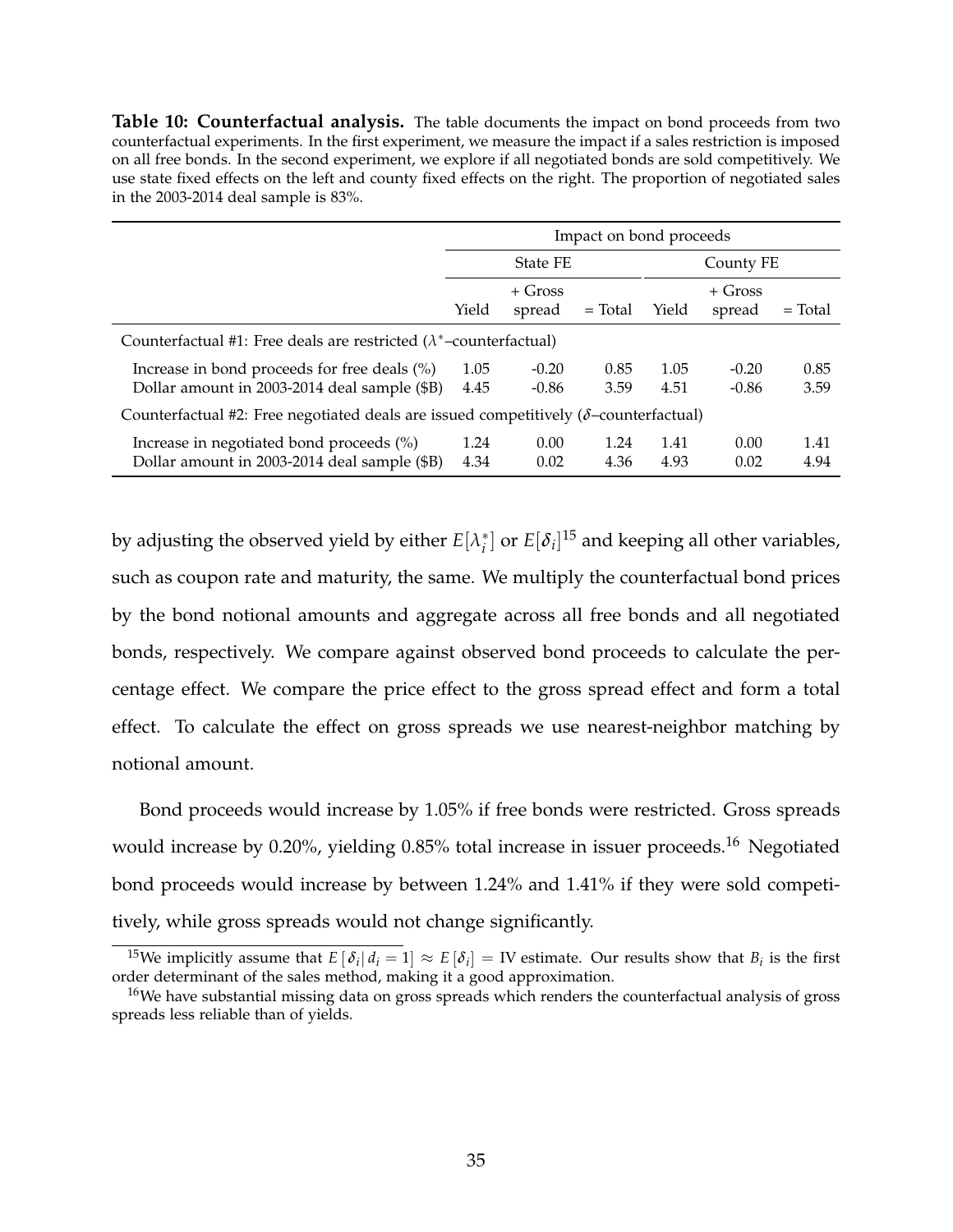### **7. Conclusion**

The choice of sales method is an important determinant for the costs of issuing municipal bonds. Several jurisdictions restrict municipal bond issuers from using negotiated sales for several types of bonds. We hand collect data on the legal provisions and restrictions on the bond sales methods used by independent school districts from 40 states between 1990 and 2014 with the help of over 150 bond lawyers.

Restrictions on the use of negotiated sales reduce offering yields by 13 basis points for a typical school bond issuer, with the cost savings being the largest after the financial crisis. We use an instrumental variables approach to estimate the causal impact of negotiated sale on yields. We instrument the non-yield benefits that issuers expect to receive from using negotiation with variables that capture bond counsel incentives, local political conditions, and historically revealed issuer preferences. We estimate that negotiated yields are 15–17 basis points higher than competitive yields. Despite these costs, unrestricted issuers have a revealed preference for negotiated sales over auctions with over 80% of issuers choosing negotiated offerings when they can.

Our estimates indicate that the effect of the sales restriction is two-fold. It disciplines issuers by forcing them to make the right choice. The restriction to competitive sales also has an industrial organization effect that lowers yields during crisis times.

We find legal restrictions on negotiated sales reduce average school bond financing costs—government should restrict negotiations to reduce average yields. But issuers also decide on the sales method based on non-yield information. Further research is needed to determine which states and types of issuers benefit more from state-level sales restrictions into other benefits. That requires exploring the local political economy to obtain direct measures for the non-yield benefits and the industrial organization to identify the biggest winners and losers from banning negotiated sales.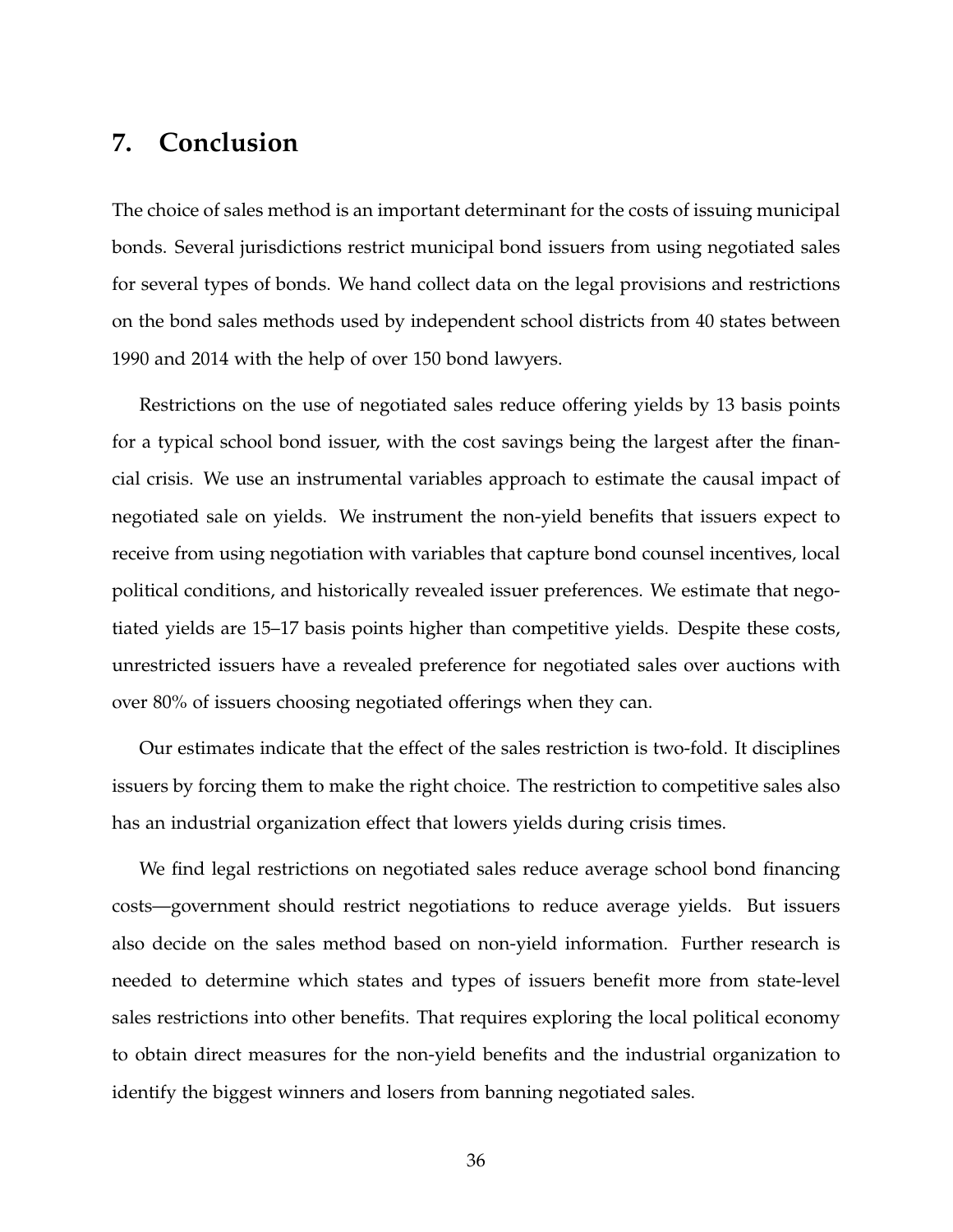### **References**

- Angrist, J. D. & Pischke, J.-S. (2008), *Mostly harmless econometrics: An empiricist's companion*, Princeton university press.
- Benveniste, L. M. & Spindt, P. A. (1989), 'How investment bankers determine the offer price and allocation of new issues', *Journal of Financial Economics* **24**(2), 343–361.
- Benveniste, L. M. & Wilhelm, W. J. (1990), 'A comparative analysis of ipo proceeds under alternative regulatory environments', *Journal of Financial Economics* **28**(1-2), 173–207.
- Bergstresser, D. & Luby, M. J. (2018), 'The evolving municipal advisor market in the post dodd-frank era', *Update* .
- Biais, B., Bossaerts, P. & Rochet, J.-C. (2002), 'An optimal ipo mechanism', *The Review of Economic Studies* **69**(1), 117–146.
- Biais, B. & Faugeron-Crouzet, A. M. (2002), 'Ipo auctions: English, dutch,. . . french, and internet', *Journal of Financial Intermediation* **11**(1), 9–36.
- Brown, C. O. (2017), 'The politics of government financial management: Evidence from state bonds', *Journal of Monetary Economics* **90**, 158–175.
- Bulow, J. & Klemperer, P. (1996), 'Auctions versus negotiations', *The American Economic Review* **86**(1), 180–194.
- Butler, A. W. (2008), 'Distance still matters: Evidence from municipal bond underwriting', *The Review of Financial Studies* **21**(2), 763–784.
- Butler, A. W., Fauver, L. & Mortal, S. (2009), 'Corruption, political connections, and municipal finance', *The Review of Financial Studies* **22**(7), 2873–2905.
- Cestau, D. (2018), 'The political affiliation effect on state credit risk', *Public Choice* **175**(1- 2), 135–154.
- Cestau, D. (2019), 'Competition and market concentration in the municipal bond market', *Available at SSRN 3497599* .
- Cestau, D. (2020), 'Specialization investments and market power in the underwriting market for municipal bonds.'.
- Cestau, D., Green, R. C. & Schürhoff, N. (2013), 'Tax-subsidized underpricing: The market for build america bonds', *Journal of Monetary Economics* **60**(5), 593–608.
- Cestau, D., Hollifield, B., Li, D. & Schürhoff, N. (2018), 'Municipal bond markets', *Annual Review of Financial Economics* **11**.
- Data, M. E. & Lab, S. (2017), 'U.S. House 1976–2018'. **URL:** *https://doi.org/10.7910/DVN/IG0UN2*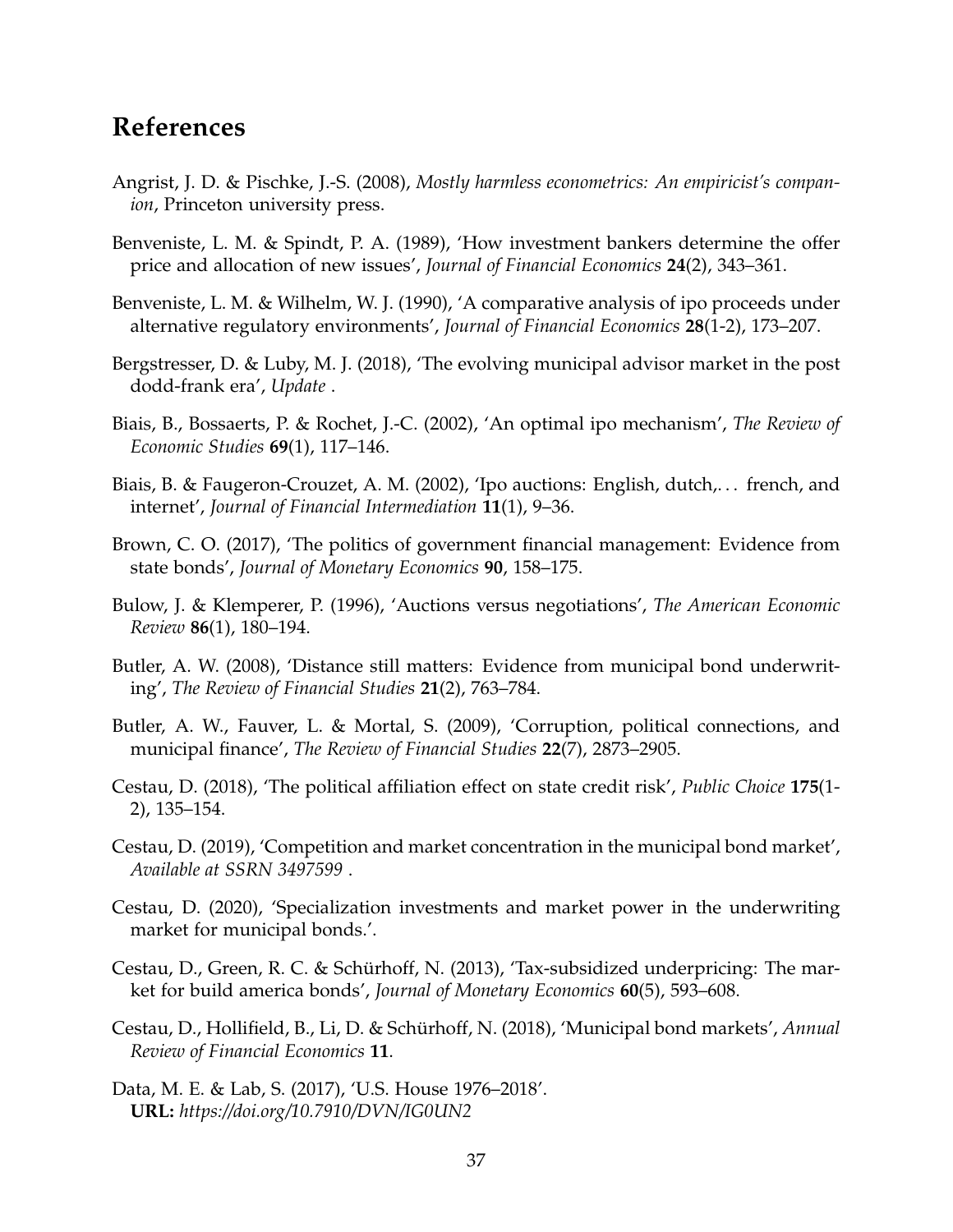- Data, M. E. & Lab, S. (2018), 'County Presidential Election Returns 2000-2016'. **URL:** *https://doi.org/10.7910/DVN/VOQCHQ*
- Duffie, D. (2010), 'Asset price dynamics with slow-moving capital', *Journal of Finance (American Finance Association Presidential Address)* **65**, 1238–1268.
- Duffie, D. & Strulovici, B. (2012), 'Capital mobility and asset pricing', *Econometrica* **80**(6), 2469–2509.
- Fruits, E., Booth, J., Pozdena, R. & Smith, R. (2008), 'A comprehensive evaluation of the comparative cost of negotiated and competitive methods of municipal bond issuance', *Municipal Finance Journal* **28**(4), 15–41.
- Garrett, D. G. (2020), 'Conflicts of interest in municipal bond advising and underwriting'.
- Garrett, D., Ordin, A., Roberts, J. W. & Suárez Serrato, J. C. (2017), 'Tax advantages and imperfect competition in auctions for municipal bonds'. Mimeo.
- Green, R. C. (2007), 'Presidential address: Issuers, underwriter syndicates, and aftermarket transparency', *The Journal of Finance* **62**(4), 1529–1550.
- Green, R. C., Hollifield, B. & Schürhoff, N. (2007), 'Dealer intermediation and price behavior in the aftermarket for new bond issues', *Journal of Financial Economics* **86**(3), 643– 682.
- Guzman, T. & Moldogaziev, T. (2012), 'Which bonds are more expensive? the cost differentials by debt issue purpose and the method of sale: an empirical analysis', *Public Budgeting & Finance* **32**(3), 79–101.
- Jagannathan, R., Jirnyi, A. & Sherman, A. G. (2015), 'Share auctions of initial public offerings: Global evidence', *Journal of Financial Intermediation* **24**(3), 283–311.
- Klarner, C. (2018), 'State Legislative Election Returns, 1967-2016'. **URL:** *https://doi.org/10.7910/DVN/3WZFK9*
- Kriz, K. A. (2003), 'Comparative costs of negotiated versus competitive bond sales: new evidence from state general obligation bonds', *The Quarterly Review of Economics and Finance* **43**(2), 191–211.
- Liu, G. (2017), 'The effect of sale methods on the interest rate of municipal bonds: A heterogeneous endogenous treatment estimation', *Public Budgeting & Finance* .
- Peng, J. & Brucato, P. F. (2003), 'Another look at the effect of method of sale on the interest cost in the municipal bond market—a certification model', *Public Budgeting & Finance* **23**(1), 73–95.
- Robbins, M. D. & Simonsen, B. (2007), 'Competition and selection in municipal bond sales: Evidence from missouri', *Public Budgeting & Finance* **27**(2), 88–103.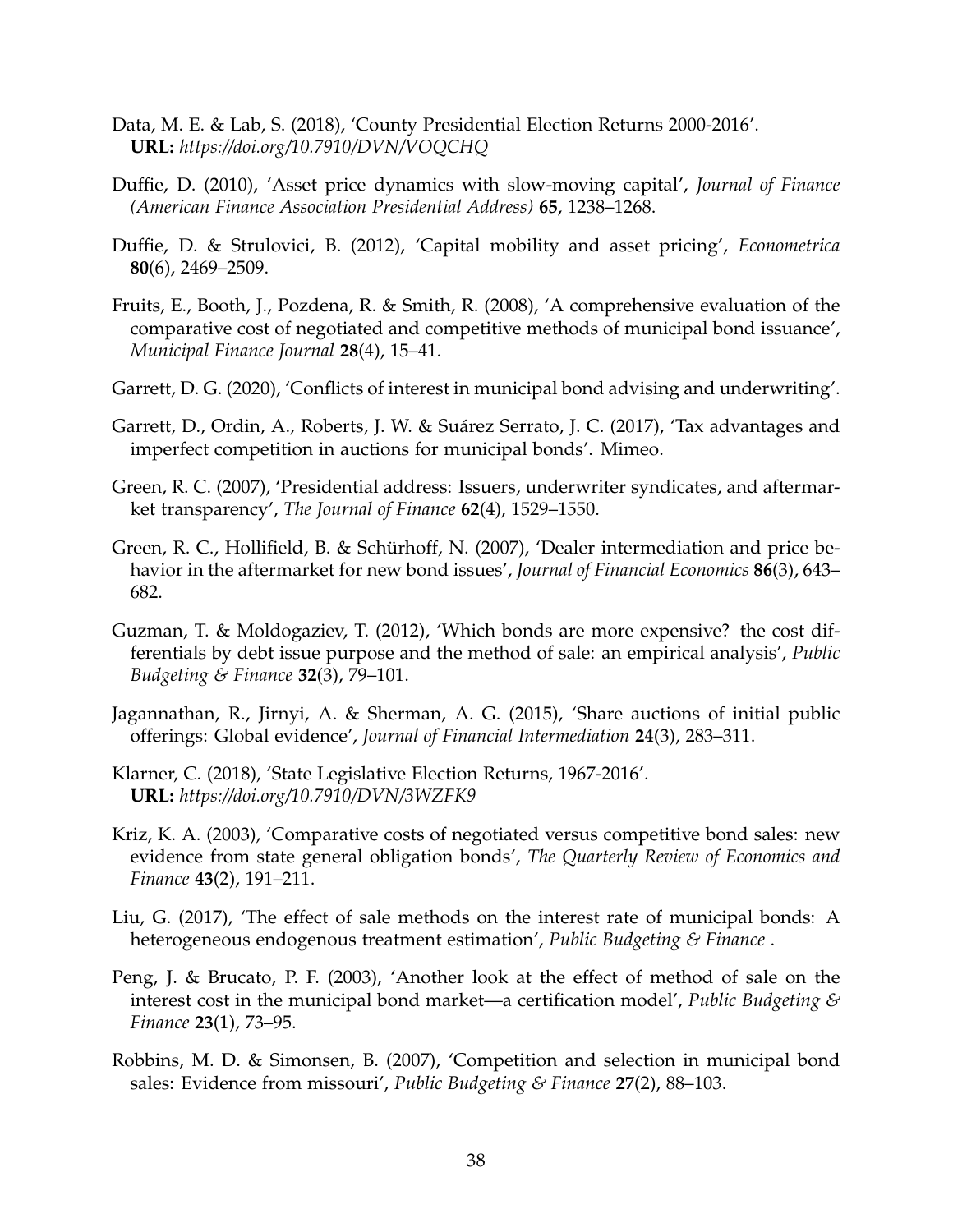- Robbins, M. D. & Simonsen, B. (2015), 'Missouri municipal bonds: The cost of no reforms.', *Municipal Finance Journal* **36**(1).
- Sherman, A. E. (2005), 'Global trends in ipo methods: Book building versus auctions with endogenous entry', *Journal of Financial Economics* **78**(3), 615–649.
- Spatt, C. & Srivastava, S. (1991), 'Preplay communication, participation restrictions, and efficiency in initial public offerings', *Review of Financial Studies* **4**(4), 709–726.
- Van Kippersluis, H. & Rietveld, C. A. (2018), 'Beyond plausibly exogenous', *The Econometrics Journal* **21**(3), 316–331.
- Wu, S. Z. (2020), Competitive bidding for primary offerings of municipal securities: More bids, better pricing for issuers?, Working paper, Municipal Securities Rulemaking Board.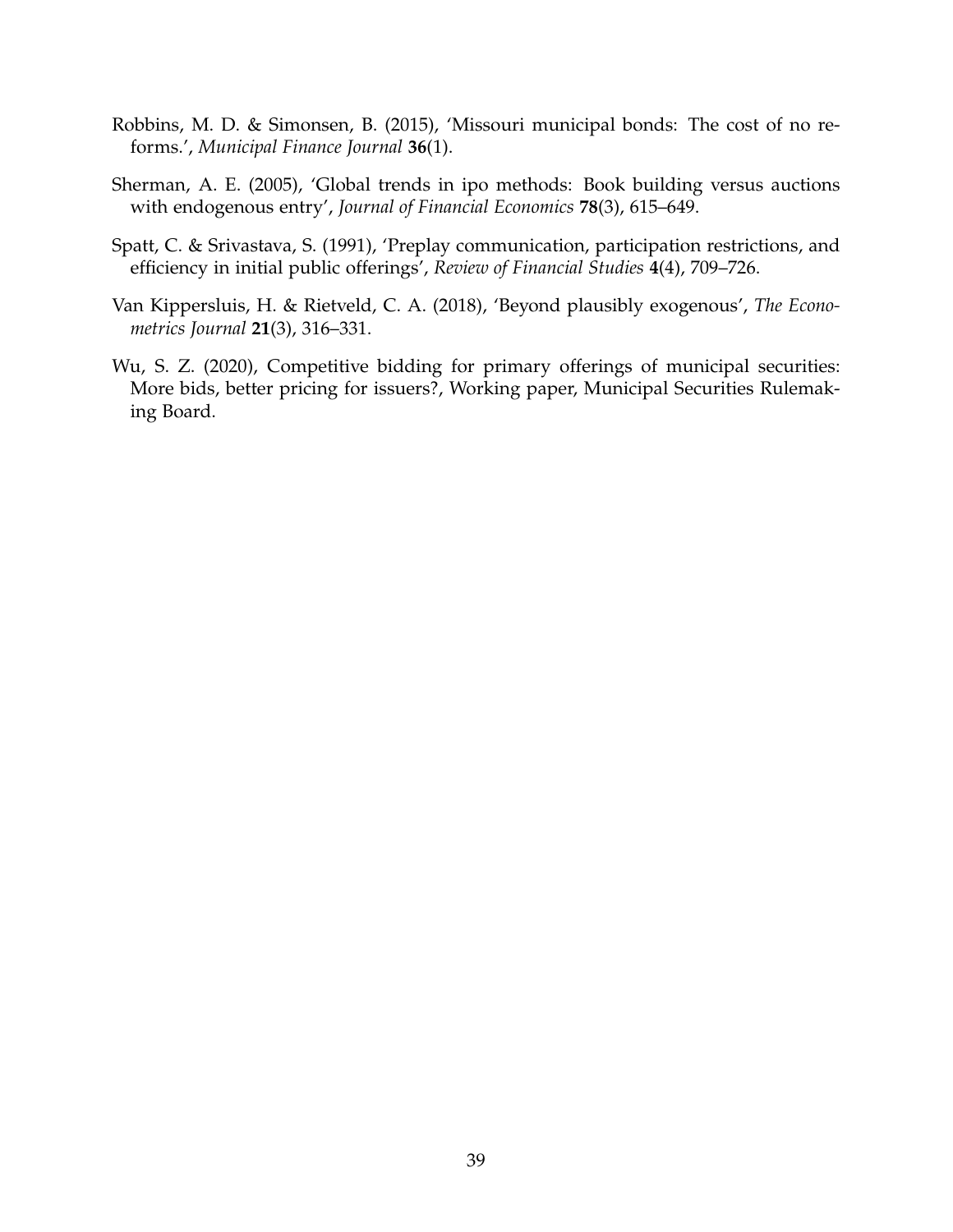### **A. Data and Sales Laws**

#### **A.1. Data filters**

Thomson Reuter's SDC Platinum database comprises 423,424 municipal bond deals with 1,864,081 individual bonds, or CUSIPs issued between 1966 and 2014. Data on bond deals is scarce before 1990, and data on individual CUSIPs is sparse before July 2003. For ISDs, SDC Platinum comprises 90,401 ISD bond deals with 489,645 individual school bonds issued between 1990 and 2014. Following the advice of industry experts, from this sample we drop 20,235 temporary borrowings and 6,858 certificates of participation (COPs). Temporary borrowings allow to anticipate bond proceeds to be collected within a two-year period or expected tax proceeds to be collected in the ongoing fiscal year, and they are collateralized by the advanced revenues. COPs are issued by third-party borrowers in connection to long-term capital leases and are generally not considered school debt because schools can terminate the lease each new fiscal year. Both types of securities are regulated in statutes different from those of common bonds. We also drop 464, including the only 61 observations from Tennessee, because we cannot identify their type.

For the sample of 62,844 school deals, we have yield data for 335,215 ISD bonds. We drop variable-rate bonds, convertible bonds, and bonds without coupon type data, which brings down our sample to 334,065. We drop bonds with price data but without the necessary information to calculate offering yields. We apply a series of filters to eliminate duplicate data in the SDC database (duplicate data are potentially created when a bond observation is re-entered in the database to correct one or more values, and the previous entry is not eliminated). We use several filters based on the yield curves of the deals and on ranking-year averages to eliminate bonds with clearly wrong and outlier yields. We also eliminate bonds with inconsistent credit rating data. This bring down our sample to 327,314 bonds.

We take a conservative approach and drop bonds with price data and no yield data to avoid measurement error. We need eight variables to calculate offering yields: price, dated date, coupon rate, maturity date, coupon type, callable status, call date or dates, and the redemption percentages. After analyzing the official statements of a large sample of bonds, we found that each of these SDC variables has a small but non-trivial amount of errors. These errors accumulate when calculating yields. The filter is based on how the data is reported and is therefore not related to the characteristics of the issuer or the bonds, and does not bias the sample. Our main results (Table 4) change by  $+/-1$ bps without this filter. This filter brings down the sample to 284,353 bonds. We have no issuer CUSIPs to calculate issuer size for 2,076 bonds, and 364 bonds do not have complete data for all other controls. Overall, we have complete data for 281,913 bonds.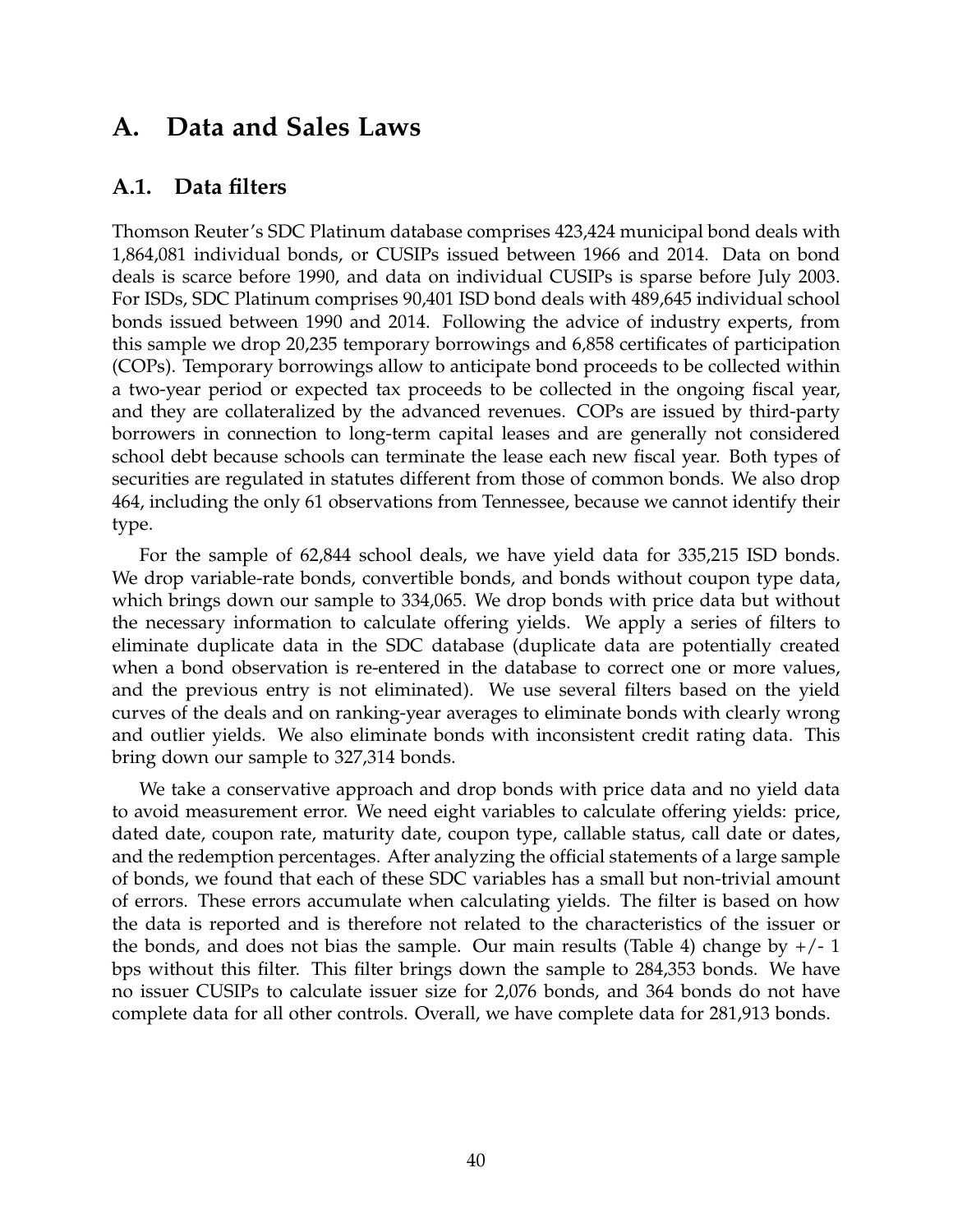#### **A.2. Alternative new-money bonds**

**Election waivers for essential purposes:** These bonds are identical to general newmoney bonds. They only differ in the approval process. Essential purposes commonly include environmental cleanup, accessibility, life safety, transportation, and school equipment.

**Tax and revenues anticipation bonds (TRABs):** States laws sometimes create special and dedicated revenues to fund certain school capital expenditures. The special revenues may include special ad-valorem taxes collected by the ISD, sales taxes collected by the county and apportioned to the school district, or state aid and federal aid apportioned to the school district. In every case, the ISD is authorized to issue TRABs to anticipate such revenues without a bond election, since the new debt does not create new taxes. In some states, the TRABs are payable from the revenues they anticipate. In other states, they have the same security as general new-money bonds, but they produce an offsetting reduction in the special levy. In some states, ISDs can also issue energy conservation bonds, which anticipate and are payable from the savings produced by the energy conservation improvements. In states where schools collect a fixed-rate general property tax, ISDs can often advance the general levy to pay for minor capital expenses, such as school equipment and buses.

#### **A.3. Statutory security by state and bond type**

Table A.1 documents the statutory security of general and alternative new-money bond deals in the school deal sample by state. The issuer may be required to provide a general revenue pledge or a specific revenue pledge, or both to secure the bond payments. A general pledge includes all "available" revenues unless they are legally committed for other purposes. Specific pledges include one specific source of revenue. However, for technical and historical reasons, they are easier to enforce in case of a lawsuit. Bonds backed by a general pledge are known as general obligations (GO), but both types of pledges admit different qualities.

We distinguish six types of statutory securities according to the type of pledge required by law: all available resources, full faith and credit, limited and specific pledge of revenues excluding ad-valorem property taxes, limited and specific pledge of advalorem property taxes, limited and specific pledge of ad-valorem property taxes plus the FFC, and unlimited and specific pledge of ad-valorem property taxes plus the FFC. 91% of general new-money bonds fall into the last category. Alternative new-money bonds have varied securities because they tend to be backed by the specific revenues they anticipate. In some states, such as Pennsylvania and Illinois, general new-money bonds show multiple statutory securities due to changes in the state constitution.

It is clear that the legislator does no factor in the statutory security of the bond types to design the sales provisions. Almost all general new-money bonds in the sample have the same statutory security, however, they have varied sales restrictions. Very few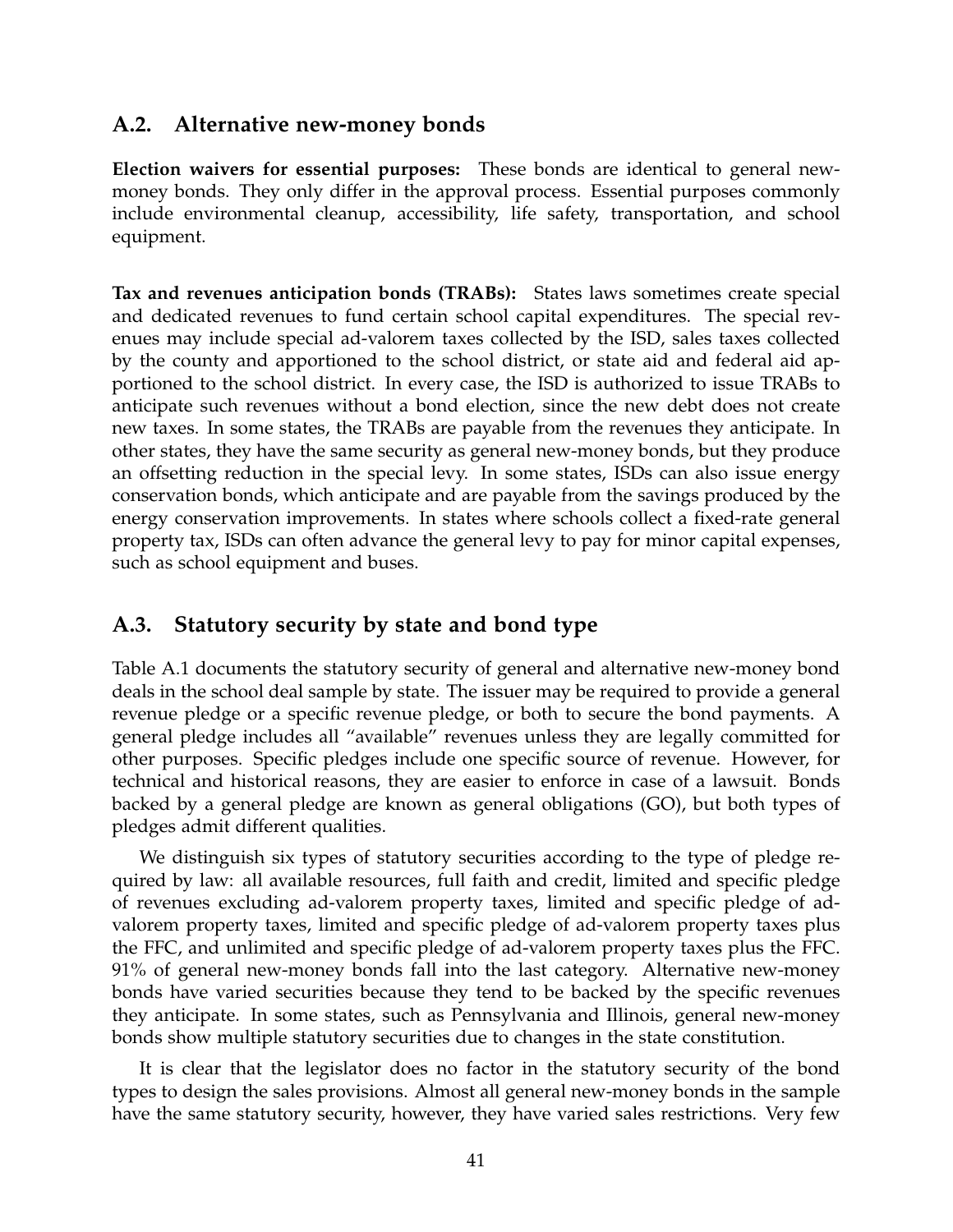alternative new-money bonds have the same statutory security as general new-money bonds, however, they tend to have the same sales laws.

### **A.4. Other statutory characteristics**

**Public sale procedures:** The requirements, which vary by bond type, include number, place, and time of the publication of the notice of bond sale, the basis to select the auction winner, the amount of the bid security deposit, the maximum interest rate, whether it admits open or close bids, sealed or electronic bids, and whether any or all bids may be rejected. Of particular interest are the publication requirements because they commit the issuer to a date certain for pricing the bonds, which runs the risk of entering the market at an inopportune time. We construct a rating that increases by one point for each required publication, and by half a point for each of the remaining items, up to a total of three points.

**State enhancement programs:** There are seven types of enhancements. In descending order of quality, they are: a general pledge of the full faith and credit of the state, a specific pledge of state revenues, a permanent state fund, a periodically-appropriated state fund, an unlimited intercept of state monies appropriated for the school district, a limited intercept thereof, a fiscal agent. In addition, the enhancement programs may be triggered prior to the payment date, on the payment date, after the payment date. They also have different participation requirements: mandatory, opt-out, or opt-in. First, we construct a ranking of descending quality based on the type and timing of the program, and then, we divide the proportion of participating issuers by the aforementioned ranking. Hence, our measure of the bond type's enhancement program increases with quality and participation.

### **A.5. Additional details on data collection**

**Enabling laws:** We relied on the SDC variable *issue description* to assign the enabling laws. The variable gives a name to the issue that depends on the bond type and the statutory security of the bonds. Deals with the same state-issue description pair tend to have the same enabling laws. There are 6783 state-issue description pairs in the sample of ISD deals, several times more than the true number of enabling laws. We matched, by hand, each pair to an enabling law. When there was no one-to-one correspondence, we assigned the enabling laws deal by deal. The official statements do not always indicate the exact sections of the statutes with the enabling laws. Many times they just make a broad reference to a chapter or division of the code. In such cases, we had to comb the statutes for the corresponding enabling laws, or consult a bond lawyer.

**Sales laws:** There are *general* sales provisions that may apply to multiple bond types or governments, and *specific* sales provisions that offer alternatives to or that supersede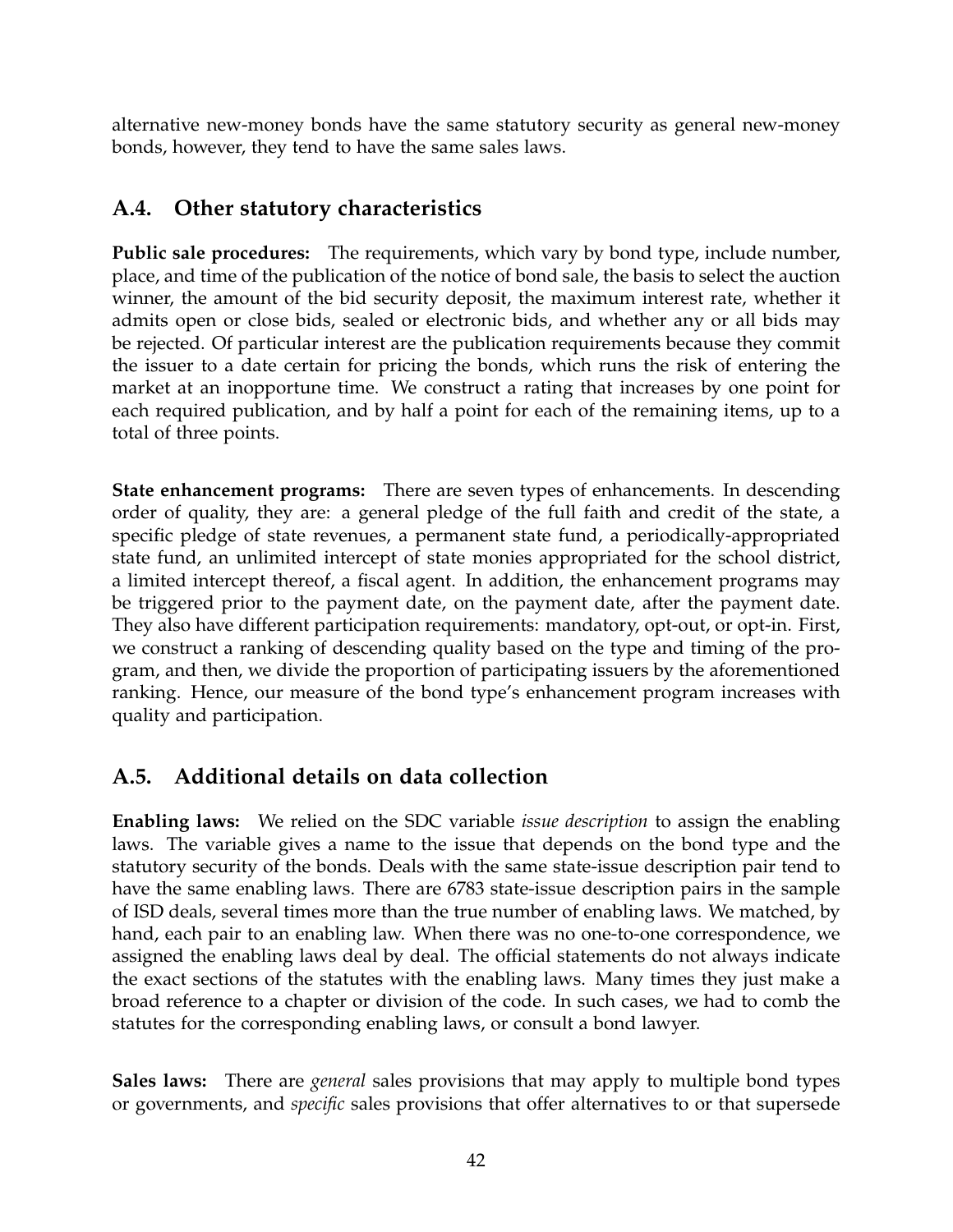the general provisions for a subset of governments or bond types without repealing or amending the general laws. For example, the general sales provisions established by section 43627 of the Government Code of the California Law apply to general new-money bonds of all municipal governments including school districts. These sales provisions were later superseded by section 15140 of the Education Code only for school districts, and years later, section 53508.9 of the Government Code offered *optional* provisions to all municipal governments including school districts. None of these laws were repealed. School issuers in California must abide by the three sets of laws regarding the sale of bonds.

When the sales provisions were not stipulated in the enabling laws or in another enabling law by cross-reference, we had to comb the statutes for the sales provisions, with the added difficulty that, as mentioned above, different sales laws apply to different bond types and different governments, and have different hierarchies, so the search has to be exhaustive. Sometimes the laws do not have a simple interpretation, or the same text can have opposite meanings in different states. In every case, we contacted bond lawyers to interpret the legal texts correctly.

**Sales laws amendments:** Hundreds and even thousands of legislative acts are passed during each legislative session. The online repositories of bills at each state legislature allow the user to search for legislative acts by number and year of the act, or by keywords. The number and year of the legislative acts that amended or added a section of the law are often indicated, fully or partially, at the bottom of each section of the codified laws of the state. In states where this was not the case, we examined all legislative acts passed in each legislative session between 1990 and 2014 containing the section numbers of the sales provisions using the keywords search tool. We generally obtained the section numbers of amended laws from the official statements. However, this was hardly the case for repealed laws. To search for their section numbers and texts we had to examine the history of all legislative acts in each state and legislative session since 1990 containing key phrases related to the sale of bonds. Naturally, the search was cumbersome and time-intensive since hundreds of results were returned each time.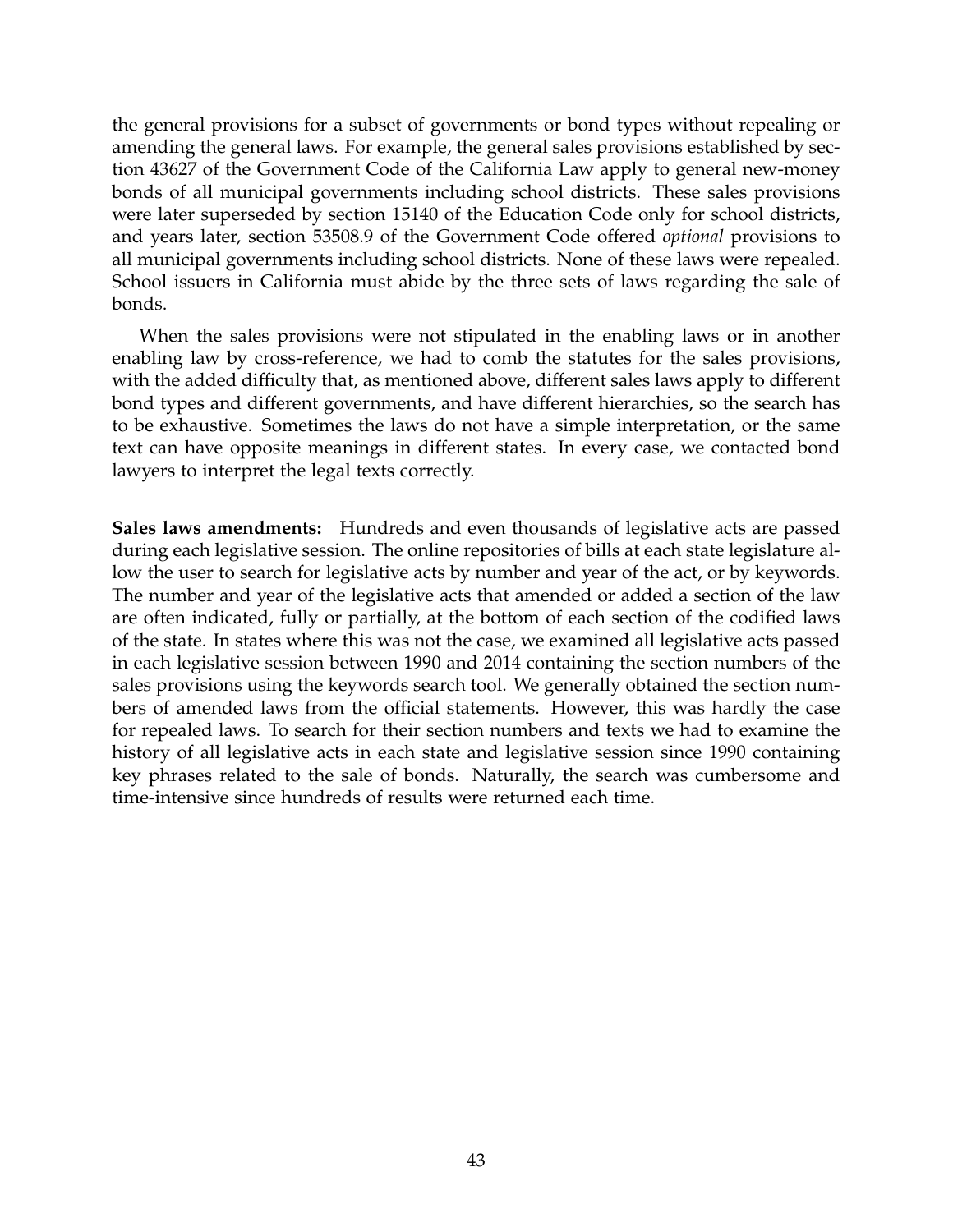### **B. Instrumental Variables**

#### **B.1. Construction of local political conditions**

**Uncontested seats in State lower-house elections:** We obtained data on the results of the state lower house elections by house district from Klarner (2018). This database provides data on the "type" of district, the designation given on ballot, election seats, the election type, election date, candidates' names, the "true" party of the candidates, candidates' votes, and the election outcome, among many other variables. Regarding the type of district, there are single-member districts and multimember districts. Multimember districts may be divided into single-member *posts* with separate elections and district designations, or have multiple seats up for election in one single ballot. The election seats variable indicates the number of seats up for election. Regarding the election type, we have special elections—when a legislator resigns or is removed from office— and general elections. We also have primary elections and run-offs. The true party variable is original from this database. It indicates the true affiliation of the candidate regardless of the party designation on ballot. They typically differ when candidates lose in the primaries and run with different parties in the general election, or when voters can assign any party to any candidate—principally in New England.

We calculate the average proportion of uncontested Democratic seats in the last state lower house election in the lower house districts that overlap the school district. To build this instrument we used the results from special and general elections only. First, we calculated the number of defeated candidates per election by subtracting the number of seats up for election from the number of candidates. For example, if three candidates compete for two seats, only one candidate is defeated. Next, we calculated the number of uncontested Democratic seats by subtracting the number of defeated candidates from the number of Democratic candidates. For example, if two Democratic candidates and one Republican candidate compete for two seats, only one candidate is defeated. Given that there are two Democratic candidates, at least one Democrat will be elected. Then, we computed the ratio of uncontested Democratic seats to total seats up for election. In the case of multi-post districts, we calculated the average ratio.

We merged the election data to the school bond data, and for each school, we calculated the average proportion of uncontested Democratic seats in the house districts that overlap the school. To merge the election data with the school bond data we used a database from the US Census Bureau that contains the lists of the lower house districts that overlap with each the school district. School district names in the Census database differed from the SDC names, so we had to hand-replicate these lists for the nearly 9,000 school districts in our database. Additionally, the Census names are based on the 2010 census, but there are several districts in the SDC database that disappeared before 2010. They commonly involve elementary school districts that merged with high-school districts in the same area, or mergers of adjacent school districts. It required careful analysis to assign house districts to disappeared school districts. We proceeded analogously to construct Republican uncontested seats. This instrument however, does not meet our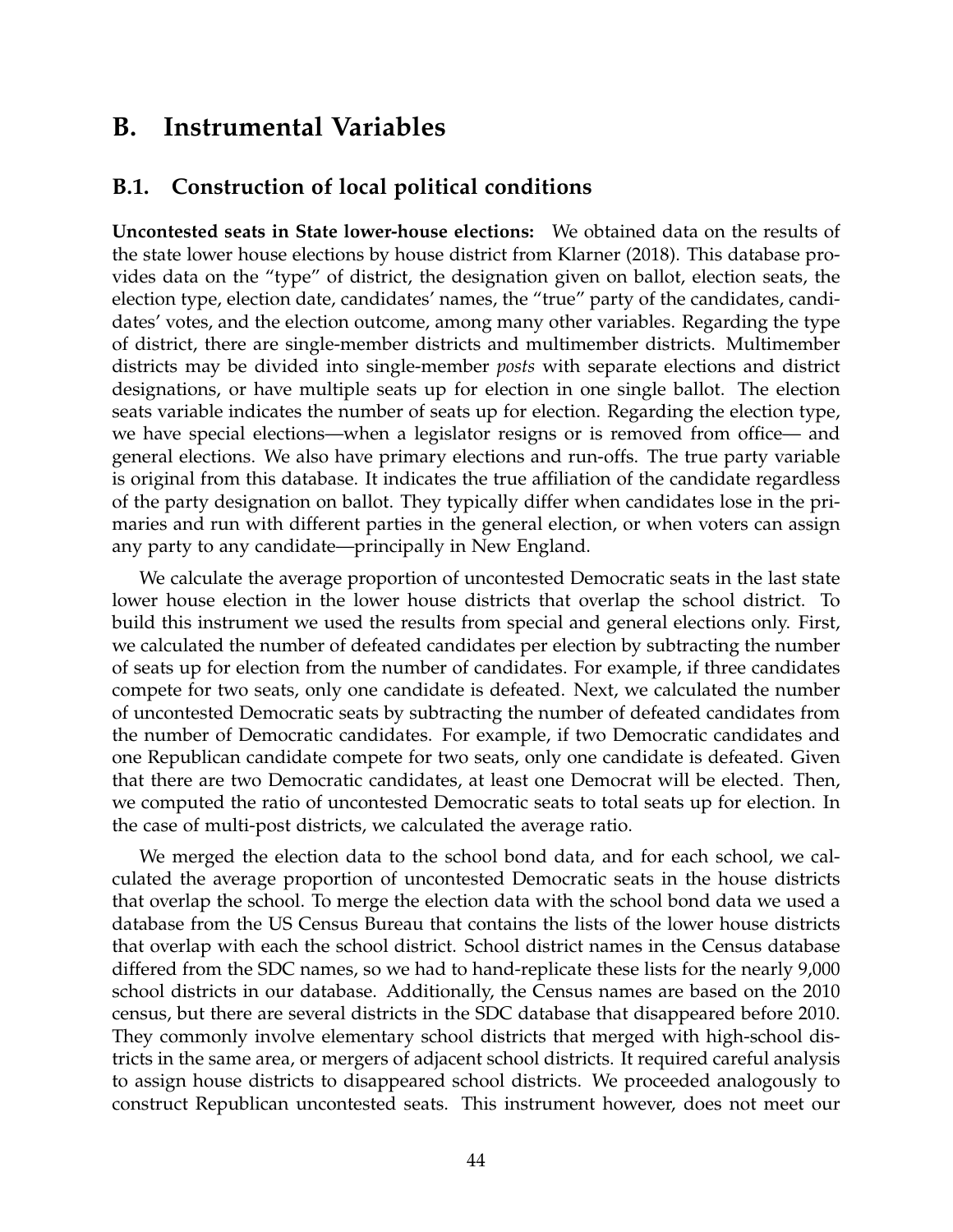instrument selection criteria.

**State lower-house elections:** We determine the average percentage of Democratic votes in the last state lower house election in the lower house districts that overlap the school district. To construct this instrument we used the election results from special and general elections only. First, we measured the total votes for "true" Democratic candidates per lower house district, not by post, regardless of the number of Democratic candidates and the outcome of the elections. Next, we calculated the ratio of Democratic votes to total votes per lower house district. Finally, for each school district, we calculated the average proportion of Democratic votes in the house districts that overlap the school according to the above lists. This instrument does not meet our instrument selection criteria.

**Congress elections:** We calculate the average proportion of Democratic votes in the last US Congress election in the congressional districts that overlap the school district. We obtained data on the Congress elections by Congressional district from Data & Lab (2017). We obtained the list of congressional districts that overlap each county from the US Census Bureau. First, we computed the average percentage of Democratic votes in the congressional districts that overlap each county. Notice that congressional districts cover much broader areas than counties, so district preferences may not represent county preferences. Also, congressional districts do not respect county lines, and some counties overlap with multiple congressional districts, which exacerbates the aforementioned problem. Next, we calculated the average proportion of Democratic votes in the counties that overlap each school district. Again, there is no one-to-one correspondence between counties and school districts, so county preferences might not represent school district preferences. Additionally, some school districts overlap with small areas of multiple counties, exacerbating the above problem. This instrument does not meet our instrument selection criteria.

**Presidential elections:** We measure the average percentage of Democratic votes in the last presidential election in the counties that overlap the school district. We obtained presidential election results data by county from Data & Lab (2018). The degree of overlap between counties and school districts varies considerably across states. Some states tend to have a one-to-one correspondence between counties and school districts, while in other states, school districts overlap with small portions of multiple states. Therefore, the measurement error varies systematically from one state to another. The main drawback of this instrument, however, is that presidential elections take place every four years. As consequence, the instrument does not vary much, and is collinear with county fixed effects when the issuer did not tap the market in more than one presidential term. Consistent with Cestau (2018) who finds that Republican governors are associated with lower default risk of state bonds, this instrument does not meet our instrument selection criteria.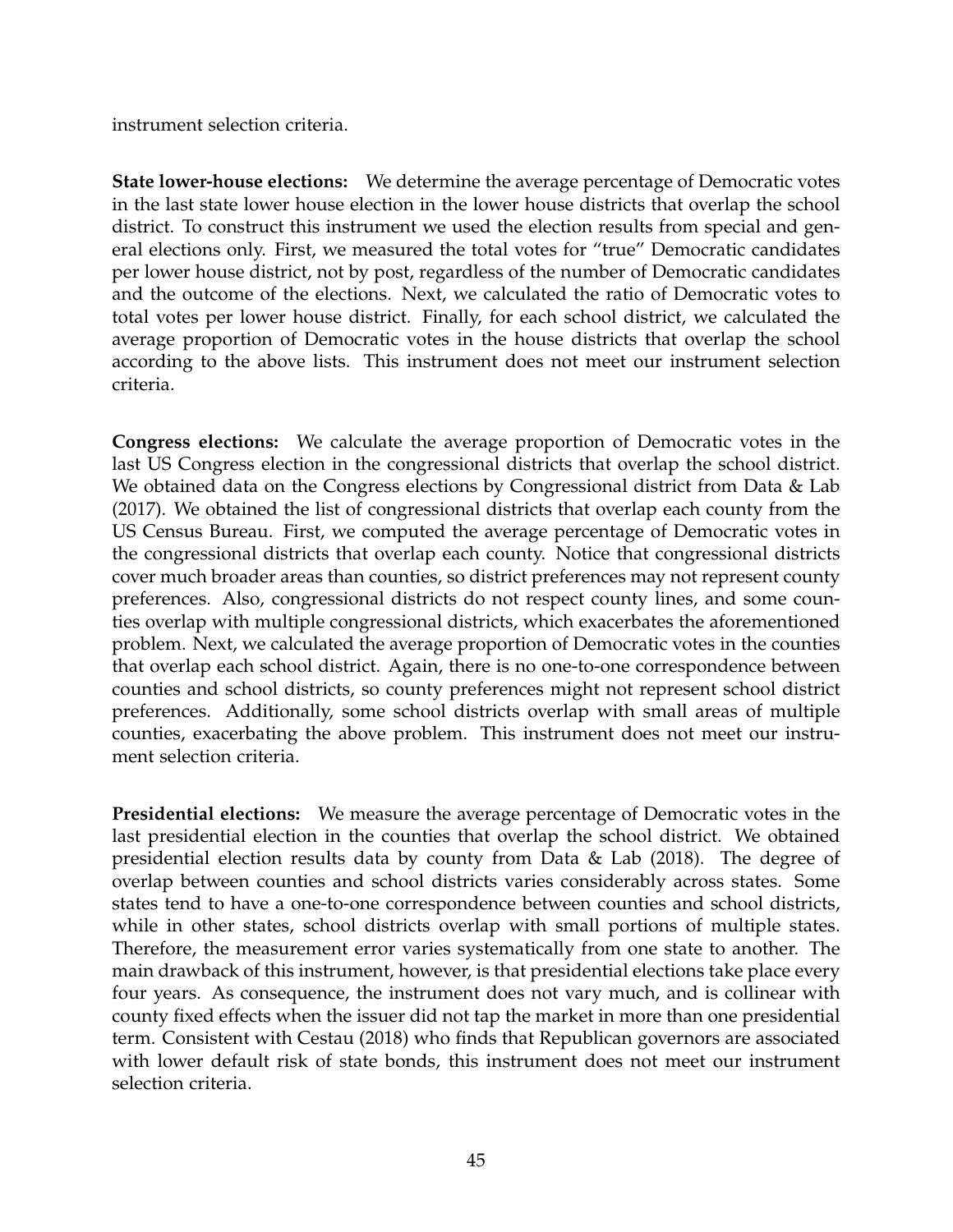#### **B.2. Other excluded instrumental variables**

- 1. **Underwriter specialization:** Underwriters often specialize in competitive sales or negotiated sales (Cestau 2020). The specialization of a prior underwriter is unlikely to affect future yields but can affect future choices if issuers have formed a relationship with the underwriter and underwriters promote their preferred method of sale. We construct a variable where we take the lead manager of the last bond sale, and measure the proportion of negotiated underwritings of the underwriter in that year. Because we measure specialization of the previous underwriter, our instrument is not susceptible to simultaneity between specialization and current yields. We include fixed effects to control for correlation with time-invariant determinants of both yields and choices. However, this instrument does not meet our instrument selection criteria.
- 2. **Underwriting fees:** Presumably, underwriting fees should not be a determinant of yields, as yields reflect the investors' valuations of the issue, but they are a direct component of *B<sup>i</sup>* and they certainly affect choices. It is a promising instrument in theory but it is poorly balanced between competitive and negotiated sales in the data. We observe the gross spread for 50% of the negotiated sales in our sample, but only 12% for the competitive sales. Therefore, we omit this instrument.
- 3. **Financial advisor's preference:** The logic behind this instrument is similar to that of the bond counsel instrument. Bergstresser & Luby (2018) and Garrett (2020) document the importance of the bond advisor for outcomes in municipal markets. However, we ruled out this instrument because financial advisors are badly balanced between negotiated sales and competitive sales. Most competitive sales have a financial advisor, while only half the negotiated sales have one.
- 4. **Bond statutory security:** The premise is that different statutory securities may have marginal effects on yields but great effects on choices. However, we ruled out this instrument because restricted bonds tend to have the same security within states, so the instrument is poorly identified in the exclusion restriction test when we include state fixed effects.
- 5. **Exits of major underwriters:** The arguably exogenous exits of Lehman Brothers and Bear Stearns in 2008 might have affected choices going forward but not yields. These instrument candidates are unique in the sense that they are the only ones based on a particular event, so we analyzed them separately. We divided our sample into two periods, pre-crisis and post-crisis, and defined Lehman's default as the treatment variable. The treatment intensity in the state is determined by the Lehman's market share in the state's underwriting industry before the crisis. Although we do not include it in the paper, we experimented with different windows for before and after the crisis and we always found significant effects on restricted yields. We proceeded analogously with Bear Sterns with similar results. We conclude that Lehman and Bear exits are not suitable instruments for they fail the exclusion restriction test.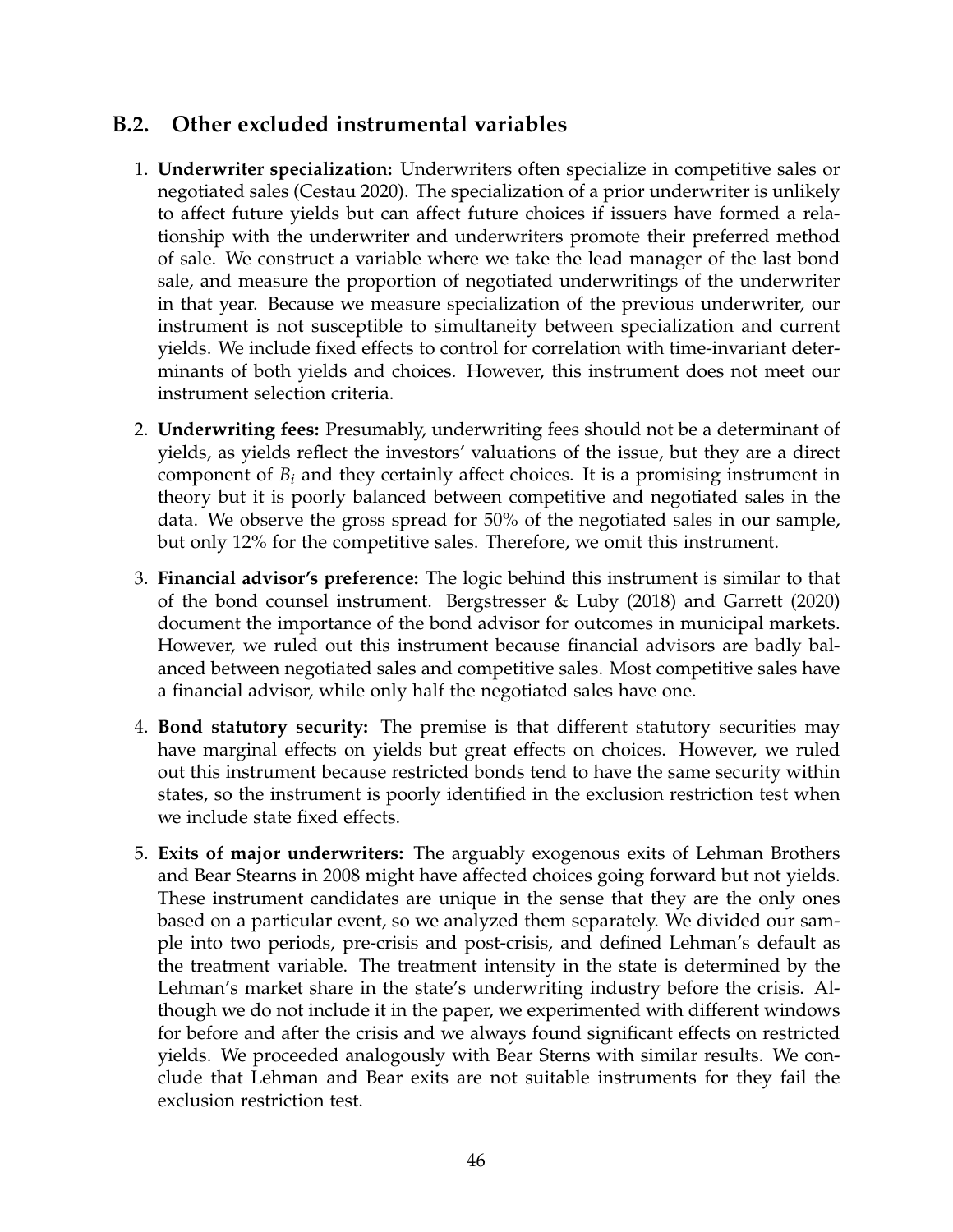**Table A.1: Statutory security by state and bond type.** The table documents the statutory security of general and alternative new-money bonds in the deal sample. We distinguish six types of statutory securities according to the type of pledged revenues: all available resources (GF), full faith and credit (FFC), limited and specific pledge of revenues excluding ad-valorem property taxes (Lt1), limited and specific pledge of ad-valorem property taxes (Lt2), limited and specific pledge of ad-valorem property taxes plus the FFC (Lt3), and unlimited and specific pledge of ad-valorem property taxes plus the FFC (Utd). † indicates that alternative and general new-money deals share the same statutory security, and ∗ indicates that only alternative bonds have the given security.

| State                    | $\operatorname{GF}$ | <b>FFC</b>        | Lt1          | Lt2          | $\rm Lt3$                | Utd               |
|--------------------------|---------------------|-------------------|--------------|--------------|--------------------------|-------------------|
| $\mathbf{AL}$            |                     | $\qquad \qquad -$ | 221          |              | $\overline{\phantom{0}}$ |                   |
| ${\sf AR}$               |                     |                   |              | 1,004        |                          |                   |
| $\mathbf{A}\mathbf{Z}$   |                     |                   | $10^{\ast}$  |              |                          | 955               |
| CA                       |                     |                   |              | $434^{\ast}$ |                          | 2,818             |
| CO                       |                     |                   |              |              |                          | 411               |
| <b>CT</b>                |                     |                   |              |              |                          | 93                |
| $\rm FL$                 |                     |                   | $29^{\ast}$  |              |                          | 49                |
| GA                       |                     |                   |              |              |                          | 490               |
| $\rm IA$                 | $21*$               |                   | $378^{\ast}$ | $220*$       |                          | 581               |
| ${\rm ID}$               |                     |                   |              |              |                          | 227               |
| $\rm IL$                 |                     | 393*              |              |              | 852                      | $3,022^+$         |
| IN                       |                     | —                 |              |              | 172                      | 180               |
| KS                       |                     |                   |              |              | $\overline{\phantom{0}}$ | 489               |
| ${\rm LA}$               | $47*$               |                   | $39*$        | $47*$        |                          | 509               |
| MA                       |                     |                   |              |              | 177                      | 26                |
| $\operatorname{ME}$      |                     |                   |              |              |                          | 11                |
| $\mathbf{M}\mathbf{I}$   |                     |                   |              |              | $203^{\dagger}$          | 1,738             |
| <b>MN</b>                |                     |                   |              |              |                          | $1,429^{\dagger}$ |
| $_{\rm MO}$              |                     |                   |              |              |                          | 1,451             |
| <b>MS</b>                |                     |                   | $91*$        |              | $65^*$                   | 157               |
| $\rm{MT}$                |                     |                   |              |              |                          | 311               |
| ND                       |                     |                   |              | $81^{\ast}$  |                          | 104               |
| NE                       |                     |                   |              | $229*$       |                          | 365               |
| $\rm NH$                 |                     |                   |              |              |                          | 55                |
| NJ                       |                     |                   |              |              |                          | 1042              |
| NM                       |                     |                   |              |              |                          | 725               |
| $\ensuremath{\text{NV}}$ |                     |                   |              |              | $117^{\dagger}$          | $\qquad \qquad -$ |
| ${\rm NY}$               |                     |                   |              |              |                          | 4,689             |
| OH                       |                     |                   |              |              | $347*$                   | 1,234             |
| $\mathrm{OK}$            |                     |                   |              |              |                          | 3,762             |
| $\mathcal{O}\mathbb{R}$  |                     |                   |              |              |                          | 400               |
| PA                       |                     |                   |              |              | 857                      | 2,505             |
| SC                       |                     |                   |              |              |                          | 814               |
| SD                       |                     |                   |              | $228*$       |                          | 111               |
| <b>TX</b>                |                     |                   |              |              | $451^+$                  | 3,717             |
| UT                       |                     |                   |              |              |                          | 221               |
| VT                       |                     |                   |              |              |                          | 21                |
| <b>WA</b>                |                     | $48^*$            |              |              | $30*$                    | 1,048             |
| $\mathbf{W}\mathbf{I}$   |                     |                   |              |              |                          | $948^{\dagger}$   |
| <b>WV</b>                |                     |                   |              |              |                          | 49                |
| WY                       |                     |                   |              |              |                          | 79                |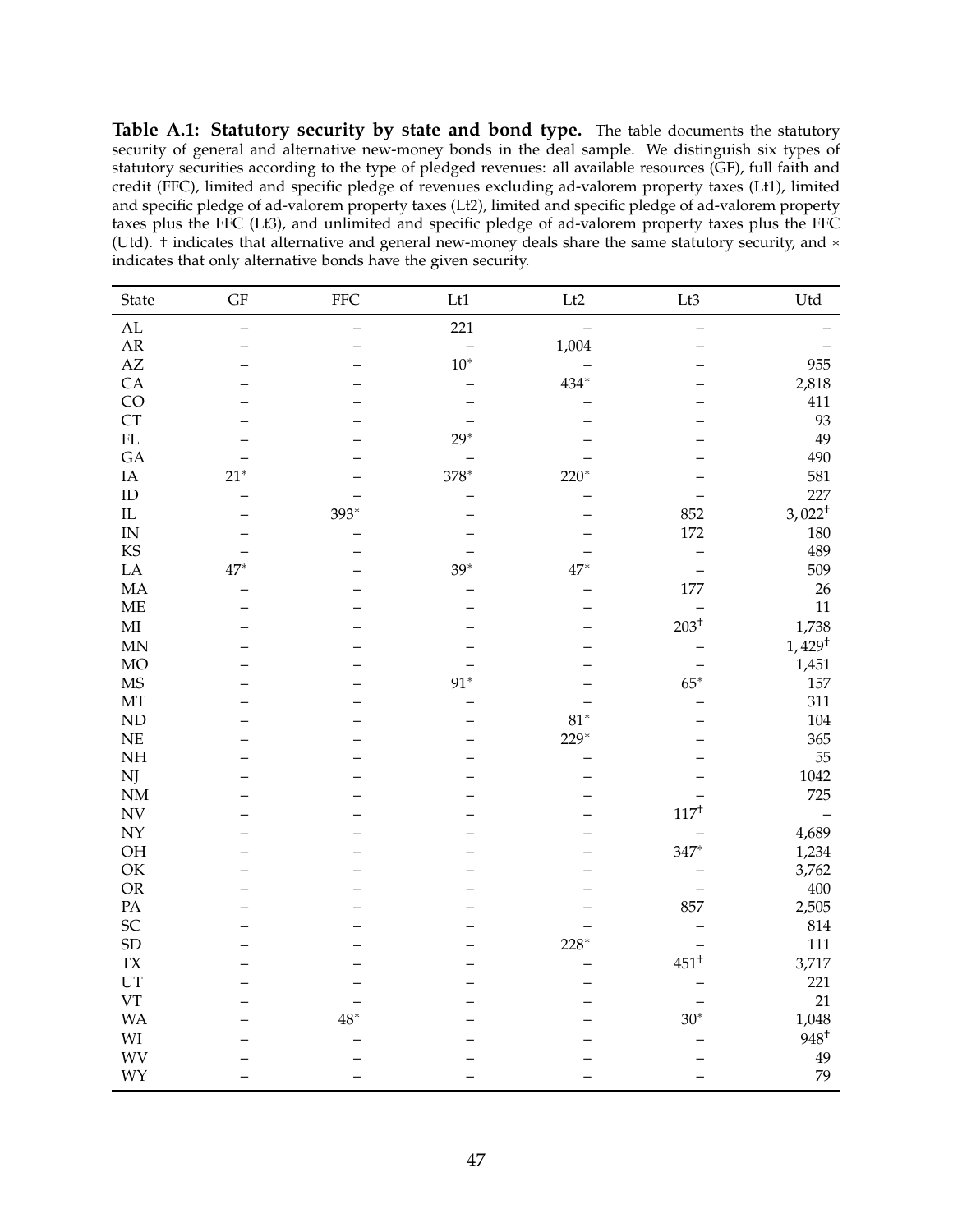# **Internet Appendix**

This internet appendix provides additional analysis and extended tables.

# **A. Regression results with full list of controls**

Tables IA.1, IA.2, and IA.3 provide regression results from the main text with full list of controls.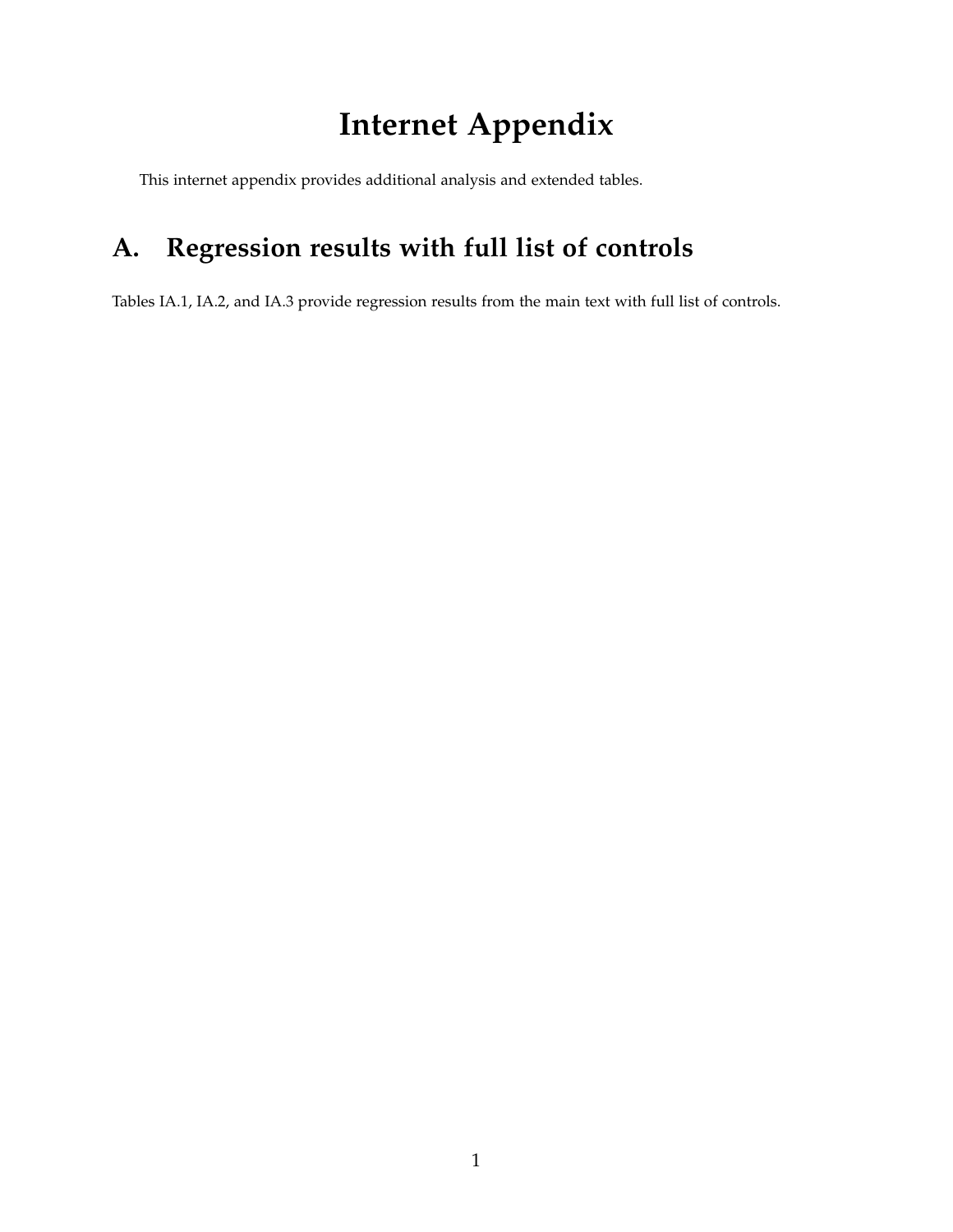**Table IA.1: Impact of sales restrictions on offering yields.** The table reports *λ* ∗ estimates in equation (17). Controls include indicators for refunding, alternative new-money, fixed effects for statutory security, public sales procedures, state enhancement program, interaction state enhancement with nonrated status, indicators for taxable and multiple-deal in one issue, zero-coupon, bank-qualified, callable deal, non-callable bonds in callable deals, term bond, and sinkable term bond, issuer size quintile, bond size (\$M), natural logarithm of deal size (\$M), difference between deal and total issue size (\$M), fixed effects for rating categories, and fixed effects for years-to-maturity, year-month, and state or county. \*\*\*1%, \*\*5%, \*10%.

| Variable                  | (1)        | (2)        | (3)        |
|---------------------------|------------|------------|------------|
| $\lambda^*$               | $-0.21***$ | $-0.13***$ | $-0.13***$ |
| Refunding bond            | $-0.09***$ | $-0.06***$ | $-0.06***$ |
| Alternative new-money     | $0.07***$  | $0.04***$  | $0.05***$  |
| Statutory security FFC    | $-0.08$    | $-0.30**$  | $-0.53***$ |
| Statutory security Ltd 1  | $-0.12$    | $-0.11$    | $-0.34**$  |
| Statutory security Ltd 2  | $-0.11$    | $-0.07$    | $-0.34**$  |
| Statutory security Ltd 3  | $-0.09$    | $-0.24**$  | $-0.49***$ |
| Statutory security Ultd   | $-0.16$    | $-0.23**$  | $-0.49***$ |
| Public sales procedure    | $0.03***$  | $0.03***$  | $0.02***$  |
| State enhancement         | $-0.11***$ | $-0.12***$ | $-0.09***$ |
| State enhance × Non-rated | $-0.43***$ | $-0.66***$ | $-0.84***$ |
| Taxable                   | $0.98***$  | $0.97***$  | $0.98***$  |
| Multiple deal             | $0.09***$  | $0.08***$  | $0.10***$  |
| Zero coupon               | $0.78***$  | $0.77***$  | $0.78***$  |
| Bank-qualified            | $-0.14***$ | $-0.13***$ | $-0.13***$ |
| Callable deal             | $-0.00$    | $0.03***$  | $0.04***$  |
| Non-callable bond         | $0.08***$  | $0.05***$  | $0.05***$  |
| Term deal                 | $-0.05***$ | $-0.04***$ | $-0.04***$ |
| Sinkable                  | $0.01*$    | 0.01       | 0.01       |
| Bond size                 | $-0.00***$ | $-0.00***$ | $-0.00***$ |
| Deal size                 | $-0.01***$ | $-0.01***$ | 0.00       |
| Issue-deal size           | $-0.00***$ | $-0.00***$ | $-0.00***$ |
| <b>AAA</b>                | $-0.39***$ | $-0.42***$ | $-0.42***$ |
| $AA+$                     | $-0.33***$ | $-0.35***$ | $-0.34***$ |
| AA                        | $-0.25***$ | $-0.28***$ | $-0.27***$ |
| AA-                       | $-0.13***$ | $-0.17***$ | $-0.15***$ |
| $A+$                      | $-0.13***$ | $-0.15***$ | $-0.16***$ |
| A                         | $-0.09***$ | $-0.12***$ | $-0.12***$ |
| A-                        | $-0.04***$ | $-0.07***$ | $-0.06***$ |
| BBB+                      | $0.37***$  | $0.29***$  | $0.28***$  |
| <b>BBB</b>                | $0.37***$  | $0.30***$  | $0.27***$  |
| BBB-                      | $0.08*$    | $-0.04$    | $-0.16***$ |
| Constant                  | 4.48***    | $4.48***$  | $4.60***$  |
| Issuer size FE            | Yes        | Yes        | Yes        |
| Years-to-maturity FE      | Yes        | Yes        | Yes        |
| Year-month FE             | Yes        | Yes        | Yes        |
| State FE                  |            | Yes        |            |
| County FE                 |            |            | Yes        |
| ${\bf N}$                 | 281,913    | 281,913    | 281,913    |
| $R-sq$                    | 0.87       | 0.88       | 0.89       |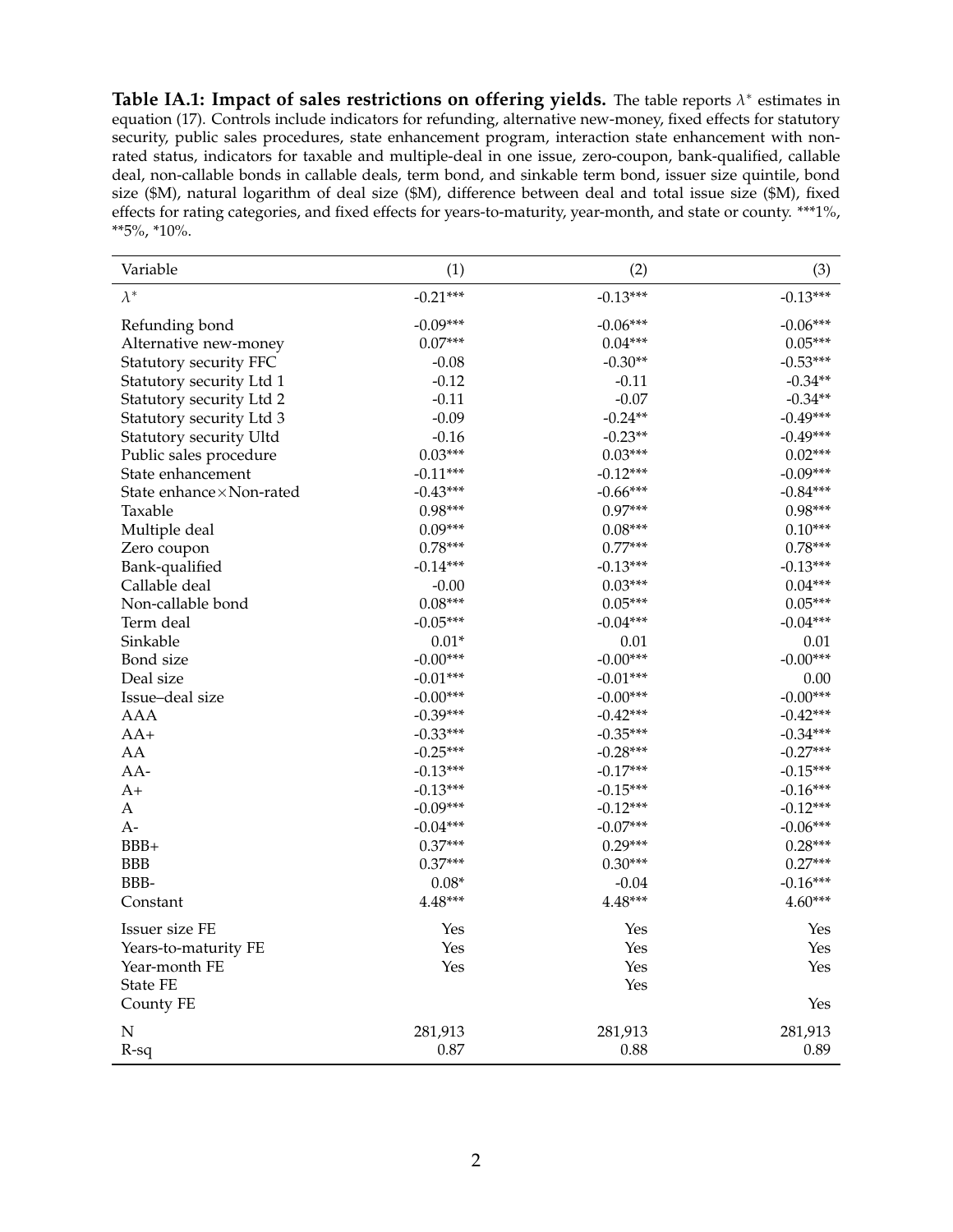**Table IA.2: Impact of sales restrictions on offering yields—Variation across sub**samples. The table documents the impact of sales restrictions on offering yields by reporting estimates for the coefficients in equation (17). Controls include the same set as in Table 4. The sample contains no COPs. Specifications (1)-(2) drop taxable bonds. Specifications (3)-(4) drop deal sizes under \$2M. Specifications (5)-(6) drop zero-coupon bonds. Specifications (7)-(8) combine all filters. \*\*\*1%, \*\*5%, \*10%.

|                                |            |            |            |                       |            | Tax-exempt &<br>deal size $\geq$ \$2M |            |              |  |
|--------------------------------|------------|------------|------------|-----------------------|------------|---------------------------------------|------------|--------------|--|
|                                |            | Tax-exempt |            | Deal size $\geq$ \$2M |            | Fixed-rate                            |            | & fixed-rate |  |
| Variable                       | (1)        | (2)        | (3)        | (4)                   | (5)        | (6)                                   | (7)        | (8)          |  |
| $\lambda^*$                    | $-0.20***$ | $-0.11***$ | $-0.21***$ | $-0.14***$            | $-0.18***$ | $-0.11***$                            | $-0.16***$ | $-0.10***$   |  |
| Refunding bond                 | $-0.09***$ | $-0.05***$ | $-0.09***$ | $-0.06***$            | $-0.09***$ | $-0.05***$                            | $-0.06***$ | $-0.03***$   |  |
| Public sales procedure 0.02*** |            | $0.02***$  | $0.02***$  | $0.03***$             | $0.01***$  | $0.01***$                             | $-0.003*$  | $0.01***$    |  |
| State enhancement              | $-0.12***$ | $-0.12***$ | $-0.12***$ | $-0.09***$            | $-0.10***$ | $-0.22***$                            | $-0.09***$ | $-0.23***$   |  |
| State enh.xNon-rated           | $-0.37***$ | $-0.64***$ | $-1.12***$ | $-1.14***$            | $-0.45***$ | $-0.68***$                            | $-1.14***$ | $-1.17***$   |  |
| Taxable                        |            |            | 0.99***    | $0.98***$             | $1.03***$  | $1.02***$                             |            |              |  |
| Multiple deal                  | $0.06***$  | $0.05***$  | $0.10***$  | $0.08***$             | $0.05***$  | $0.03***$                             | $0.01**$   | 0.00         |  |
| Zero coupon                    | $0.79***$  | $0.78***$  | $0.80***$  | $0.80***$             |            |                                       |            |              |  |
| Bank-qualified                 | $-0.15***$ | $-0.14***$ | $-0.14***$ | $-0.14***$            | $-0.14***$ | $-0.13***$                            | $-0.14***$ | $-0.14***$   |  |
| Callable deal                  | 0.00       | $0.03***$  | $0.02***$  | $0.04***$             | $0.02***$  | $0.06***$                             | $0.04***$  | $0.06***$    |  |
| Non-callable bond              | $0.07***$  | $0.04***$  | $0.07***$  | $0.05***$             | $0.05***$  | $0.03***$                             | $0.04***$  | $0.01***$    |  |
| Term deal                      | $-0.07***$ | $-0.06***$ | $-0.03***$ | $-0.02***$            | $0.03***$  | $0.03***$                             | $0.04***$  | $0.04***$    |  |
| Sinkable                       | $-0.02**$  | $-0.01*$   | $0.02**$   | $0.02**$              | $-0.01$    | $-0.01$                               | $-0.04***$ | $-0.04***$   |  |
| Bond size                      | $0.00***$  | $0.00***$  | $0.00**$   | $0.00***$             | 0.00       | 0.00                                  | $0.00***$  | $0.00***$    |  |
| Deal size                      | $-0.01***$ | $-0.01***$ | $-0.01***$ | $0.00**$              | $-0.01***$ | $0.00***$                             | $-0.01***$ | $0.00***$    |  |
| Issue-deal size                | $0.00***$  | $0.00***$  | $0.00***$  | $0.00***$             | $0.00***$  | $0.00***$                             | $0.00***$  | $0.00***$    |  |
| Constant                       | 4.46***    | $4.21***$  | $4.43***$  | $4.10***$             | 4.53***    | $4.23***$                             | 4.51***    | $4.21***$    |  |
| Issuer size FE                 | Yes        | Yes        | Yes        | Yes                   | Yes        | Yes                                   | Yes        | Yes          |  |
| Security FE                    | Yes        | Yes        | Yes        | Yes                   | Yes        | Yes                                   | Yes        | Yes          |  |
| Rating FE                      | Yes        | Yes        | Yes        | Yes                   | Yes        | Yes                                   | Yes        | Yes          |  |
| Maturity FE                    | Yes        | Yes        | Yes        | Yes                   | Yes        | Yes                                   | Yes        | Yes          |  |
| Year-month FE                  | Yes        | Yes        | Yes        | Yes                   | Yes        | Yes                                   | Yes        | Yes          |  |
| <b>State FE</b>                |            | Yes        |            | Yes                   |            | Yes                                   |            | Yes          |  |
| N                              | 269,787    | 269,787    | 246,666    | 246,666               | 265,459    | 265,459                               | 223,779    | 223,779      |  |
| R-sq                           | 0.88       | 0.89       | 0.88       | 0.88                  | 0.88       | 0.89                                  | 0.89       | 0.90         |  |